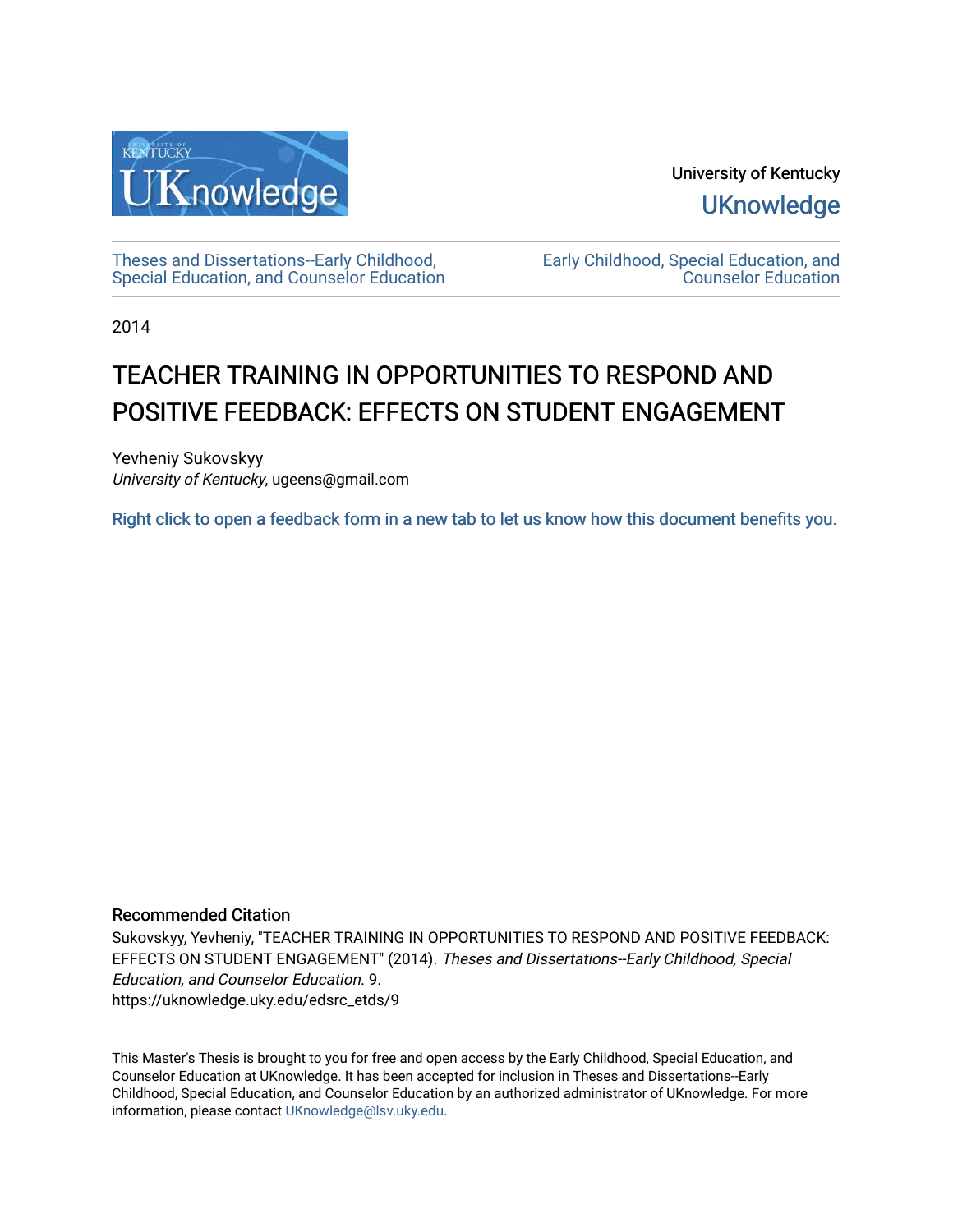# STUDENT AGREEMENT:

I represent that my thesis or dissertation and abstract are my original work. Proper attribution has been given to all outside sources. I understand that I am solely responsible for obtaining any needed copyright permissions. I have obtained needed written permission statement(s) from the owner(s) of each third-party copyrighted matter to be included in my work, allowing electronic distribution (if such use is not permitted by the fair use doctrine) which will be submitted to UKnowledge as Additional File.

I hereby grant to The University of Kentucky and its agents the irrevocable, non-exclusive, and royalty-free license to archive and make accessible my work in whole or in part in all forms of media, now or hereafter known. I agree that the document mentioned above may be made available immediately for worldwide access unless an embargo applies.

I retain all other ownership rights to the copyright of my work. I also retain the right to use in future works (such as articles or books) all or part of my work. I understand that I am free to register the copyright to my work.

# REVIEW, APPROVAL AND ACCEPTANCE

The document mentioned above has been reviewed and accepted by the student's advisor, on behalf of the advisory committee, and by the Director of Graduate Studies (DGS), on behalf of the program; we verify that this is the final, approved version of the student's thesis including all changes required by the advisory committee. The undersigned agree to abide by the statements above.

> Yevheniy Sukovskyy, Student Dr. R. Allan Allday, Major Professor Dr. Ralph Crystal, Director of Graduate Studies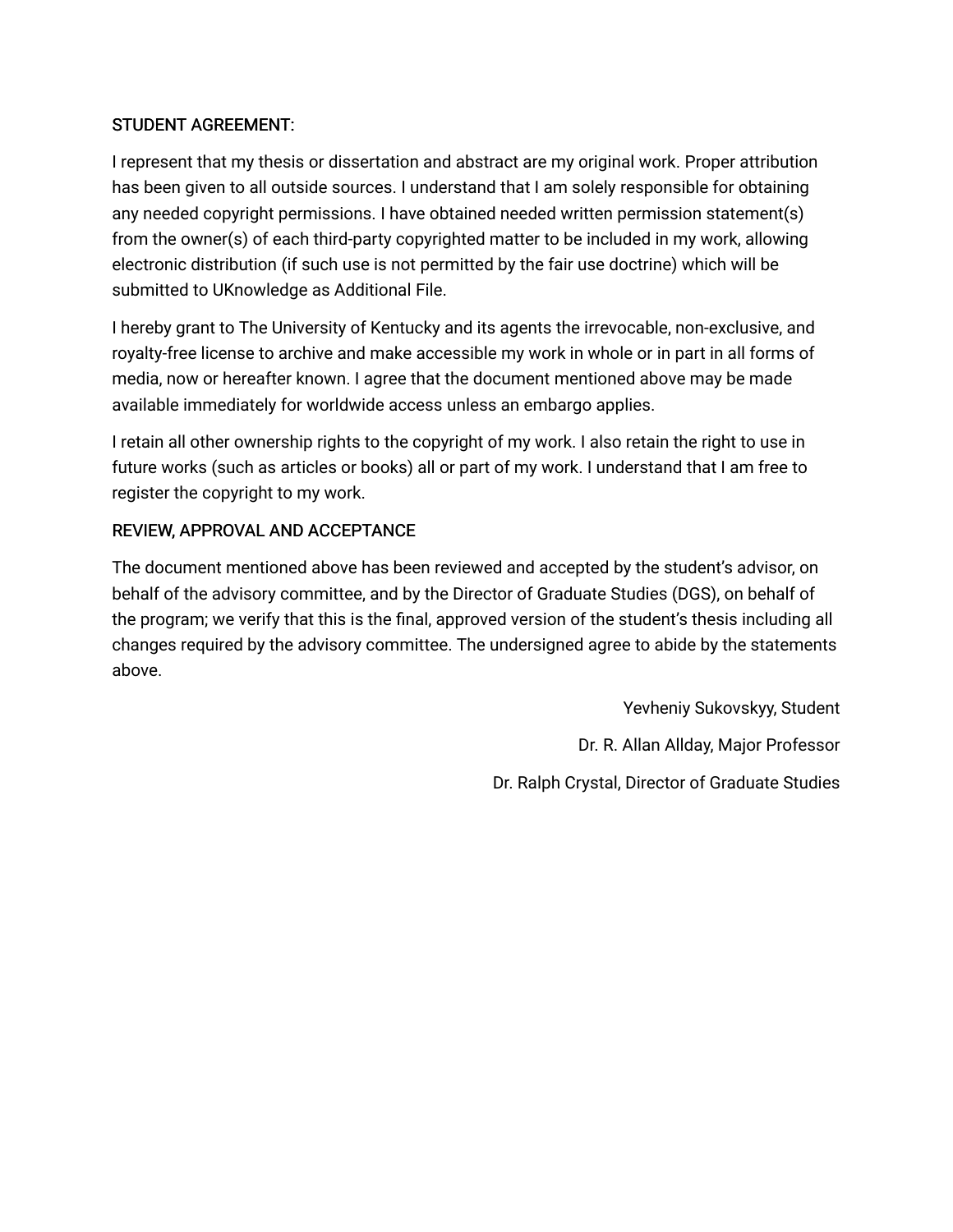# TEACHER TRAINING IN OPPORTUNITIES TO RESPOND AND POSITIVE FEEDBACK: EFFECTS ON STUDENT ENGAGEMENT

# **THESIS**

A thesis submitted in partial fulfillment of the requirements for the degree of Master of Science in the College of Education at the University of Kentucky

By Yevheniy Sukovskyy Lexington, Kentucky Director: Dr. R. Allan Allday, Assistant Professor of Special Education Lexington, Kentucky 2014

Copyright © Yevheniy Sukoskyy, 2014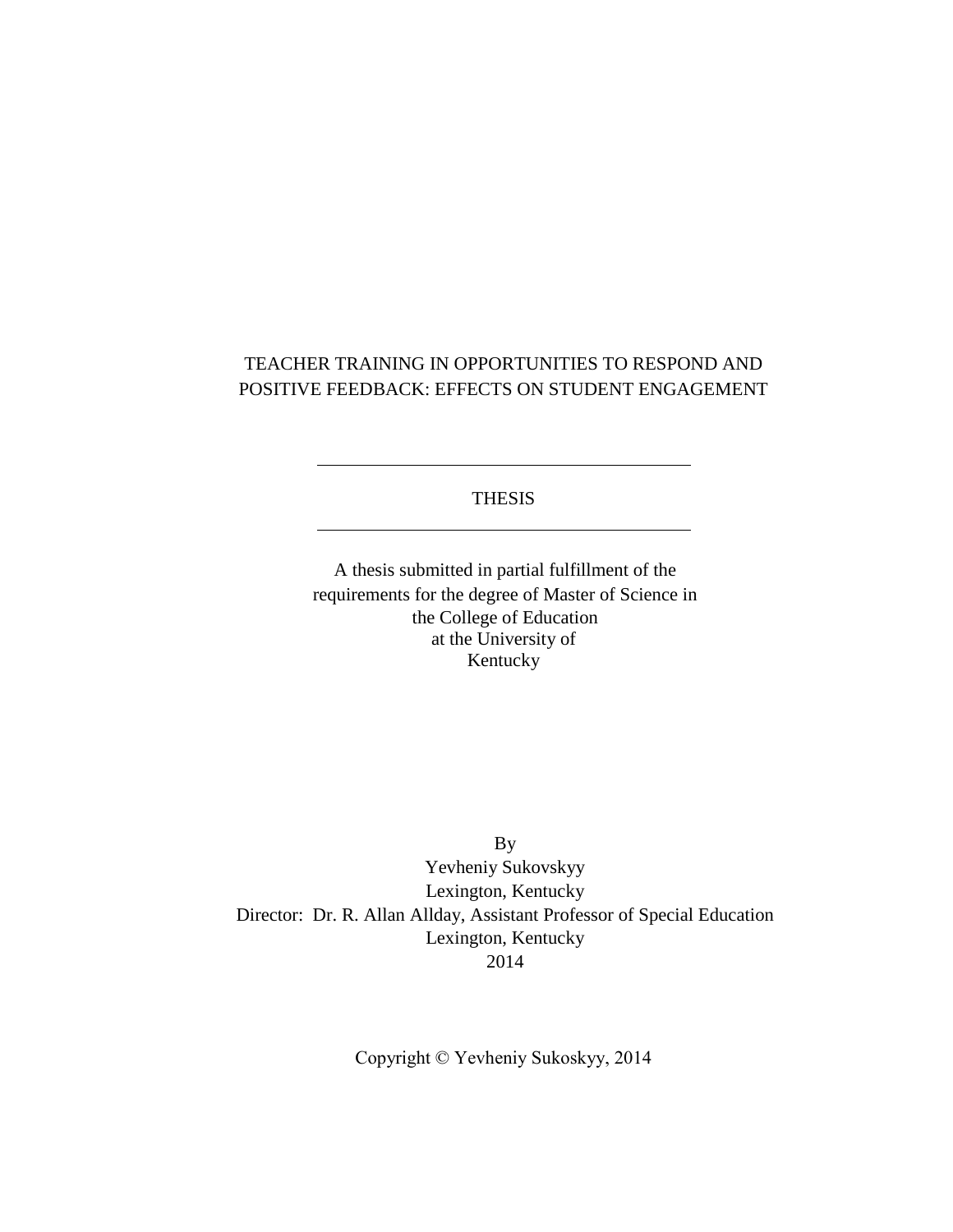# ABSTRACT OF THESIS

# TEACHER TRAINING IN OPPORTUNITIES TO RESPOND AND POSITIVE FEEDBACK: EFFECTS ON STUDENT ENGAGEMENT

This study investigated the impact of a brief teacher training combined with use of a MotivAider that sought to simultaneously manipulate rate of opportunity to respond and positive feedback on students' on-task behavior during a classroom activity. The goal of the training was to increase the percentage of time the learner stayed on task during the class activity. Three elementary teacher-student dyads took part in this study. An A-B-A-B withdrawal design was employed to evaluate the function of relation between independent and dependent variables. Results showed low effectiveness of brief training and MotivAider as a strategy of increasing teachers providing the opportunity to respond, positive performance feedback, and student on-task behavior. Although changes in teacher behavior were observed, a functional relation was not established. There were several limitations identified in this study related to data collection process, IOA results, and beginning baseline and intervention phases. Suggestions for future research are provided.

KEYWORDS: opportunity to respond, performance feedback, on-task behavior, behavior specific praise, MotivAider

Yevheniy Sukovskyy

04.24.2014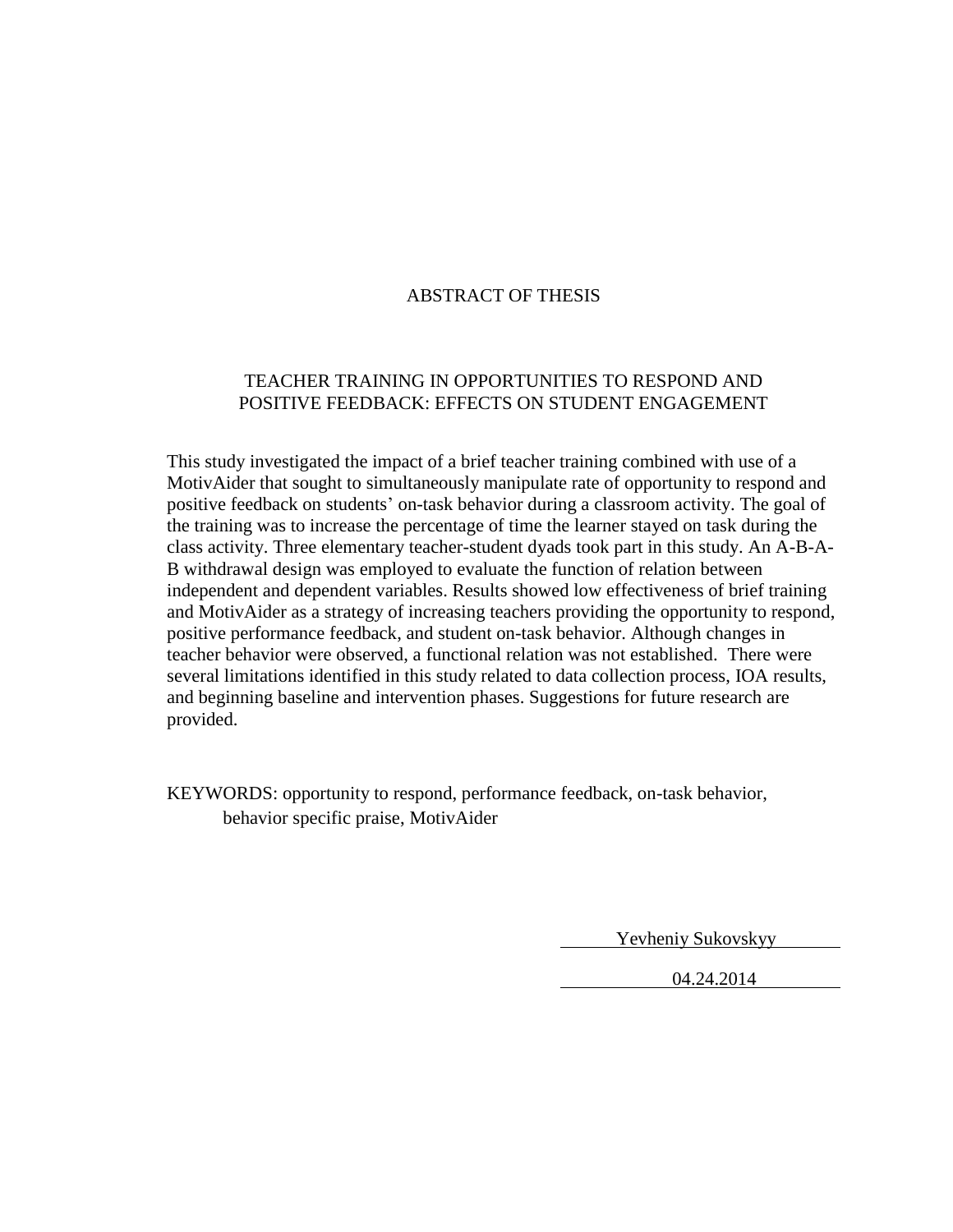# TEACHER TRAINING IN OPPORTUNITIES TO RESPOND AND POSITIVE FEEDBACK: EFFECTS ON STUDENT ENGAGEMENT

By

Yevheniy Sukovskyy

Dr. R. Allan Allday Director of Thesis

Dr. Ralph M. Crystal Director of Graduate Studies

April 24, 2014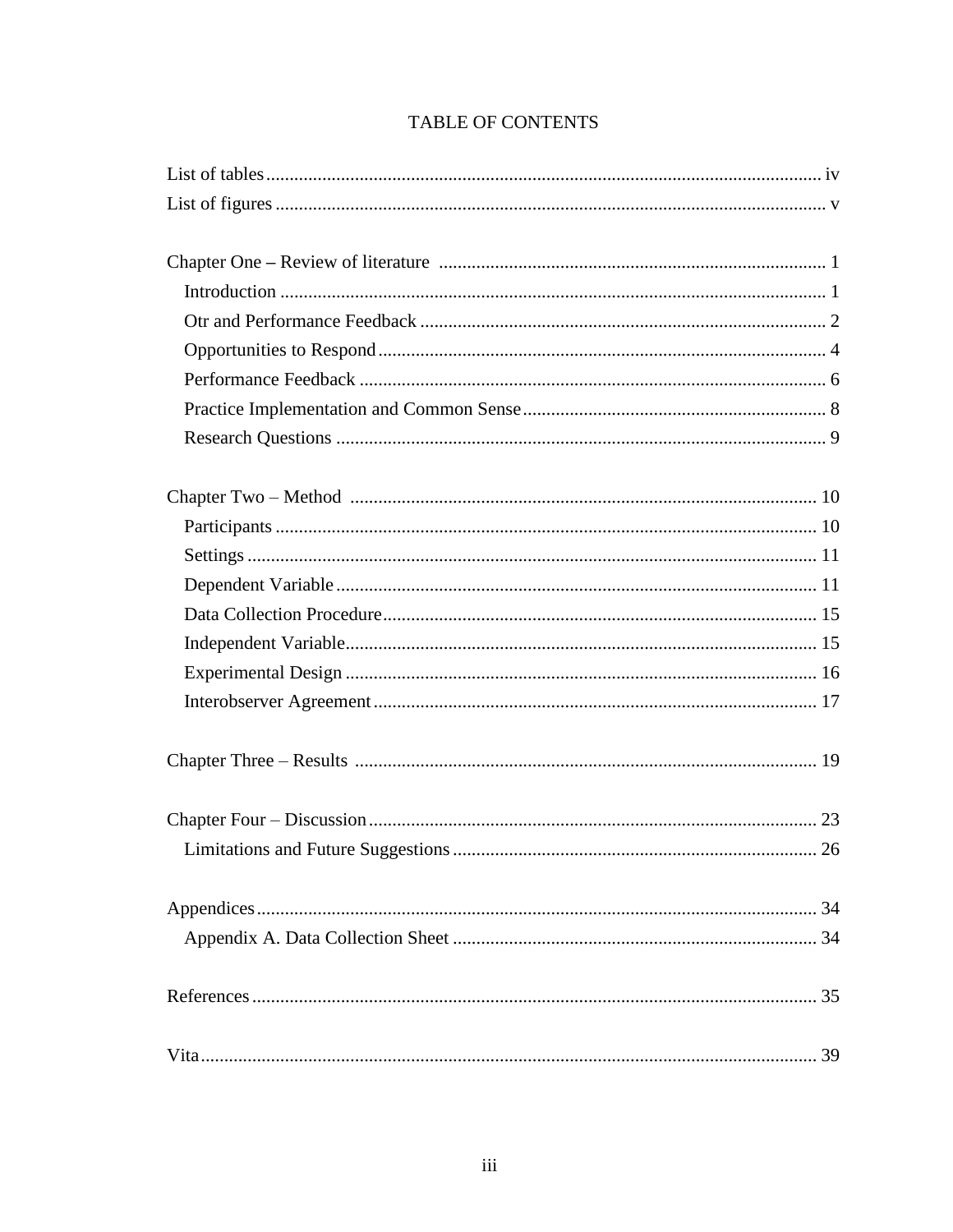# LIST OF TABLES

<span id="page-6-0"></span>

| Table 3. Average teacher opportunities to respond and performance feedback by phase |  |
|-------------------------------------------------------------------------------------|--|
|                                                                                     |  |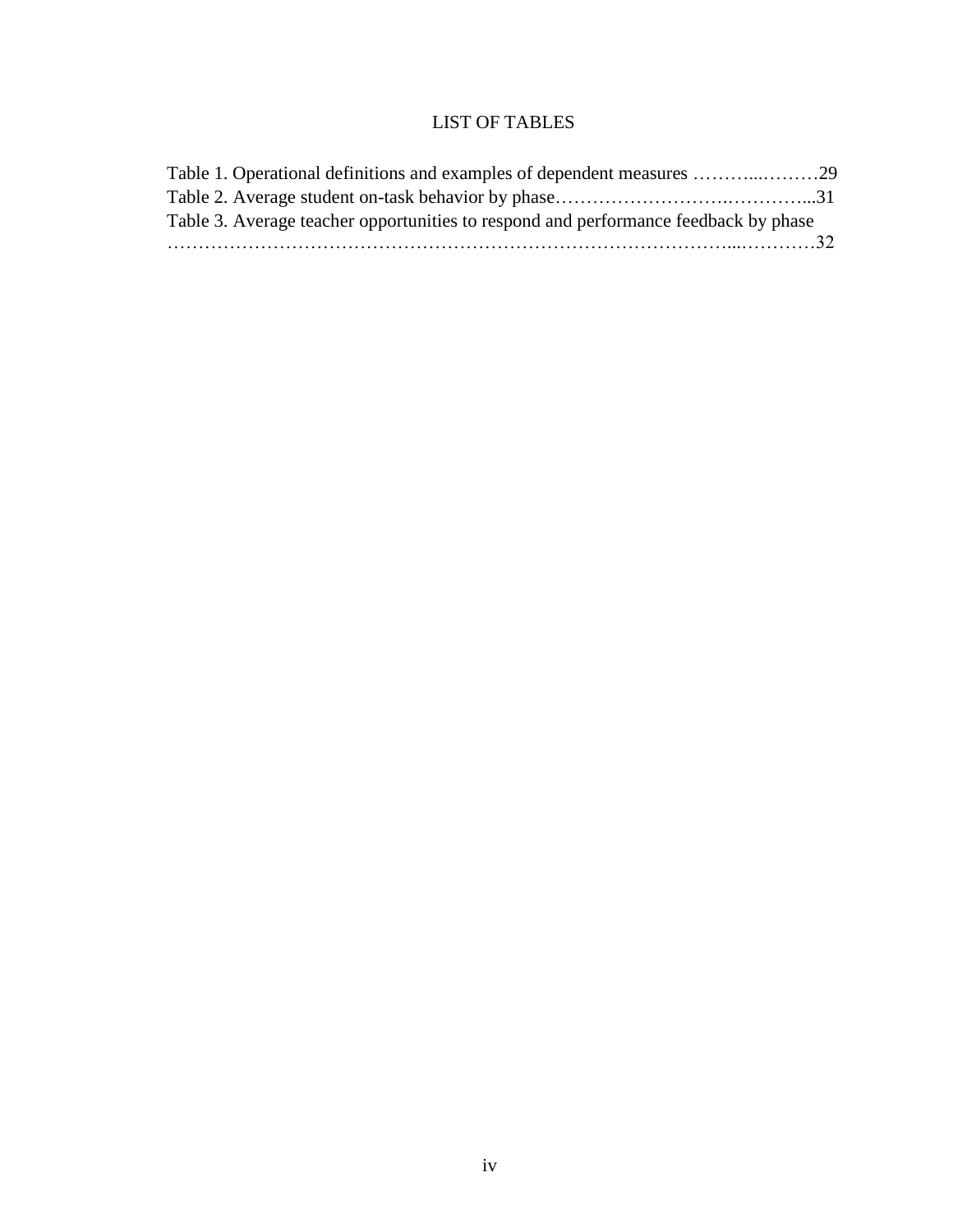# LIST OF FIGURES

<span id="page-7-0"></span>Figure 1. Percentage of student on-task behavior and rate of teacher OTR and PF ……..33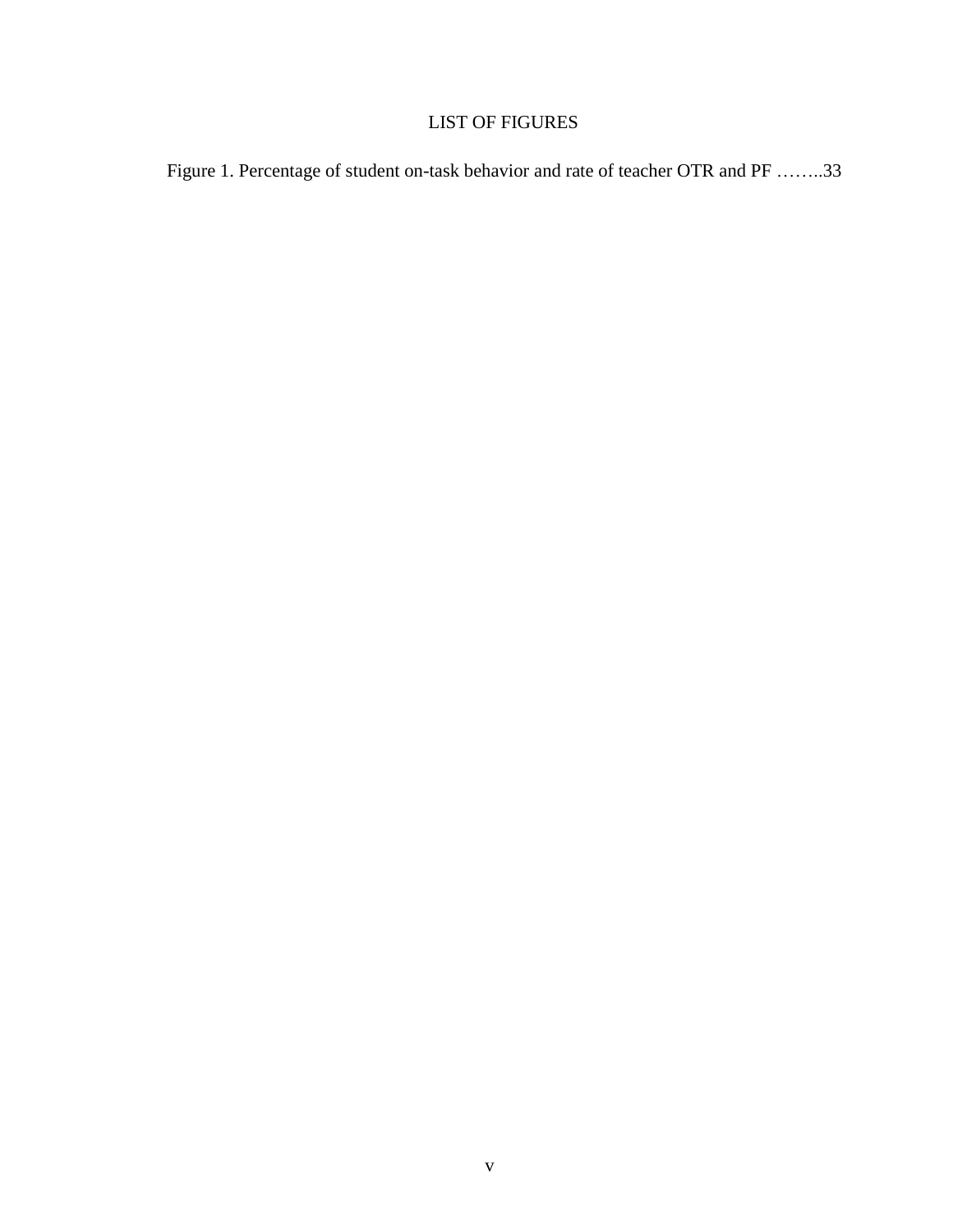#### **Chapter one**

#### **Review of literature**

#### **Introduction**

<span id="page-8-0"></span>Current education practices have required higher levels of teacher performance and greater professional and individual responsibility for ensuring student learning. Teachers are expected to improve content delivery using evidence-based educational practices while developing positive relationships with students (Cavanaugh, 2013). Teachers are expected to implement evidence-based practices that lead to higher academic and behavior achievement of all students (Cavanaugh, 2013; Heckler, 2011; Niesyn, 2009; Spencer, Detrich, & Slocum, 2012).

Students with high levels of inappropriate behaviors present multiple challenges for classroom teachers related to academic and social functioning. Kaufmann and Landrum (2013) stated that the majority of teachers are less likely to involve students with challenging behaviors in classroom activities. This can be affected by teachers' personal attitudes and students' behavior. Another factor that causes teachers to struggle with challenging behaviors is a negative reinforcement trap (Gunter & Coutinho, 1997). This "trap" is the result of inappropriate student behavior being maintained because of reinforcement through the escape or avoidance of an aversive stimulus (e.g., academic demands; Gunter & Coutinho, 1997). Thus, student behavior is a crucial and essential factor that significantly influences both relationships between teachers and student as well as student's academic success. A reciprocal relationship might be found between student behavior and academic success (Cooper, Heron, & Howard, 2007). That is, improvement in academic achievement might result in increases in appropriate social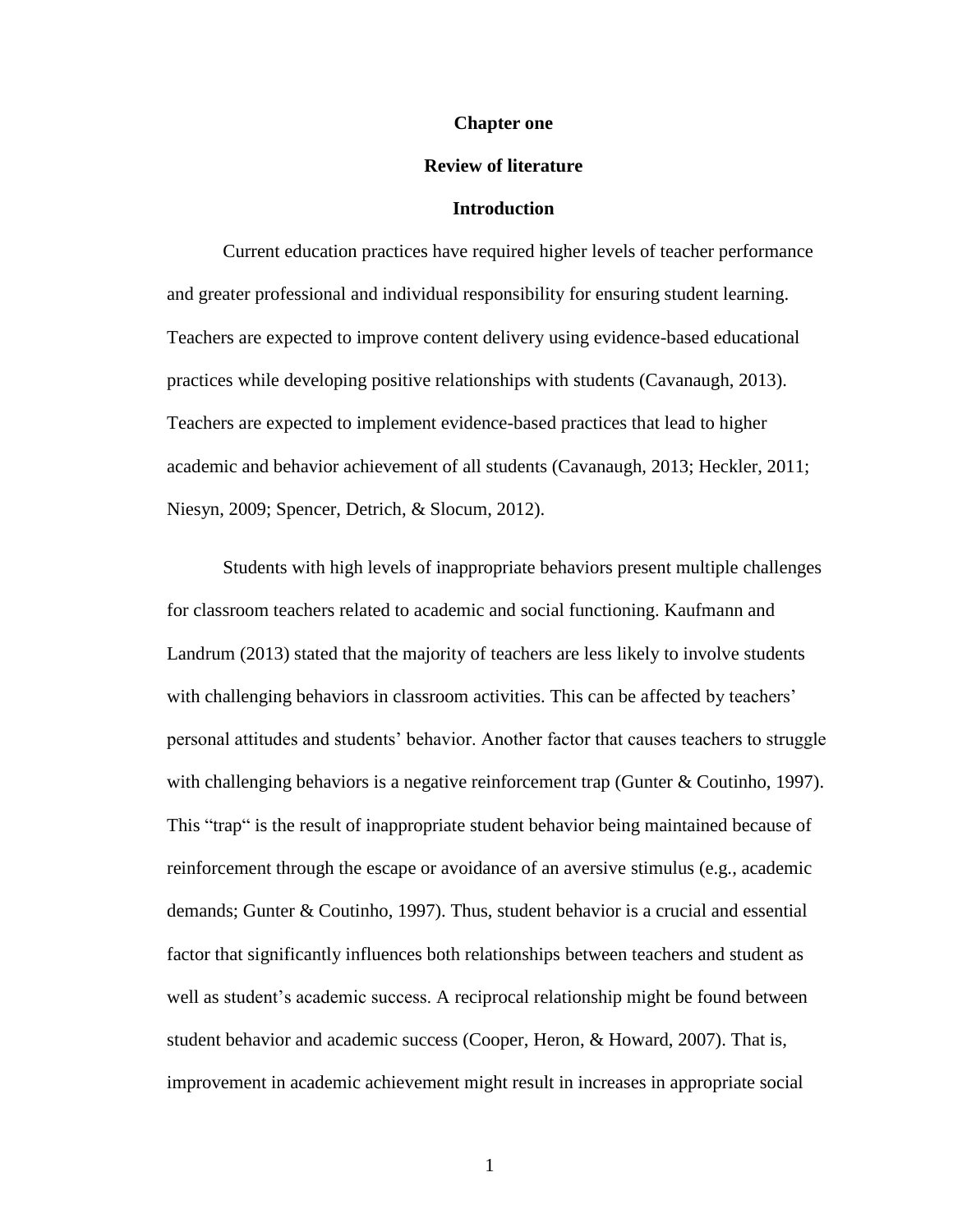behaviors of a student.

In addition to appropriate behavior, there is at least one more component that significantly impacts students' academic achievements. De Haas-Warner (1991) described that component as ability to pay attention or to stay on-task during the classroom or individual activity. Dettre (1983) stated that on-task behavior serves as a base for learning and mastering the skills and knowledge. In other words, on-task behavior provides students with opportunities to obtain new knowledge and skills. It is logical that students who stay on-task during the learning process are more likely to perform appropriate behavior rather than inappropriate. In contrast, students who stay offtask are more likely to be engaged in disruptive and inappropriate behavior (Riley, McKevitt, Shriver, & Allen, 2011).

Understanding that appropriate behavior, academic achievement, and on-task behavior are interconnected leads us to seek effective practices that could be employed to influence each of these components. Moore Partin, et al. (2010) suggested two empirically based and teacher-centered methods that can increase appropriate behavior and decrease inappropriate behavior. These are an increased rate of opportunities to respond to academic requests for students and use of teachers' performance feedback. These practices are considered as the best-practice methods (PF; Cavanaugh, 2013).

### <span id="page-9-0"></span>**OTR and Performance Feedback**

OTR and PF have been shown as effective methods for improving students' behavioral and academic performance. OTR and PF in the form of verbal praise are strongly interrelated (Sutherland, Wehby, & Yoder, 2002). Increases in rate of OTR gives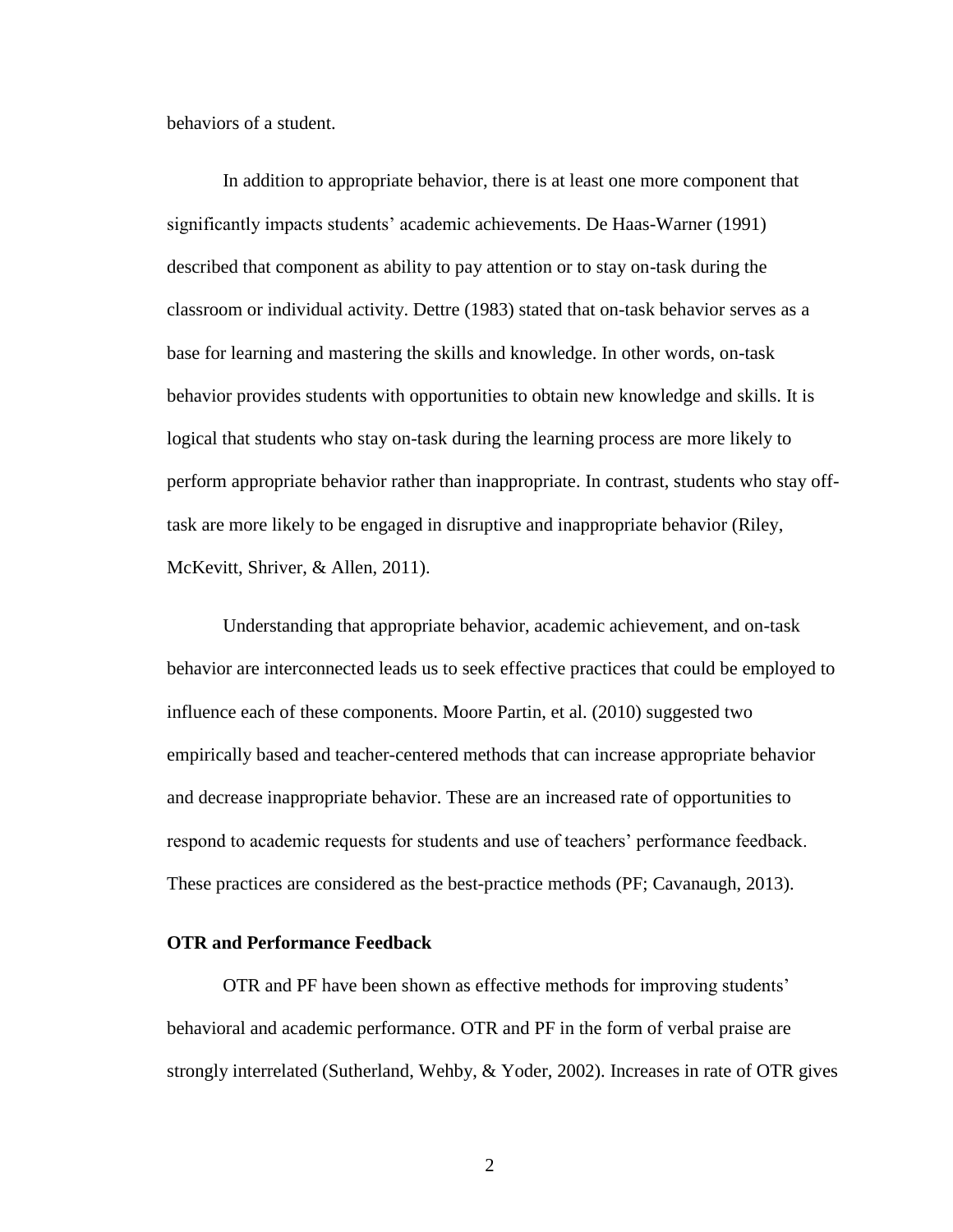teachers more frequent opportunities to praise students. Although both methods have demonstrated significant positive effects on students' achievement, descriptive research has suggested that teachers use these practices infrequently (Gunter & Coutinho, 1997; Sutherland et al., 2002). Carnine (2000) supported this statement and claimed that despite the presence of effective practices (e.g., direct instruction), teachers are more likely to use practices without a strong empirical base. Reinke, Lewis-Palmer, & Merrel (2008) found the same research-to-practice gap regarding classroom management strategies. That is, translating empirically supported practices into real world implementation can be difficult.

There are several descriptive studies that address the topic of discrepancy between research and practice (Browder et al., 2012; Cook, Cook, & Landrum, 2013; Gonsoulin, Zablocki, & Leone, 2012; Maddox & Marvin, 2013). Professional development training should be included in the process of minimizing the gap between research and practice. Additionally, school culture should evolve as a system that supports the development of youth minimizing the use of punitive methods. Cook, Cook, and Landrum (2013) suggested that the current situation and imbalance between theory and practice may be explained by the failure to implement or promote research-based methods to target audiences. That is, researchers are often focused on scientific and methodological aspects and findings of the studies but leave the implementation aspect without proper attention. However, different models and approaches were developed that showed the effective conjunction of theory and practice (e.g., "Tell-Show-Try-Apply" by Browder et al., 2012; "Three-Tiered model" by Gonsoulin et al., 2012). Current researchers' interest in developing the applicability of empirically-based practices gives confidence that such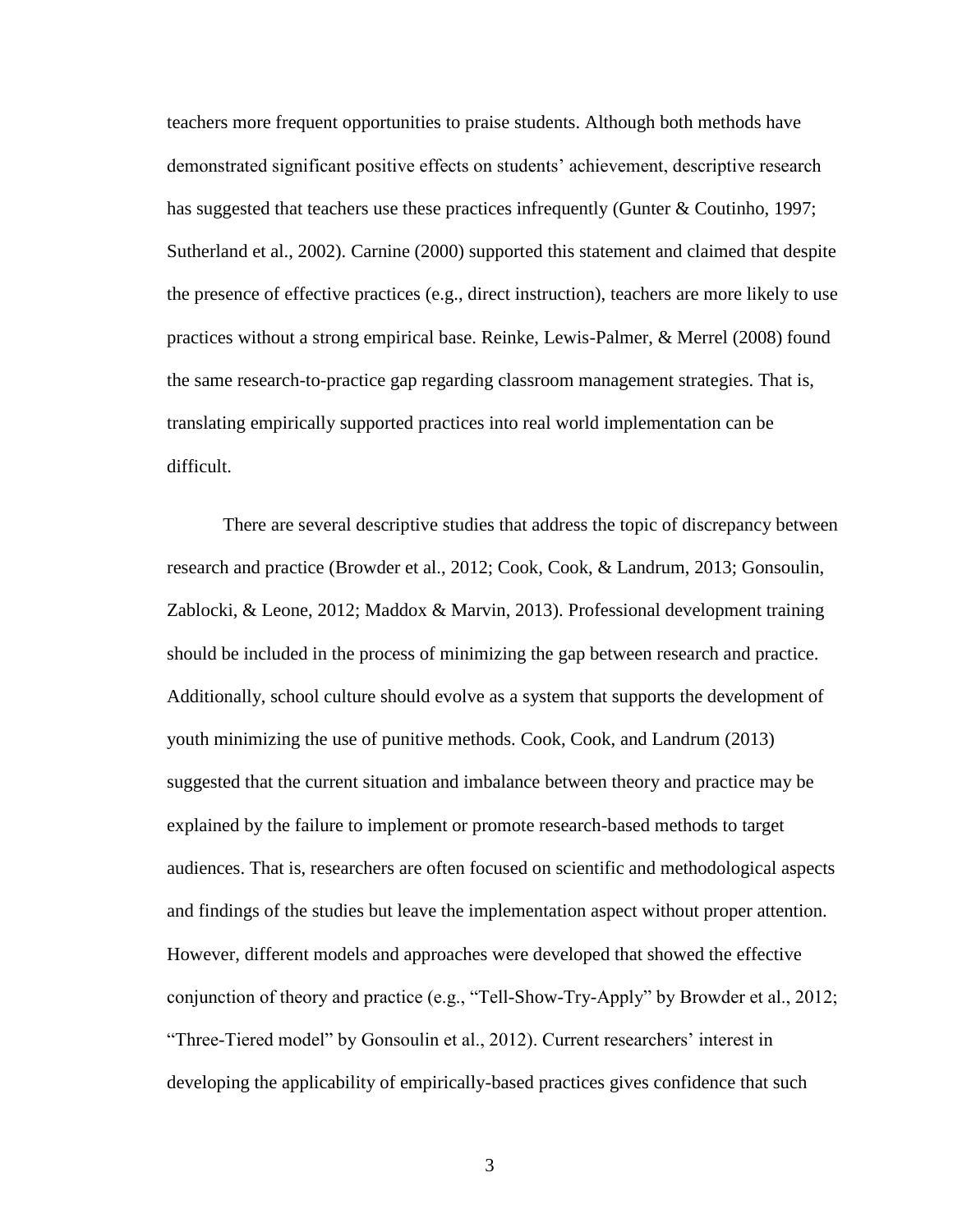effective and approved methods as OTR and teacher performance feedback will be implemented with respective fidelity and accuracy. For example, Moore Partin et al., (2010) conducted a descriptive study about using of teacher performance feedback and OTR to promote appropriate student behavior. The goal of that study was to develop a guideline for increasing teachers' effective use of PF and OTR as a preventative measure for reducing problem behavior and increasing appropriate behavior in urban classroom settings. This present research, in fact, is an attempt to investigate theoretical findings of Moore Partin et al. (2010).

#### <span id="page-11-0"></span>**Opportunities to Respond**

An OTR is a teacher's primary tool for questioning, prompting or cuing the class or an individual student in order to initiate a learning trial. OTR consist of three basic elements: (a) question (e.g., antecedent or an opportunity to respond), (b) answer (e.g., student behavior), and (c) performance feedback (e.g., consequence in a form of praise, correction, move-on; Haydon, Mancil, &Van Loan, 2009). The question, answer, and performance feedback constitute a three term contingency (Cooper et al., 2007) that possess such important features of a teaching strategy as checking for comprehension and adjusting the questions in order to meet the skill level of students (Haydon et al., 2009). Examples of an OTR are when the teacher asks the group or entire class to give a choral response (e.g., "class, who is the President of the USA?", students answered "mister Obama", teacher gives feedback "correct!"), or an individual student to answer a question (e.g., "name of a student, how many syllables in word Ukraine?").

The purpose of an OTR is to increase the likelihood of a desired response, or to increase the number of correct responses and the amount of time students are actively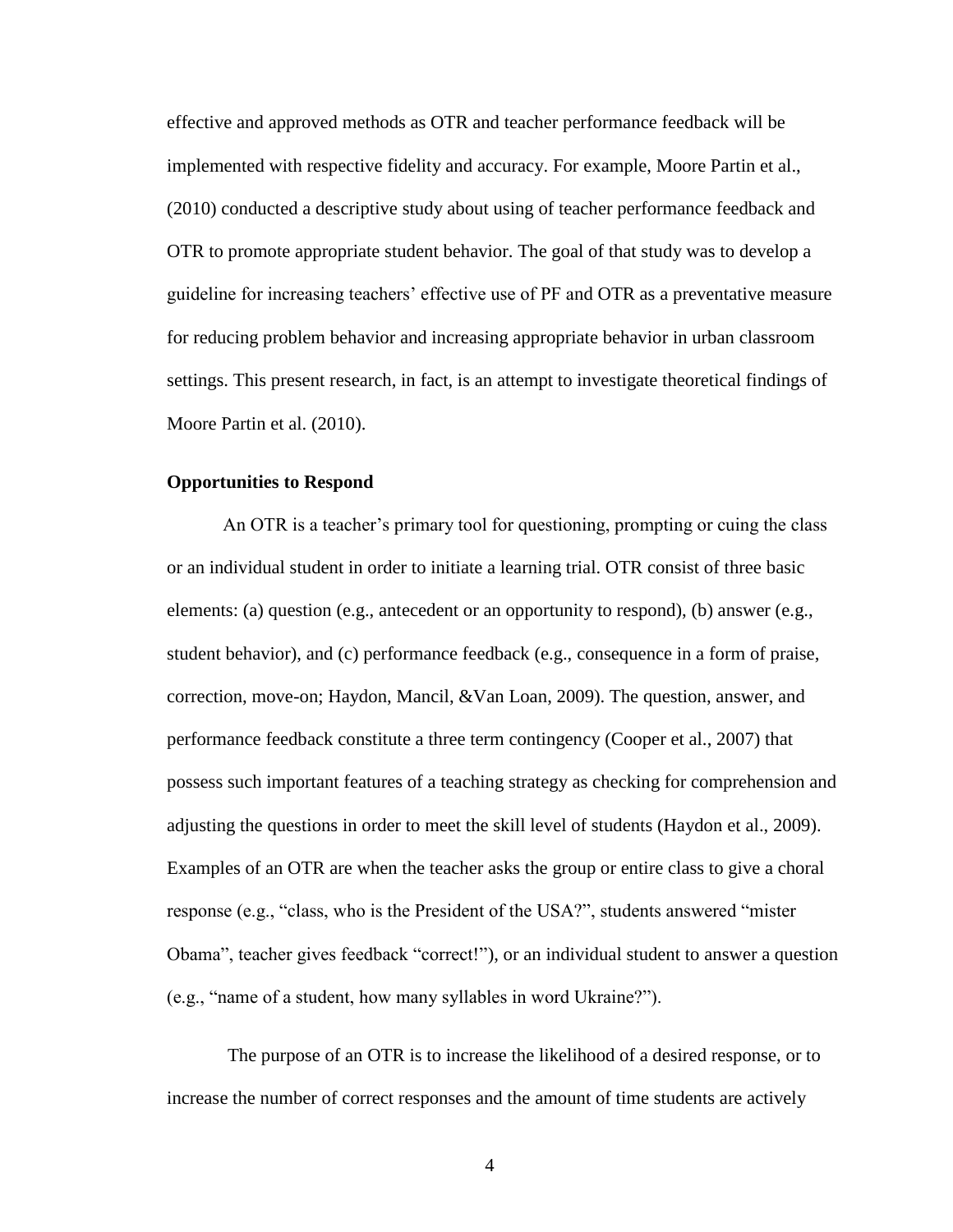involved (e.g., on-task behavior) during the learning process (Sutherland, Wehby,  $\&$ Yoder, 2002). Frequent responses from students enable the teacher to adjust the lesson according to students' performance (Sutherland, Alder, & Gunter, 2003).

Teachers' use of OTR serves as a preventative rather than punitive or reactive methods of managing behavior (Moore Partin et al., 2010). That is, when students are engaged in classroom activities (e.g., being actively involved by the teacher who gives a lot of academic requests) they are less likely to be involved in disruptive behavior. In other words, the teacher keeps students occupied with academic tasks rather than giving them a chance to engage in inappropriate behavior. It is expected that academic achievement will improve problem behavior will decrease while delivering a high rate of effective instructions (e.g., OTR and PF along with it; Sutherland, Wehby, & Yoder, 2002).

Several studies have shown that OTR practice is highly effective when given with a certain appropriate ratio (Moore Partin et al., 2010; Sutherland & Wehby, 2002; Sutherland, Wehby, & Yoder, 2002). The Council for Exceptional Children provided guidelines for teachers of students with disabilities regarding optimal rates of OTR (Sutherland, Alder, & Gunter, 2003). When learning new material, the teacher should provide 4 to 6 OTRs per minute of instruction with 80% accuracy of correct student responses. Following acquisition of new skills, teachers should provide a rate of 8 to 12 OTRs per minute when practicing or during drill work with 90% of accuracy of correct student responses. To summarize, OTR can be defined as the teacher's academic prompt given with purpose of increasing the number of correct student responses and improving on-task engagement during the class (Haydon, Mancil, & Van Loan, 2009). There are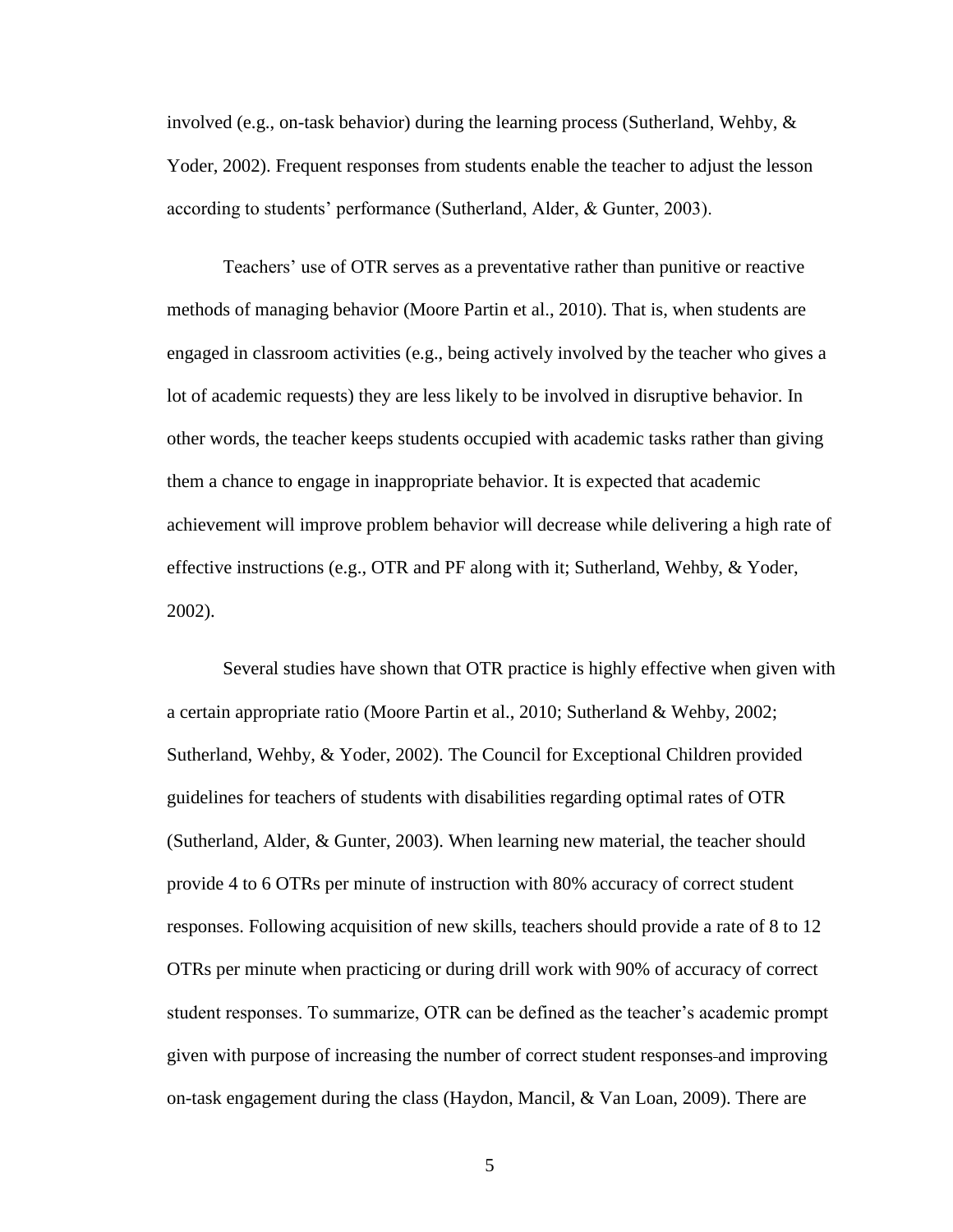several researchers that have demonstrated the effectiveness of OTR in the following behavioral and academic areas: (a) increasing the percentage of correct responses and participation and decreasing of off-task behavior (Carnine, 1976); (b) increasing accuracy and fluency in math problem solving (Skinner, Belflore, Mace, Williams-Wlson, & Johns, 1997); (c) increasing of correct responses to teacher initiated academic requests (Sutherland et al., 2002); (d) increasing percent of correct responses, decreasing disruptive behavior and increasing on-task engagement (Sutherland et al., 2003); and (e) decreasing off-task behavior and disruptive behavior (Haydon et al., 2010). Although there is much promise with using OTR to improve academic and behavior outcomes, it must be used in combination with other effective methods like performance feedback.

#### <span id="page-13-0"></span>**Performance Feedback**

Cavanaugh (2013) defined praise as verbal acknowledgement of expected appropriate social or academic behavior exhibited by students. Numerous studies have suggested the importance of positive feedback in improving of student behavior, in the form of praise, given by teachers (Cavanaugh, 2013; Cooper, Heron, & Heward, 2007; Gunter & Coutinho, 1997; Sutherland et al., 2000). Increasing appropriate behavior, decreasing disruptive behavior, higher level of on-task engagement, and better academic achievements have been suggested to be major benefits of teacher PF (Haydon et al., 2009; Kauffman, & Landrum, 2013; Moore Partin et al., 2010; Sutherland, Wehby, & Copeland , 2000; Sutherland, Wehby, & Yoder, 2002).

There are at least two features of positive PF that might significantly influence its effectiveness: (a) addressing positive PF to specific or non-specific student behavior (Sutherland, Wehby, & Copland, 2000) and (b) appropriate ratio of positive PF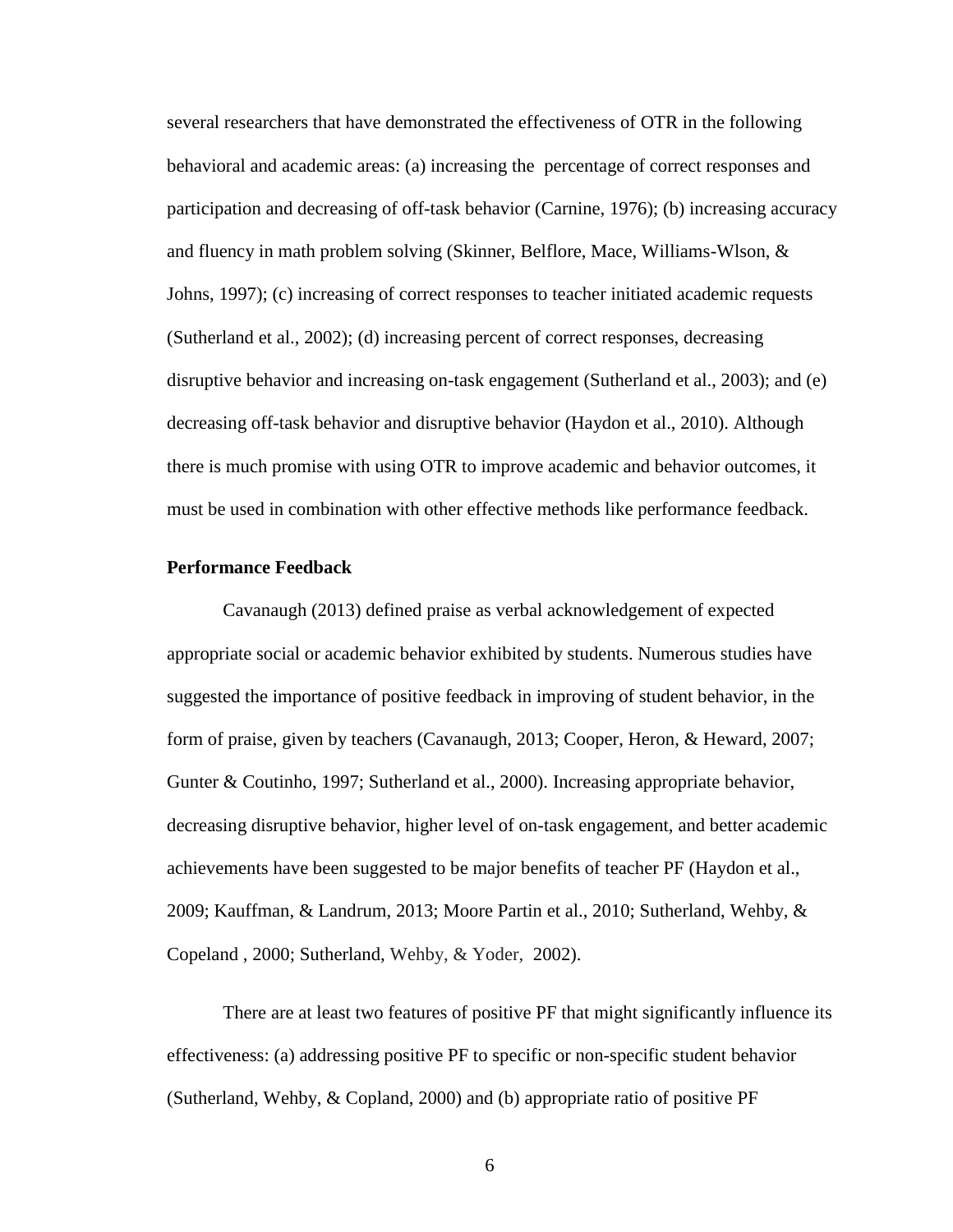(Sutherland, Wenby, & Yoder, 2002). Sutherland et al. (2000) stated that teacher praise was most effective when it was behavior specific. That is, through the use of positive PF the teacher specifies to the student the behavior being reinforced (e.g., "I am proud of you all for reading quietly!"). An effective praise statement is one that identifies the performed behavior. Despite the fact that the number of praise statements is important, there were no specific ratios found by the researchers (Cavanaugh, 2013; Moore Partin et al, 2010; Sutherland et al., 2000; Sutherland et al., 2002).

Although there were no suggested ratios for PF frequency, some researchers have shown the use of praise on level 1.3 per hour (Van Acker, Grant, & Henry, 1996), and 2.3 per hour (Wehby, Symons, & Shores, 1995), and one per hour per one student (Shores, Jack, Gunter, Ellis, DeBriere, & Wenby, 1993). All researchers agreed that existing levels of praise used by the teachers are exceedingly low. Although there was a need to increase the level of praise, there were no specific ratios recommended. It might be suggested that the optimal ratio of praise depends on teachers' needs (e.g., to maintain the current behavior of a student or to increase desired behavior of a student) but not less than the number of correct or punitive responses.

A higher rate of using praise is preferable and expected from the teacher who wants to improve student academic achievements and appropriate behavior (Gunter,  $\&$ Coutinho, 1997). In addition to the findings mentioned above, and in order to improve the use of a praise, Moore Partin et al., (2010) developed a five-criteria guideline that permits an evaluation of the effectiveness of teachers' praise: (1) the teacher's praise should be specifically linked to the desired behavior for the class and student(s) that the teacher wishes to increase; (2) the teacher's praise statements should provide informative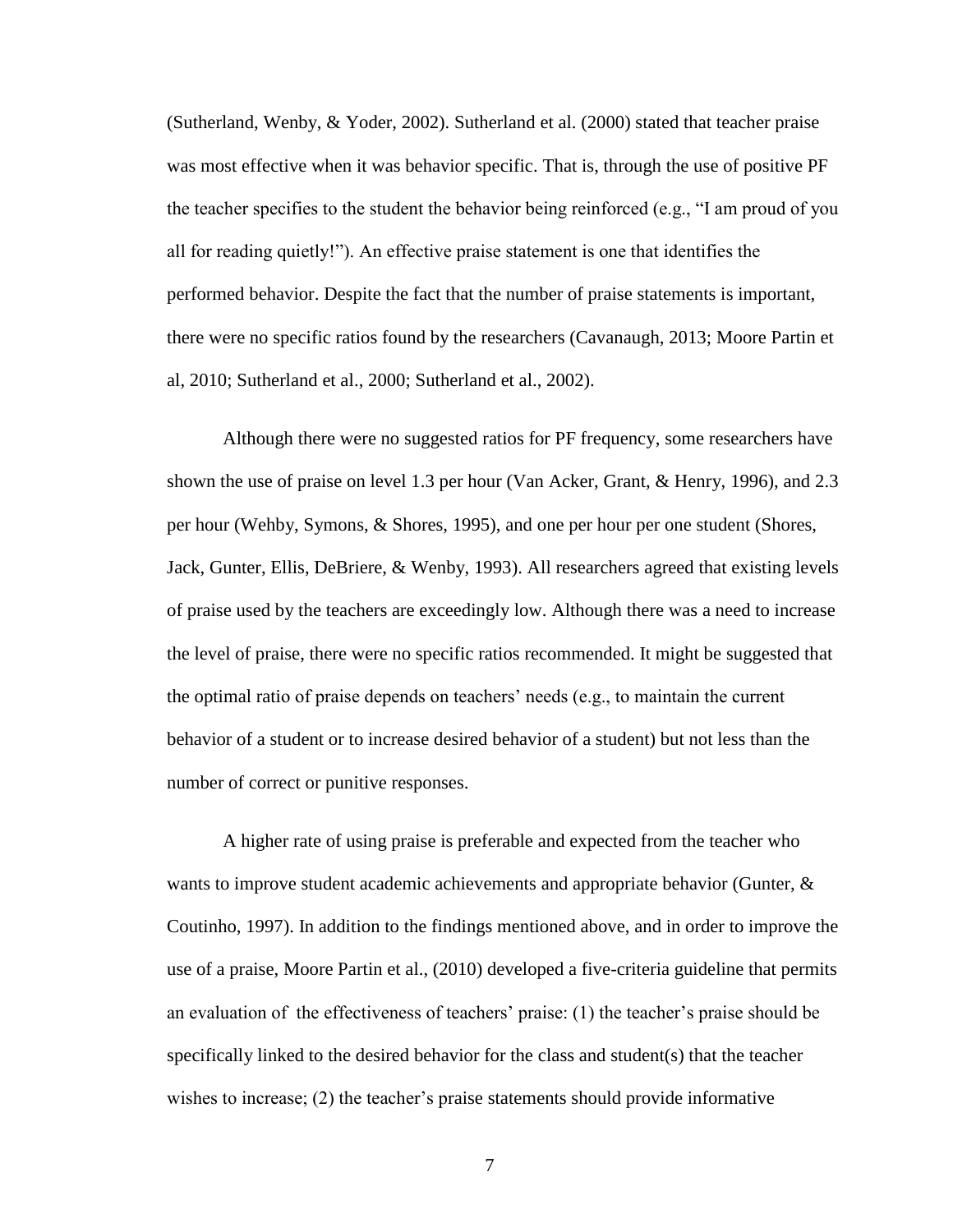feedback on the appropriateness and accuracy of specific behaviors; (3) the teachers' praise statements should give an opportunity for positive interactions between the teacher and student; (4) the teacher should address different student skills when providing praise; and (5) the teacher's praise should be given and distributed among all students in the classroom. Sutherland et al., (2000) stated that OTR may be even more effective when combined with other methods, such as positive performance feedback. It is natural and logical that any student response during the learning process will receive a consequence that will make the student aware of the accuracy of his/her answer (e.g., positive feedback for correct answer, correction for incorrect and other forms of teacher feedback).

#### <span id="page-15-0"></span>**Practice implementation and common sense**

As described above, OTR and PF are effective and easy-to-use practices that likely result in positive academic and behavioral outcomes. At the same time, those practices have been shown to be used less by teachers in both general and special education settings. Browder et al. (2012) suggested that teachers' lack of time and their heavy workload might explain this situation. However, the need for improved instruction for students with challenging behavior remains topical (Kaufman, & Landrum, 2013). One of the possible answers to this need is brief professional development training with emphasis on ease of use, applicability, effectiveness and common sense. OTR and PF have been described as natural and inherent characteristics of communication. Some researchers have suggested that those characteristics might be manipulated simply by demonstrating to teachers the current ratios that they employ (Sutherland et al., 2000). In this case, OTR and PF are practices that match all important requirements of contemporary practitioners. First, there are researchers that support the effectiveness of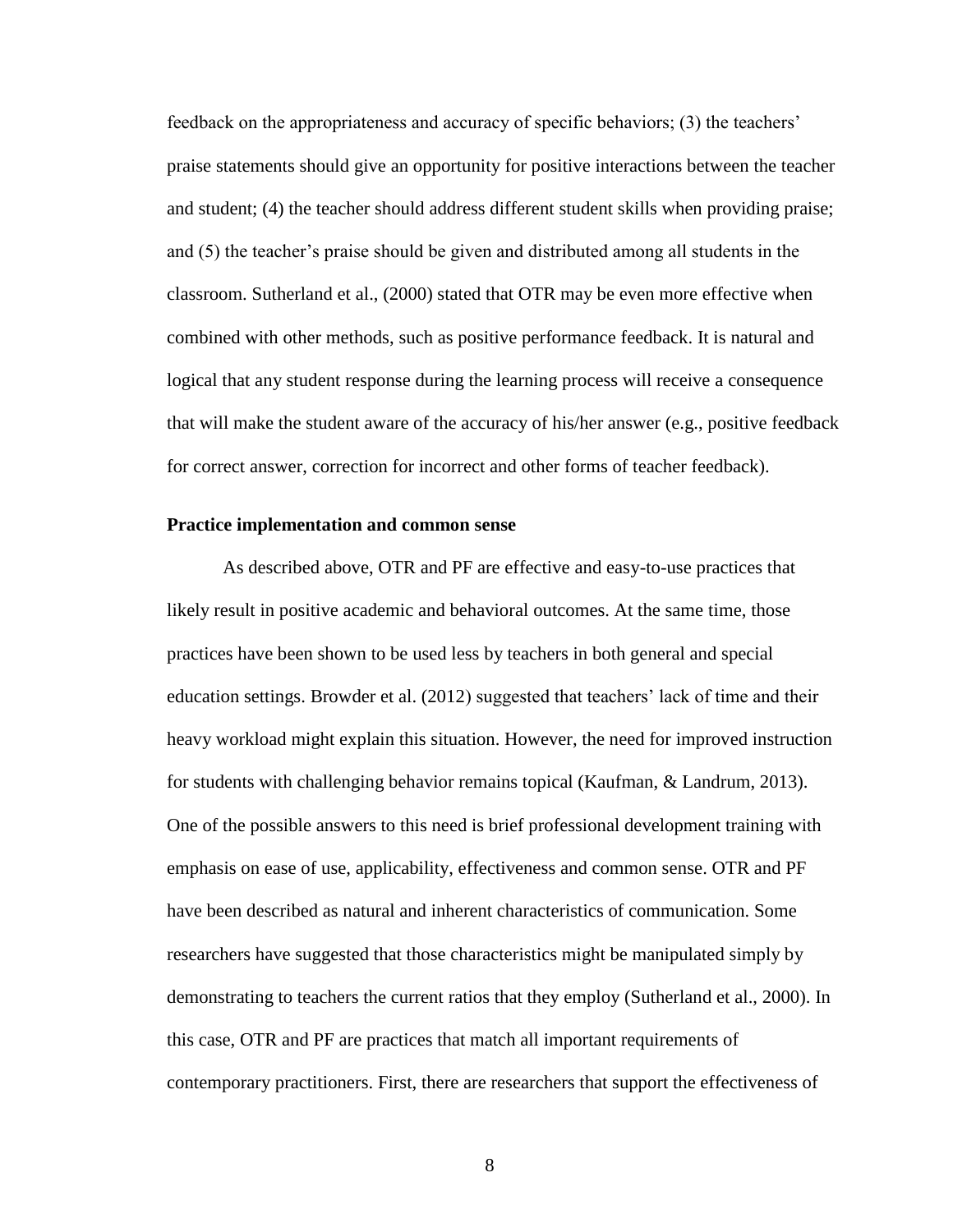those practices. Second, those practices are shown to be effective in both academic and behavioral improvements of students with challenging behavior. Third, there are researchers that support the use of these practices in combination with each other. Finally, brief professional development training is needed to implement this practice. This means teachers may be able to use OTR and PF with minimal training.

The purpose of the current study is to examine the impact of a brief teacher training and simultaneously manipulated level of opportunity to respond and positive feedback on student's on-task behavior and engaging in classroom activity.

### <span id="page-16-0"></span>**Research Questions**

- 1. Does a brief training related to OTR and PF lead to increases in the practices in general education teachers?
- 2. If there is an increase in OTR and PF, does it lead to increased students' task engagement?
- 3. Will the teachers maintain rate of OTR and PF following removal of MotivAider?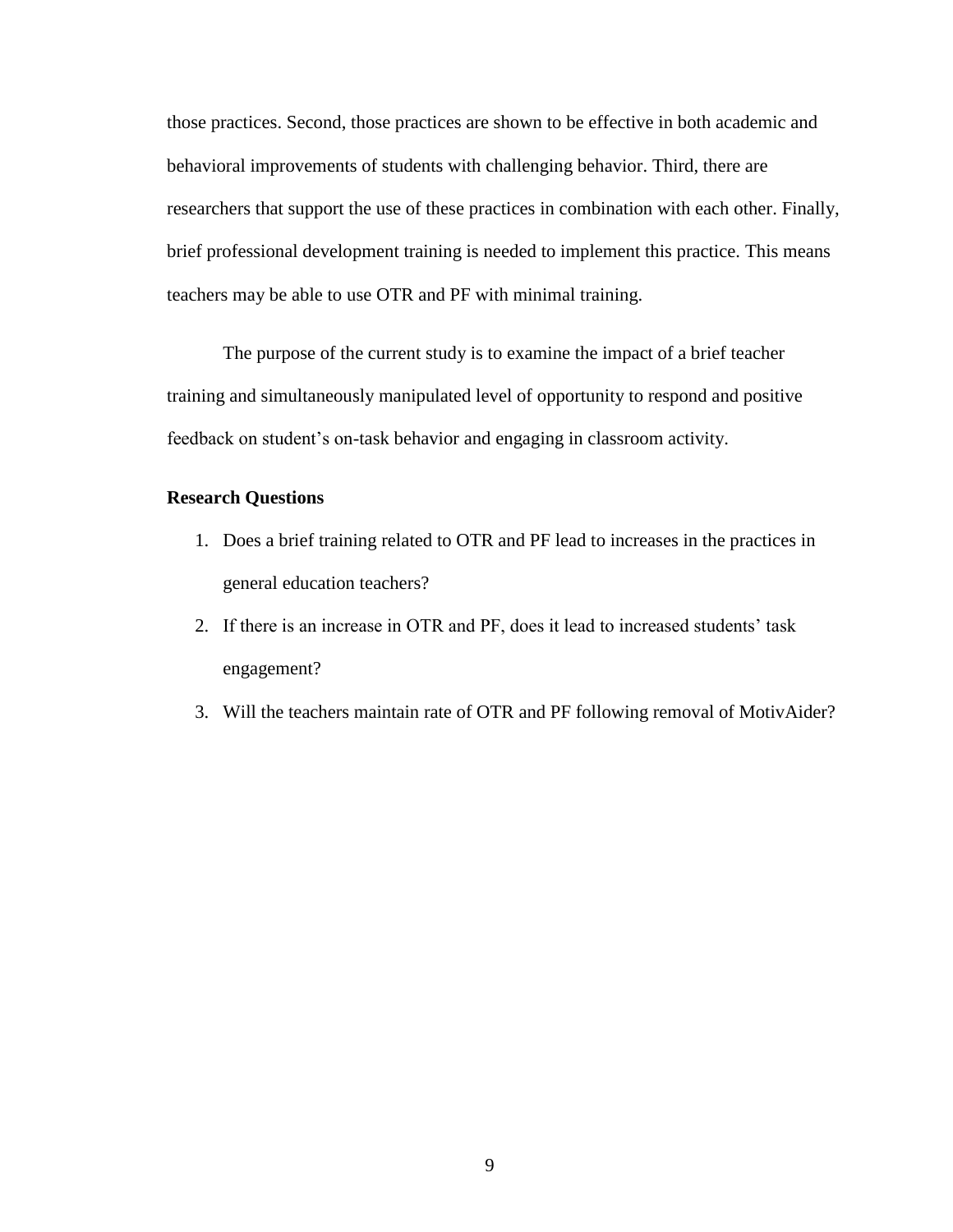#### **Chapter two**

#### **Method**

#### <span id="page-17-1"></span><span id="page-17-0"></span>**Participants**

Both teachers and students served in dyads as participants in the current study. Three elementary teachers from urban school with 10 to 20 years of teaching experience took part in the research.

Dyad one consisted of a Caucasian female teacher with 20 years of experience and an African American  $4<sup>th</sup>$  grade male student. The teacher had 22 students in her classroom and reported minimal previous experience with students with challenging behavior. David was one of the students who attended Positive Approach to Student Success (PASS) program. In addition, the teacher reported, that David was taking medicines (e.g., parents were responsible for him to take it at home). David was described by the teacher as loud and talkative, and someone who could spend an entire day playing on the computer. He was also described as smart and interested in sports. Due to student's academic and behavior performance, he had an Individual Education Plan (IEP).

Dyad two consisted of Caucasian female teacher with 14 years of experience and an African American  $5<sup>th</sup>$  grade male student. The teacher had 26 students in her classroom and reported minimal previous experience with students with challenging behavior. Andrew also attended PASS program due to his behavioral issues. He had been described by the teacher as a smart, socially active, and willing to help others. At the same time, he was seen as a "5-year old in a 10-year old body" in meaning of his lack of self-control and low ability to take responsibility for his actions. Andrew also had an IEP.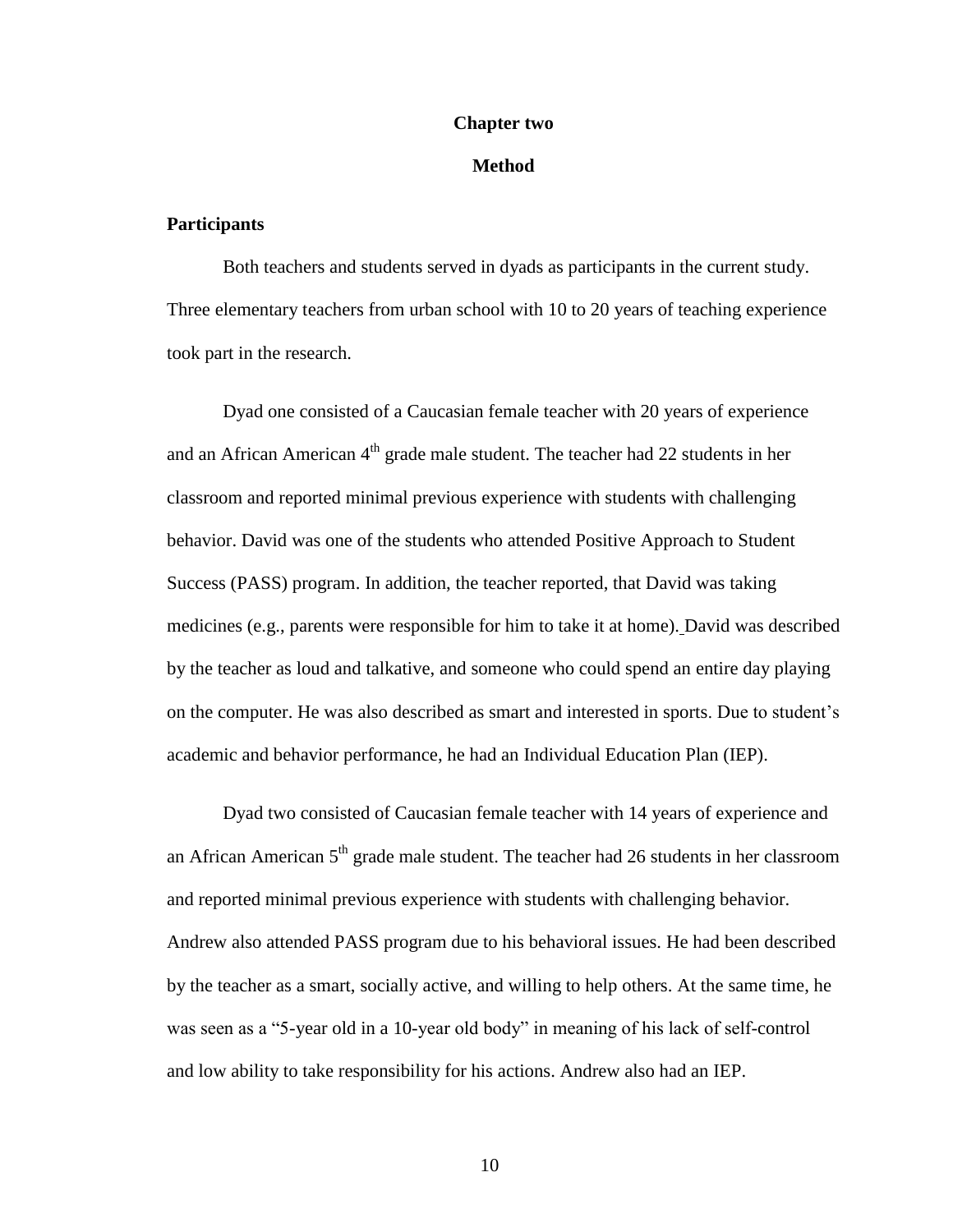Dyad three consisted of Caucasian female teacher with 10 years of experience and an African American  $5<sup>th</sup>$  grade male. The teacher had 21 students in her classroom and reported minimal previous experience with students with challenging behavior. Similar with two other subjects Valdemar attended the PASS program and had an IEP due to his academic and behavioral performance. Valdemar was described as an off-task student, who would "talk back", and who blamed everybody around him for his failures. Also he had been described as the class clown.

### <span id="page-18-0"></span>**Settings**

There were 22 students in the first class, 26 in the second and, 21 in the third. There were four students with IEPs in the first classroom, including the target student. Seven students with IEPs, including target student were in second class, and four students with IEPs, including the target student, in the third class. All three classrooms provided accommodations within the general education setting. Students sat in rows in the first and third classrooms, and in small groups of four or five students in the second classroom. The first and third students sat with other students in rows while the second student had a separate seat next to the sink at the end of classroom. It is important to note that Andrew needed to turn back in order to be able to see the teacher and information on the board.

#### <span id="page-18-1"></span>**Dependent variable**

There were two types of dependent variables measured in this study. Child dependent variables included on-task behavior and response given to teacher-directed questions (i.e., opportunities to respond). Teacher dependent variables included: providing opportunities to respond to academic requests (e.g., group questions, individual questions or a question for a target student); and teacher feedback in the form of general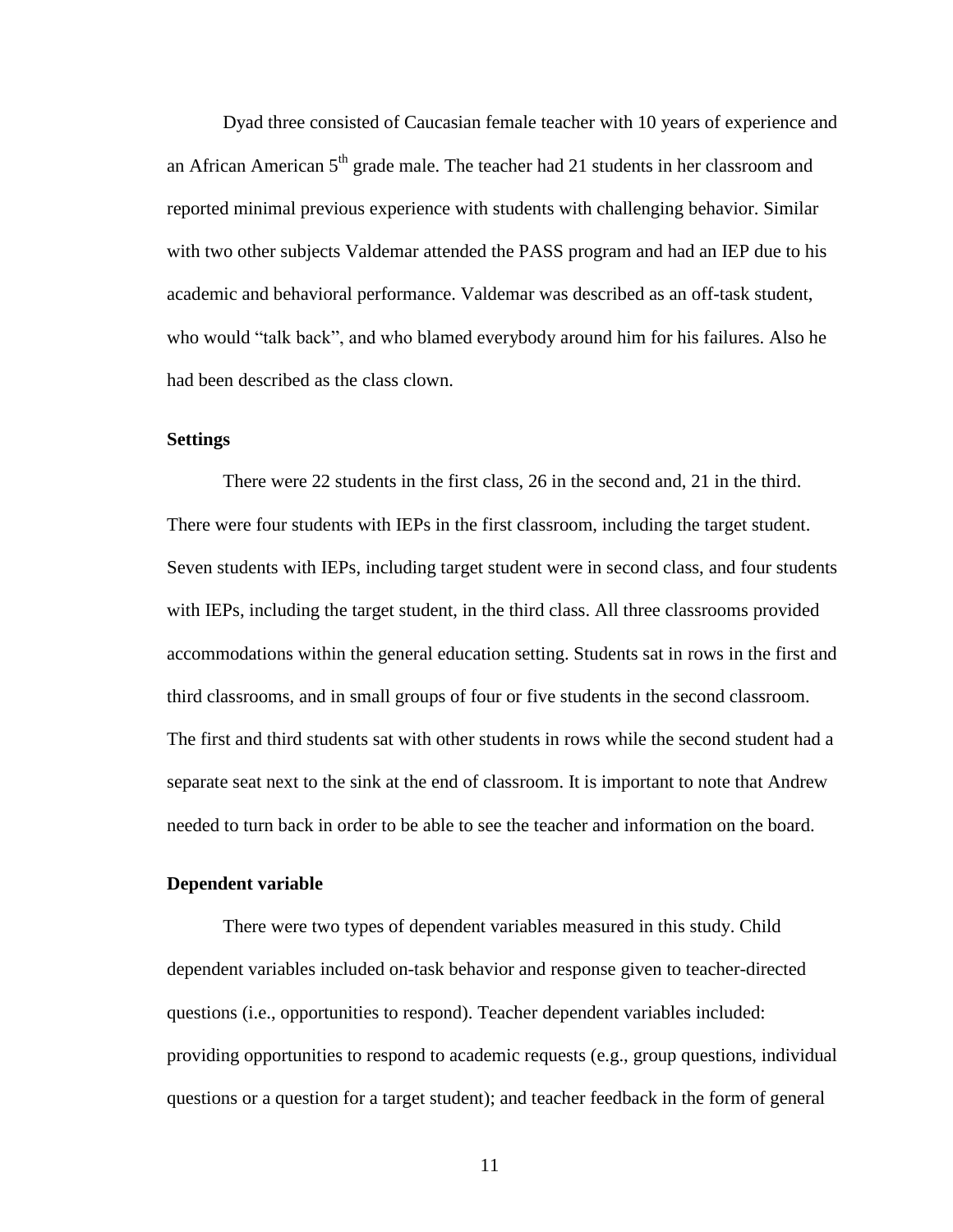praise, behavior specific praise, move-on, correction, or negative feedback. Each dependent variable will be addressed in the following paragraphs (See Table 1 for summary of variables).

*On-task behavior.* On-task behavior was defined as engaging in an activity while focusing on the task by looking at and/or approaching (e.g., touching or close approximation) the materials or individuals (e.g. teacher) needed to complete the task (De Haas-Warner, 1991). For instance, the student was (a) looking at a notebook during the task, (b) reaching for the materials needed to complete the assignment (e.g., Crayons, scissors), or (c) was watching the blackboard while the teacher is presenting the material.

*Student response.* There were three types of student responses to a given OTR: (a) correct responses, (b) incorrect responses, and (c) no response. A correct response was determined when the student responded correctly to the teacher's question without any further prompts (e.g., if the question is, "*Two plus two equals*?", then the answer should be, "*Four*"). An incorrect response was determined when the student failed to correctly answer the teacher's question (e.g., if the question is, "*What is the capital of the USA?*", then the answer might be, "*New York*"). No response was determined when the student failed to give any kind of response (e.g., the student kept silent or ignored the question). Although silence caused by not knowing the answer or wanting to produce it and ignoring the question are different, for the purpose of this study if a student took more than five seconds to respond to teacher question it was coded as a "no response".

*Opportunities to respond.* For the purpose of this study, an OTR was defined as an interaction between a teacher's academic request and a student's response (Haydon et al.,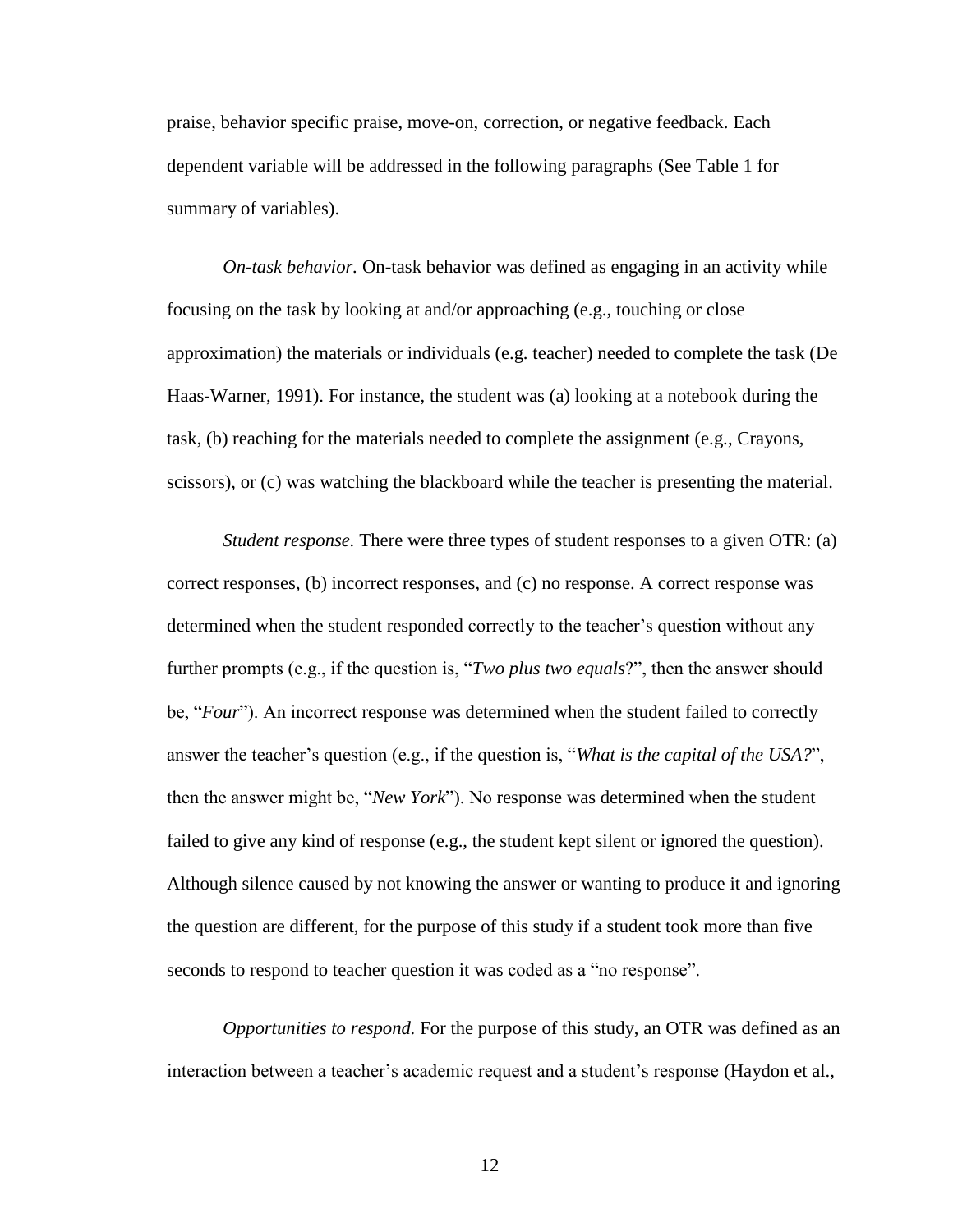2010). Questions, prompting, and cueing were defined as major components within OTR, provided by the teacher to begin a learning trial (Haydon, Mancil, &Van Loan, 2009). Several types of OTR were identified for this study; (a) group question; (b)individual questions; (c) question to a target student .

*Group question*. Group questions were given by the teacher to all students in the class without specifying a particular student to answer it. For instance, the teacher might ask, "*Class, how many days are in the week?" or, "How many colors are in rainbow?*"

*Individual question.* Individual questions occurred when the teacher asked a certain student to answer a question. For instance, the teacher named the student and asked the question (e.g., "*Bub, who is the president of the United States of America*?") or the teacher approached the student, gained attention (e.g., eye contact), and asked the question.

*Target student question*. A question for a target student occurred when the teacher asked the research subject (e.g., dyad student) to answer the question. The teacher asked the question by naming the student or by gaining the student's attention and then asking the question.

*Teacher feedback.* A logical and naturally occurring consequence to OTR is a student response. A logical and naturally occurring consequence for a student's response is a teacher feedback (e.g., positive in the form of praise or punitive in the form of reprimands). Sutherland, Wehby, and Copeland (2000) stated that the effectiveness of OTR may be increased when it is combined with other methods (e.g., positive feedback in the form of praise). Therefore, it is important to examine the possible relationship and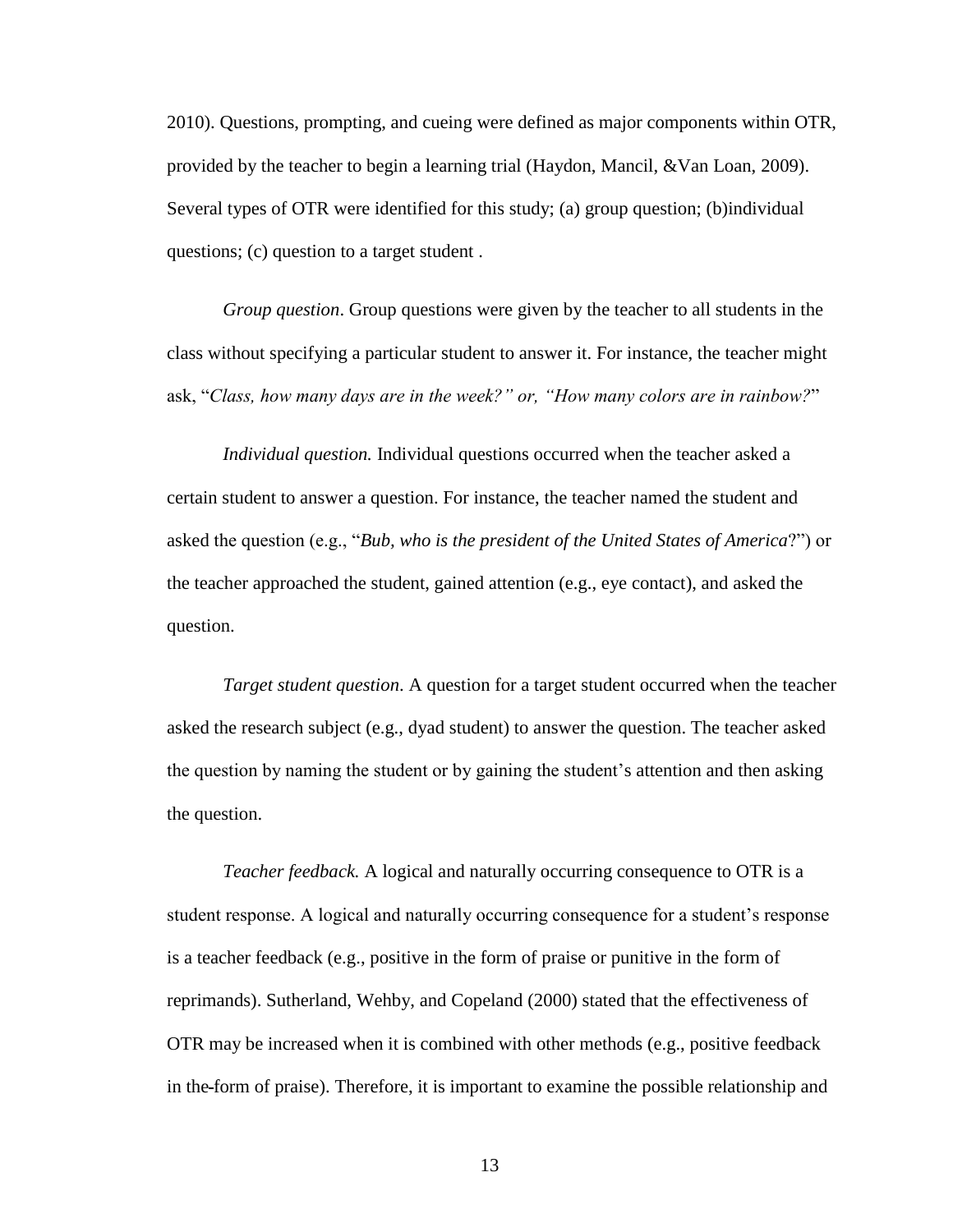influence of different types of feedback in combination with OTR. General and behaviorspecific types of praise, move-on, correction, and negative feedback were operationally defined and are presented in Table 1.

*General praise.* Cavanaugh (2013) defined praise as verbal acknowledgement of expected appropriate social or academic behaviors exhibited by students. General praise was considered when a teacher positively acknowledged a correct answer or appropriate behavior by saying general phrases such as "*Good job!", "Correct!". or "Well done".* 

*Behavior specific praise.* Behavior specific praise was considered when a teacher positively evaluate a group or an individual's correct answer or appropriate behavior by accentuating the target behavior in a phrase. For instance, a teacher may say, "*Good job on keeping quiet! I am proud of you all reading quietly!" or, "Mark, what excellent work on your coloring!*"

*Move-on*. Move-on feedback was considered when the teacher simply moved to the next topic or task without giving a group or an individual any type of reaction on a previous question. That is the teacher gave the next question or an assignment to students instead of general or individual performance feedback.

*Correction.* Correction was considered when the teacher amended a group or an individual response by providing the right answer to the question. For instance, if a student failed to correctly complete a math problem (e.g., 3+5), the teacher provided the right answer (e.g., 8). Correction as also considered when the teacher physically helped to put an object in a proper place or by pointing to the correct answer.

*Negative feedback.* Negative feedback was considered when the teacher reacted to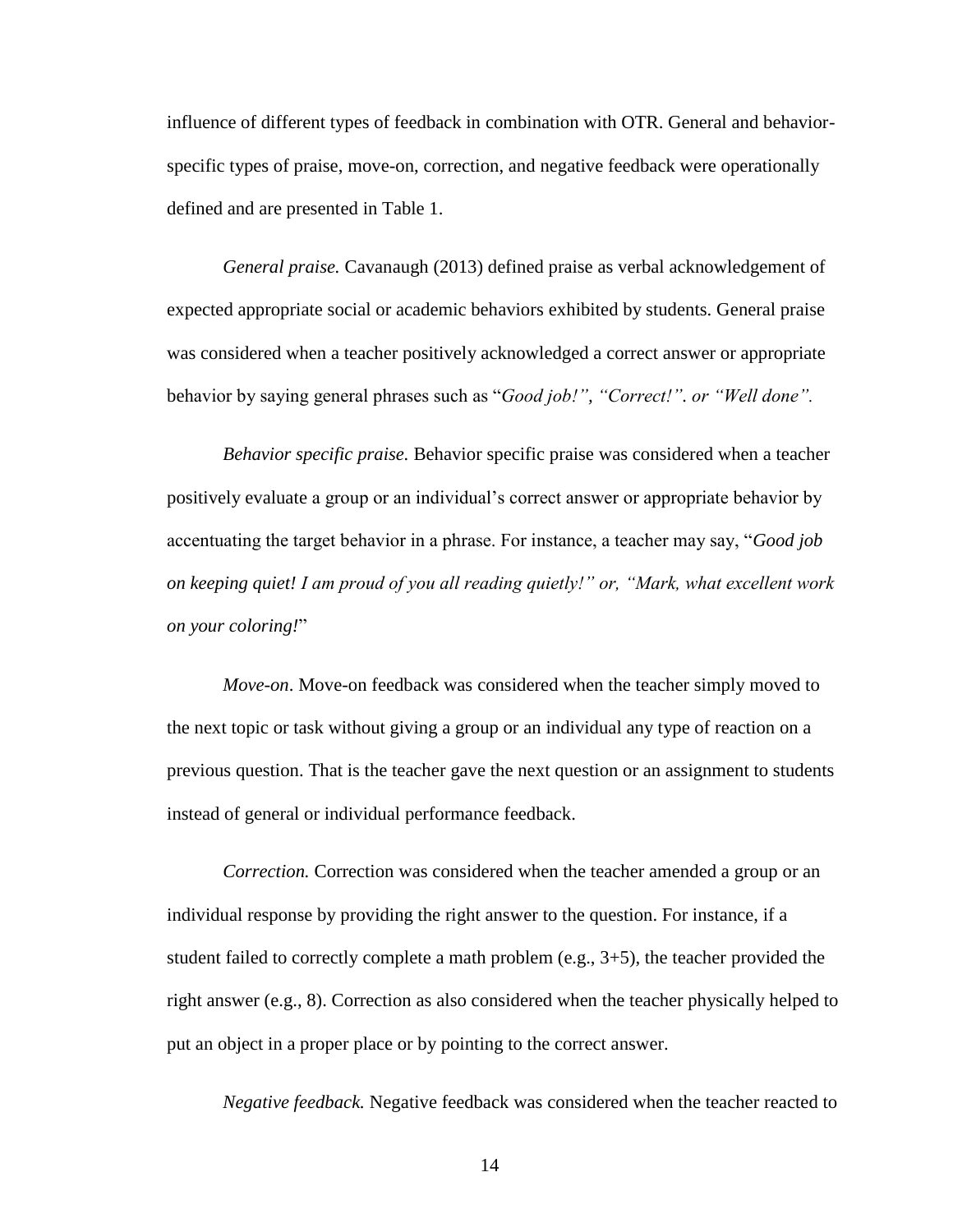a group or individual answer by saying something negative. For instance, "*Incorrect," "Fail," "Not right," "Britani, you made a mistake," "Too bad," or "Very poor answer*.

#### <span id="page-22-0"></span>**Data collection procedure**

Appendix A shows the data sheet used in the study. This data sheet was designed to collect all dependent variables. Momentary Time Sampling (20 seconds) was used to measure on-task behavior. At the end of the 20 second interval, the researcher noted if the student was on-task (+) or off task (0). OTR and PF data were also collected on the data sheet. The 20s interval allowed for simultaneous data collection on the frequency of OTR (e.g., group, individual, and targeted student), student behavior (e.g., correct response, incorrect response, and no response), and teacher feedback (e.g., general praise, behavior specific praise, move on, correction, and negative feedback). The observer made a tally mark in the column corresponding to the type of behavior performed by the teacher and the student. For the convenience of data collectors, both the on-task measurements and frequency counts were combined in one data sheet (Appendix A).

Each session lasted for 10 minutes. After observations, the percentage of student on-task behavior and frequency counts of teacher behaviors were calculated. Baseline and intervention data were collected during 10 minutes of group activities (e.g., calendar math). Six data collection session were conducted daily.

#### <span id="page-22-1"></span>**Independent variable**

Training for teachers about the importance of OTR rate and appropriate feedback on students' behavior served as an independent variable in this research. During individual 20-minute training, the teachers were provided with the key information about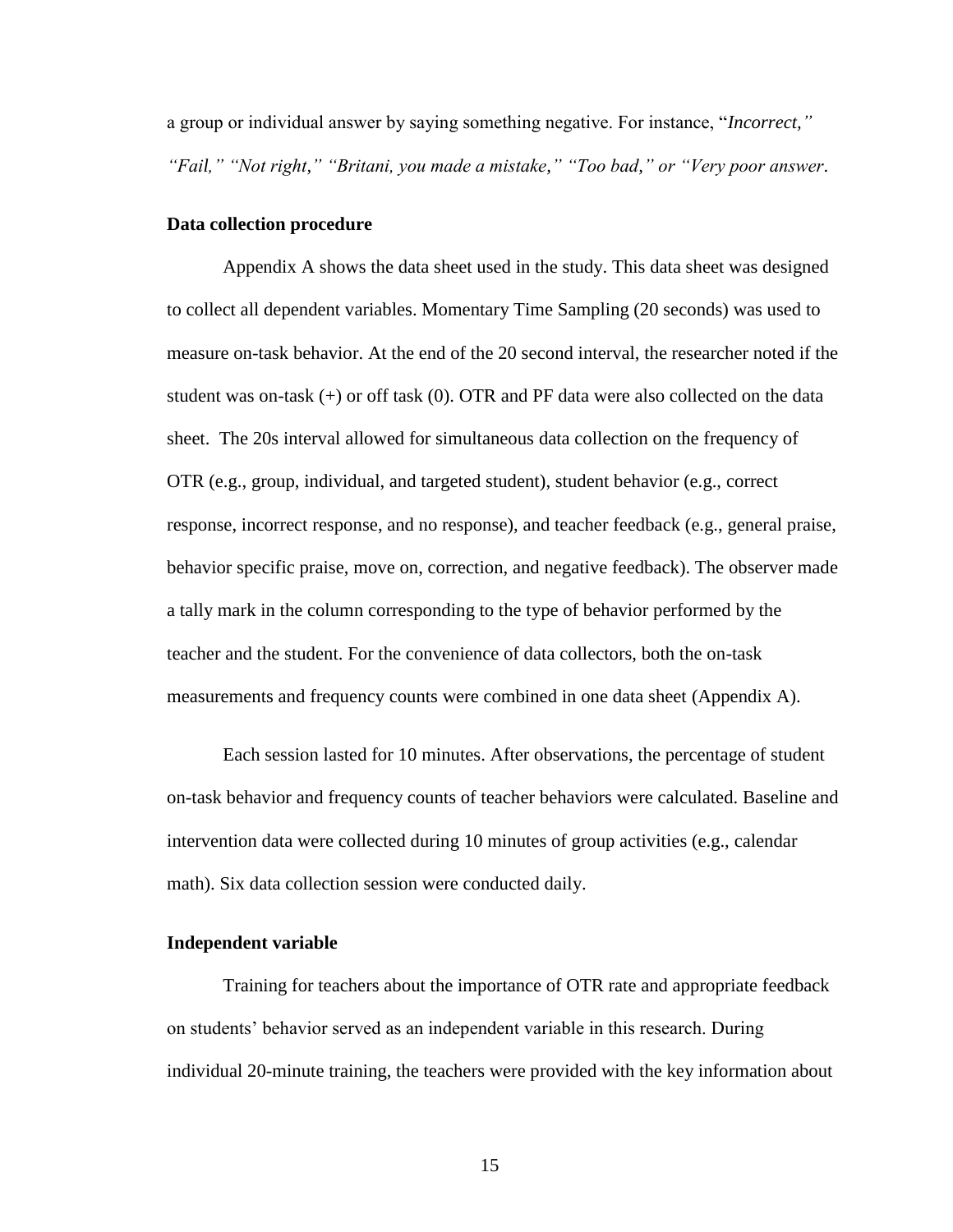OTR and feedback to responses and how it might impact student on-task engagement. First, teachers were given a verbal definition of an OTR. For the purpose of this research, an OTR was simply defined as the interaction between a teacher's academic prompt and a student's response (Haydon, Mancil, &Van Loan, 2009). In other words, an OTR was giving a chance to respond on teacher's academic request. In addition, teachers were provided with generic examples and non-examples of OTR given to a group, an individual, or target student. (see Table 1). Teachers were not provided with their own rates of OTR. Second, teachers were given generic information about five possible ways to give feedback to student responses (see Table 1). Third, teachers were not provided with information about forms of feedback they used during baseline. At the final part of the training, teachers were asked to set a target rate of OTR they would like to attain during intervention with help of MotivAider ® (i.e., a device that vibrates as a reminder to engage in the target behavior), and to make sure to provide some positive form of feedback for each correct response. After being given opportunities to ask questions, teachers were thanked for their time and effort and told that observations (i.e., data collection) would continue the next day.

#### <span id="page-23-0"></span>**Experimental design**

An ABAB withdrawal (reversal) single subject design (Gast & Hammond, 2010) was employed in this study to investigate the relationship between OTR, teacher praise, and student on-task behavior. An ABAB reversal design permits a clear and convincing demonstration of experimental control because of the requirements for the repeated introduction and withdrawal of an intervention. An ABAB single subject research design was considered as the most appropriate among others (e.g., AB, ABA, multiple probe,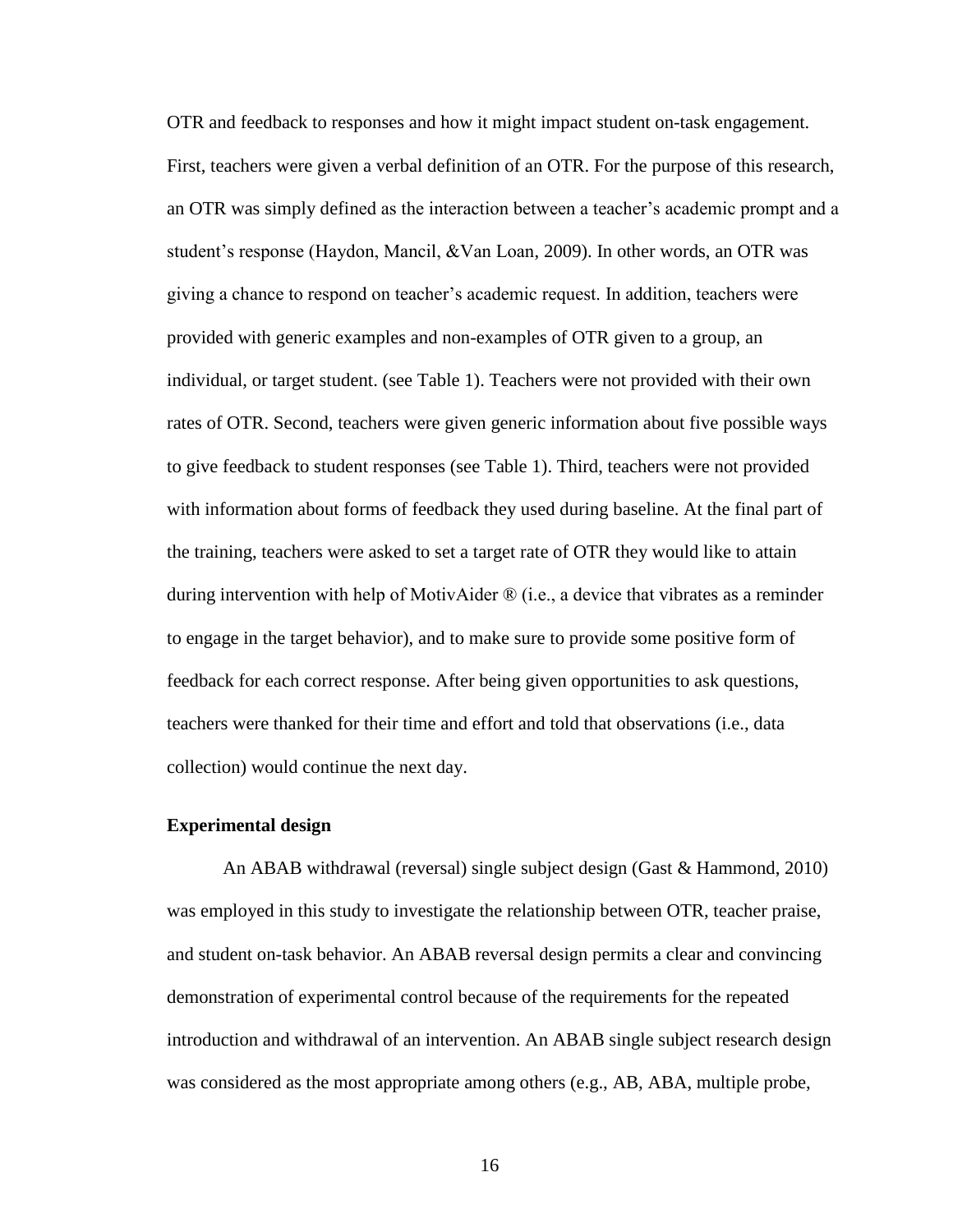multiple baseline, or alternating treatment design) to investigate the research question because it possesses the feature of withdrawing and reintroducing of intervention which allows to demonstrate effectiveness of the intervention.

Baseline data (A1) were collected during small group activities in the classroom. Student on-task engagement and teacher OTR and feedback were collected until clear trend in data points was established. Following the teacher training a second set of data collection sessions (B1) were conducted. The same data on student on-task engagement and teacher OTR and feedback were collected. The data were collected until a clear trend in data points was established.

The third set of data collection (i.e., phase A2 or withdrawal of intervention phase) took place after the B1 phase. During this phase teachers were asked to "teach like they always have in the past." The MotivAider was removed during this phase. This phase examined whether the teachers would use their new skills or revert back to their previous levels of OTR and manner of feedback.

Following a reduction in OTR and feedback, teachers were reminded of the training. This second phase of intervention sought to determine whether or not the second training and re-introduction of the MotivAider improved teachers' OTR and feedback.

#### <span id="page-24-0"></span>**Interobserver agreement**

Inter-observer agreement (IOA) was assessed for the occurrence or nonoccurrence of the dependent variables. A trained undergraduate student served as the second observer to collect IOA data. Screening data from direct observation were collected prior to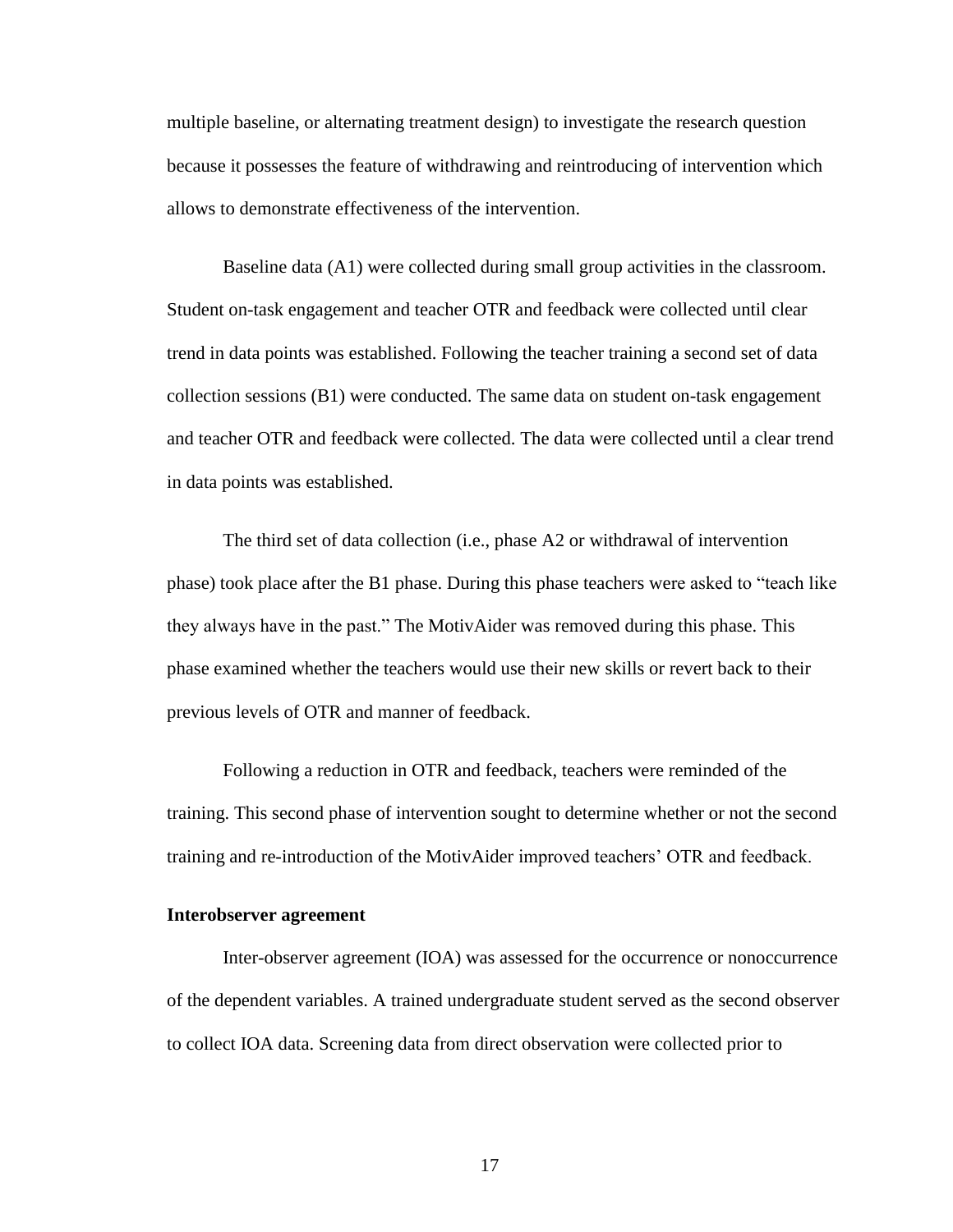beginning of the intervention. During IOA measures, the secondary observer collected the data at the same time as the primary observer.

<span id="page-25-0"></span>IOA estimates for OTR, student behavior, and teacher feedback were calculated using the point-by-point method by dividing the number of agreements by the number of agreements plus disagreements and multiplying by 100 (for each of the IOA sessions; Gast, 2010). IOA for the on-task behavior were calculated by comparing agreements of identical data recorded by both observers. Each interval was compared and then the number of agreements were divided by the number of agreements plus disagreements and multiplied by 100.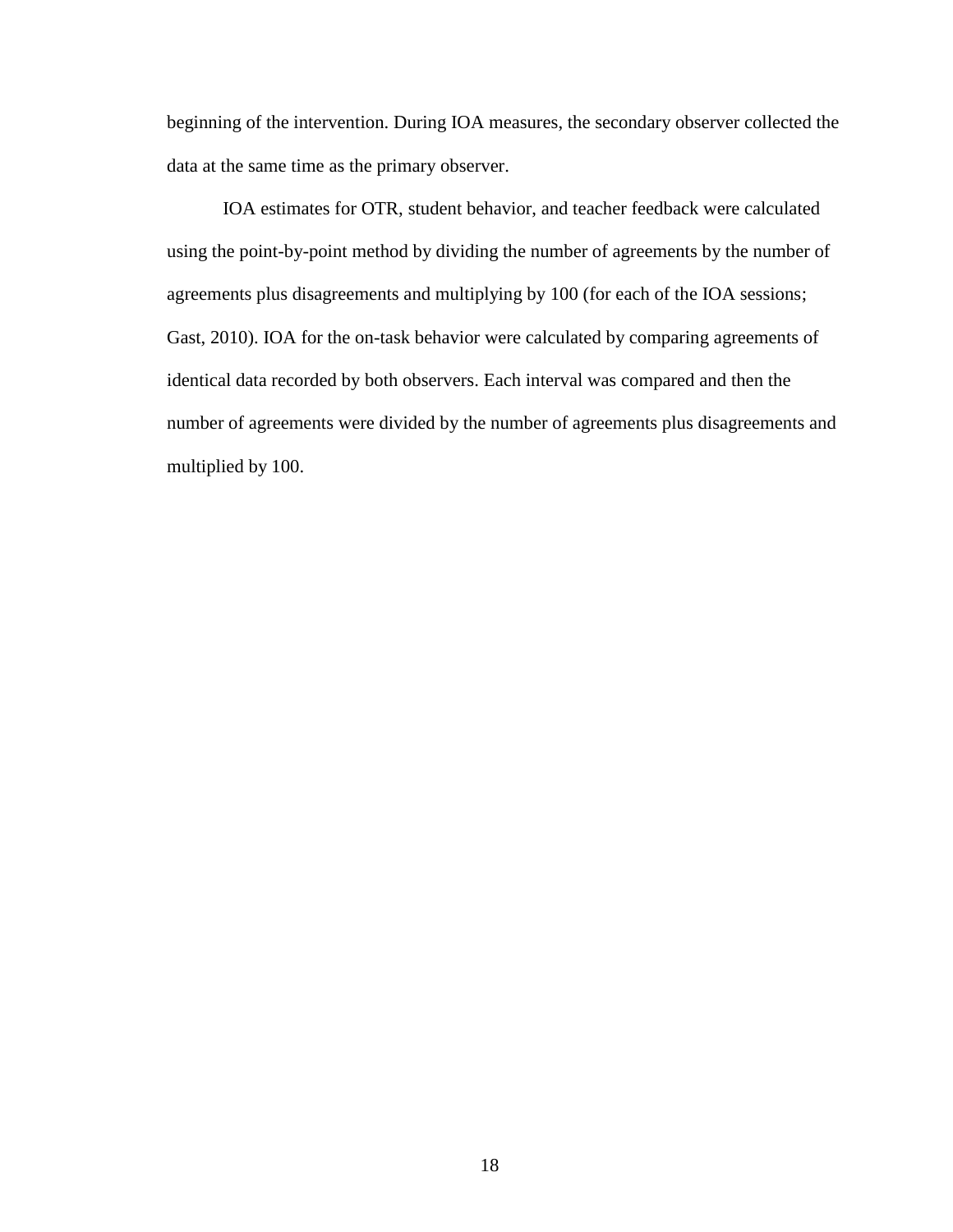#### **Chapter three**

#### **Results**

During the baseline (A1) phase, 38 % of total observations across subjects were co-observed. Average IAO estimates during baseline (A1) phase for on-task behavior were: 86% (range 77% to 93%) for the first student; 72% (range 60% to 83%) for the second student; and 83% (range 71% to 96%) for the third student. Average IOA agreements for OTR during A1 phase were: 84% (range 75% to 96%) for the first teacher; 85% (range 78% to 93%) for the second teacher; and 70% (range 59% to 80%) for third teacher.

During the Intervention (B1) phase, 44% of total observations across subjects were co-observed. Average IAO estimates during B1 phase for on-task behavior were: 73% (range 67% to73%) for the first student; 88% (range 86% to 93%) for the second student; and 84% (range 73% to 93%) for the third student. Average IOA agreements for OTR during B1 phase were: 87% (range 76% to 96%) for the first teacher; 84% (range 73% to 90%) for the second teacher; and 82% (range 76% to 88%) for third teacher.

During the A2 phase, 42 % of total observations across subjects were coobserved. Average IAO estimates during A2 phase for on-task behavior were: 77% (range 76% to 77%) for the first student; 100% (one observation) for the second student; and 83% (range 79% to 87%) for the third student. Average IOA agreements for OTR during A2 phase were: 86% (range 91% to 100%) for the first teacher; 73% (one observation) for the second teacher; and 67% (range 73% to 100%) for third teacher.

During the reintroduction of intervention (B2) phase, 46% of total observations across subjects were co-observed. Average IOA estimates during B2 phase for on-task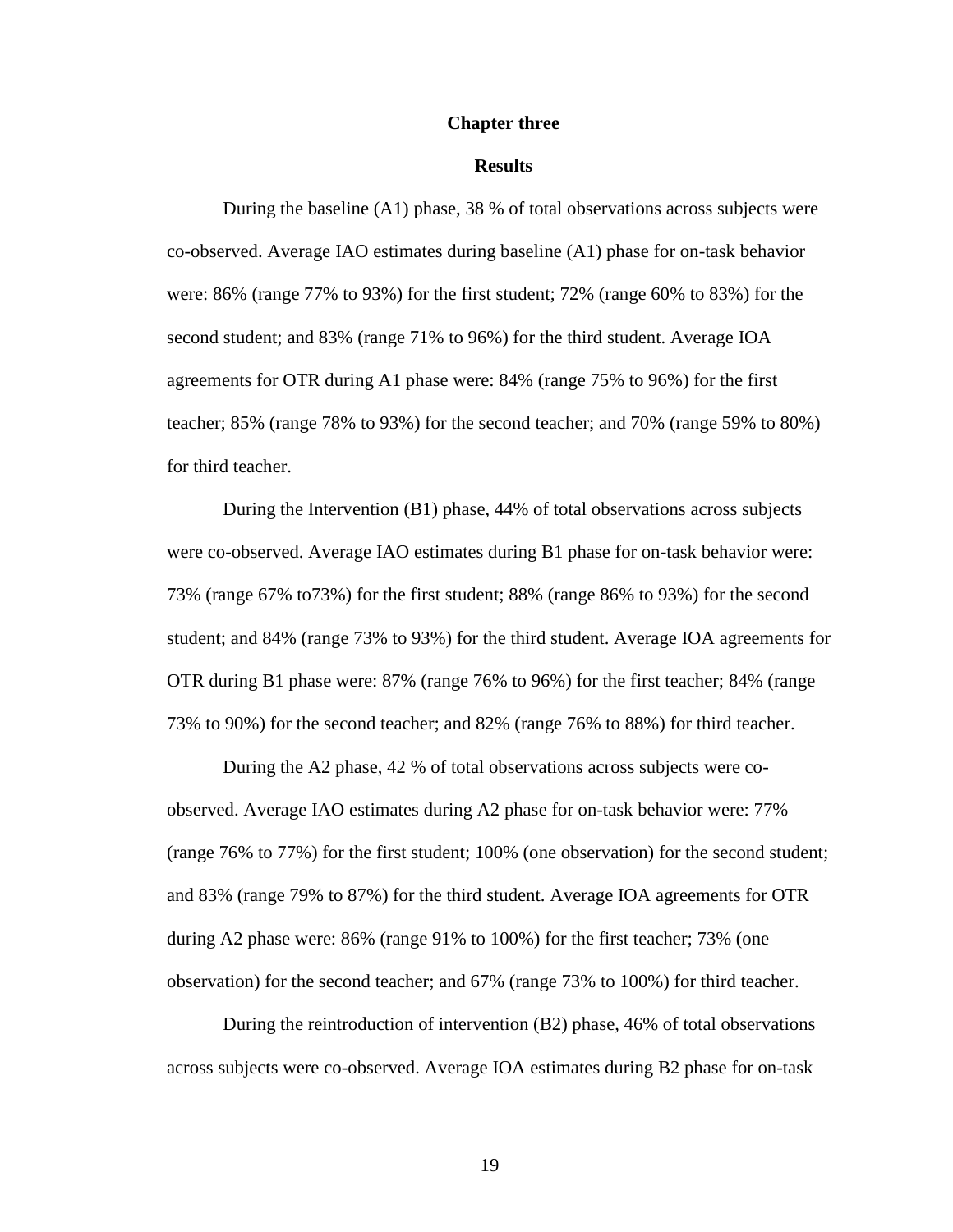behavior were: 91% (range 86% to 96 %) for the first student; 80% (range 79% to 80%) for the second student; and 867% (range 80% to 93%) for third student. Average IOA agreements for OTR during B2 phase were: 85% (range 83% to 86 %) for the first teacher; 100% for the second teacher; and 93% (range 86% to 100%) for third teacher.

Figure 1 presents student on-task behavior, rate of teacher OTR, and performance feedback. Data from *Table 2* presents average and range differences for student on-task behavior. *Table 2* presents data for teacher OTR and performance feedback.

*First dyad.* Visual interpretation of the first graph of *Figure 1* shows high variability of on-task behavior during baseline phase (range 27% to 93%). Average percentage of on-task behavior during the baseline phase was 67%. Average of teacher OTR per minute during the baseline phase was 0.98 (range 0 to 2.5). Average of teacher positive performance feedback (PF) per minute during the baseline phase was 0.01 (range 0 to 0.4). Average of on-task behavior increased during the first intervention (B1) phase was 74% (range 63% to 90%). Average of teacher OTR and positive PF increased during the B1 phase and were:  $\text{OTR} - 1.19$  (range 0.1 to 0.3), and 0.06 (range 0 to 0.3) respectively. Although the level of teacher OTR and PF are close to zero and didn't change dramatically during the intervention phase, there was a seven percent increase in student on-task behavior. During A2 phase average of student on-task engagement decreased and returned to near the level of baseline phase (see Table 2). Teacher OTR and PF also decreased to near the level baseline level (see Table 3). Percentage of on-task engagement and teacher OTR and PF remained highly variable during the A2 phase. There was slight increase of student on-task engagement to 71% during reintroducing of intervention (B2) phase. Teacher OTR decreased significantly B2 phase to lower than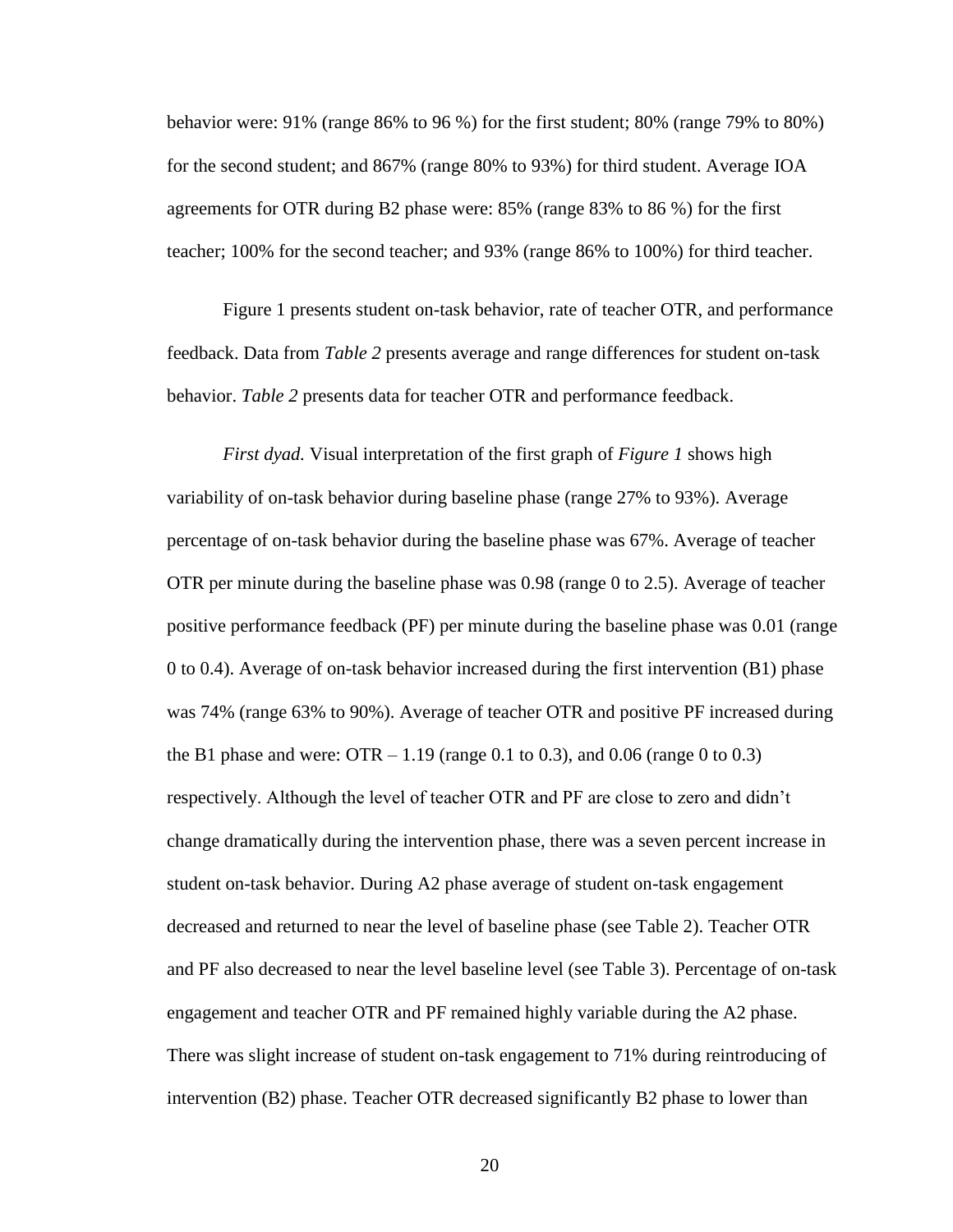rates of A1 phase (see Table 2). Teacher PF also decreased significantly during B2 phase (see Table 2)*.* 

*Second dyad.* Similar to the first student, visual interpretation of the second graph of Figure 1 shows high variability of on-task behavior during baseline (A1) phase (range 7% to 97%). Average percentage of on-task behavior during A1 phase was 60%. Teacher OTR ranged from 0 to 2.7 per minute with average 0.68 per minute. Average teacher PF per minute during the A1 was 0.14 (range 0 to 0.6). Following training and use of MotivAider on-task behavior increased significantly during B1 phase and was 81% (range 77% to 93%). Teacher OTR actually decreased during B1 phase to an average of 0.49 per minute (range 0 to 0.3). PF nearly doubled during B1 phase to a mean of 0.26 per minute (range 0.1 to 0.8). Average of on-task engagement remained nearly the same during A2 phase while teacher OTR and PF decreased to level lower than initial baseline). There was an increase in student on-task behavior during B2 phase to an average of 85% (range 70% to 93%). Teacher OTR and PF dropped to zero level during the B2 phase, even though the MotivAider was being used.

*Third dyad.* Visual interpretation of the final graph of Figure 1 shows high variability of on-task behavior during baseline phase with a mean of 65% (range 40% to 97%). Teacher OTR per minute during the baseline phase averaged 1 (range 0 to 2). PF per minute during the baseline phase was 0.08 (range 0 to 0.1). During first intervention phase (B1), average on-task behavior increased 24% to a mean of 85% (range 57% to 93%). Average of teacher OTR and positive performance feedback also increased during B1 phase to 1.22 (range 0.4 to 2.7), and 0.7 (range 0.1 to 2.3). Student on-task engagement dropped 34% during A2 phase. Teacher OTR and PF decreased slightly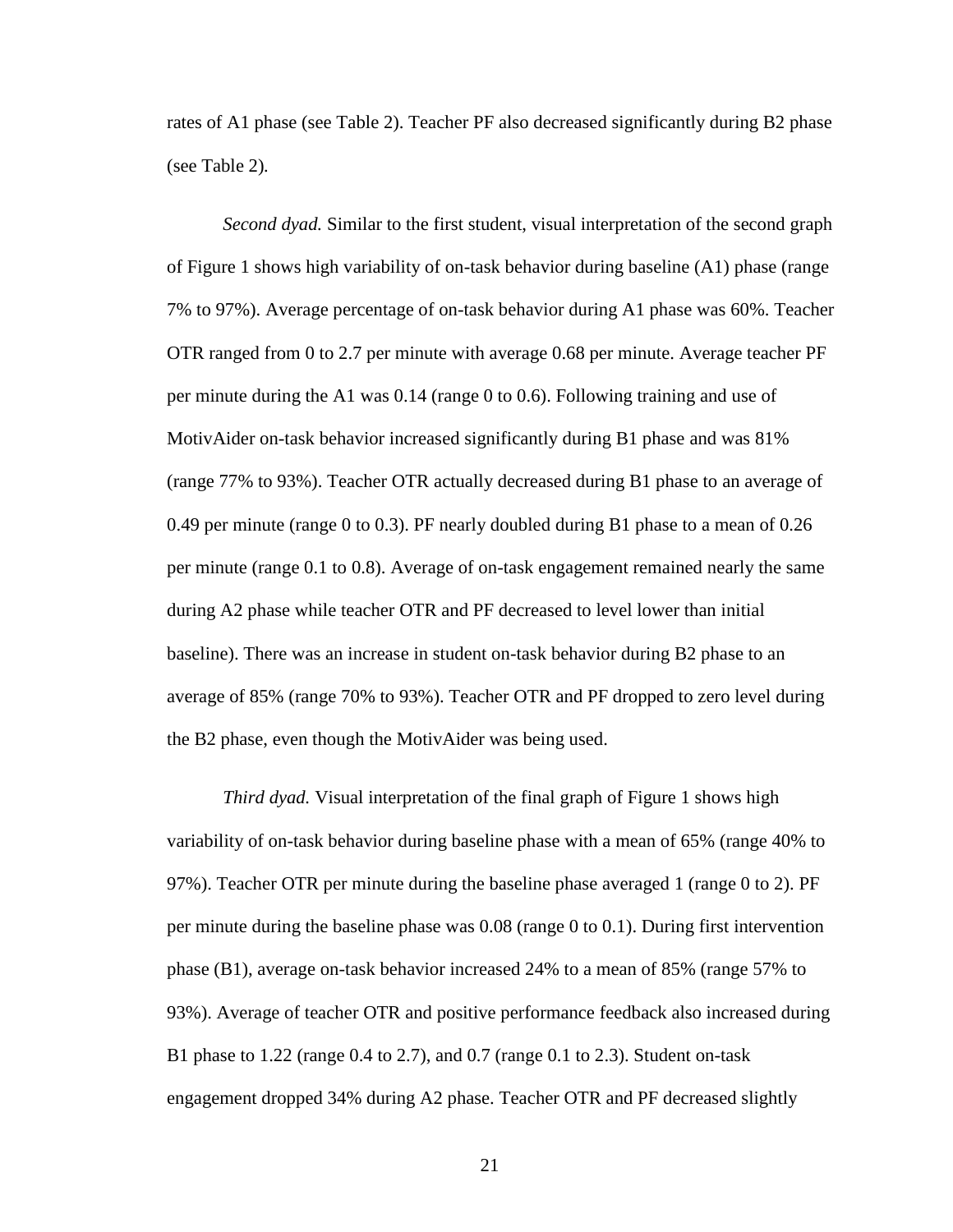during A2 phase (see Table 3). Student on-task engagement increased 32% during B2 phase while teacher OTR and PF decreased (see Table 2).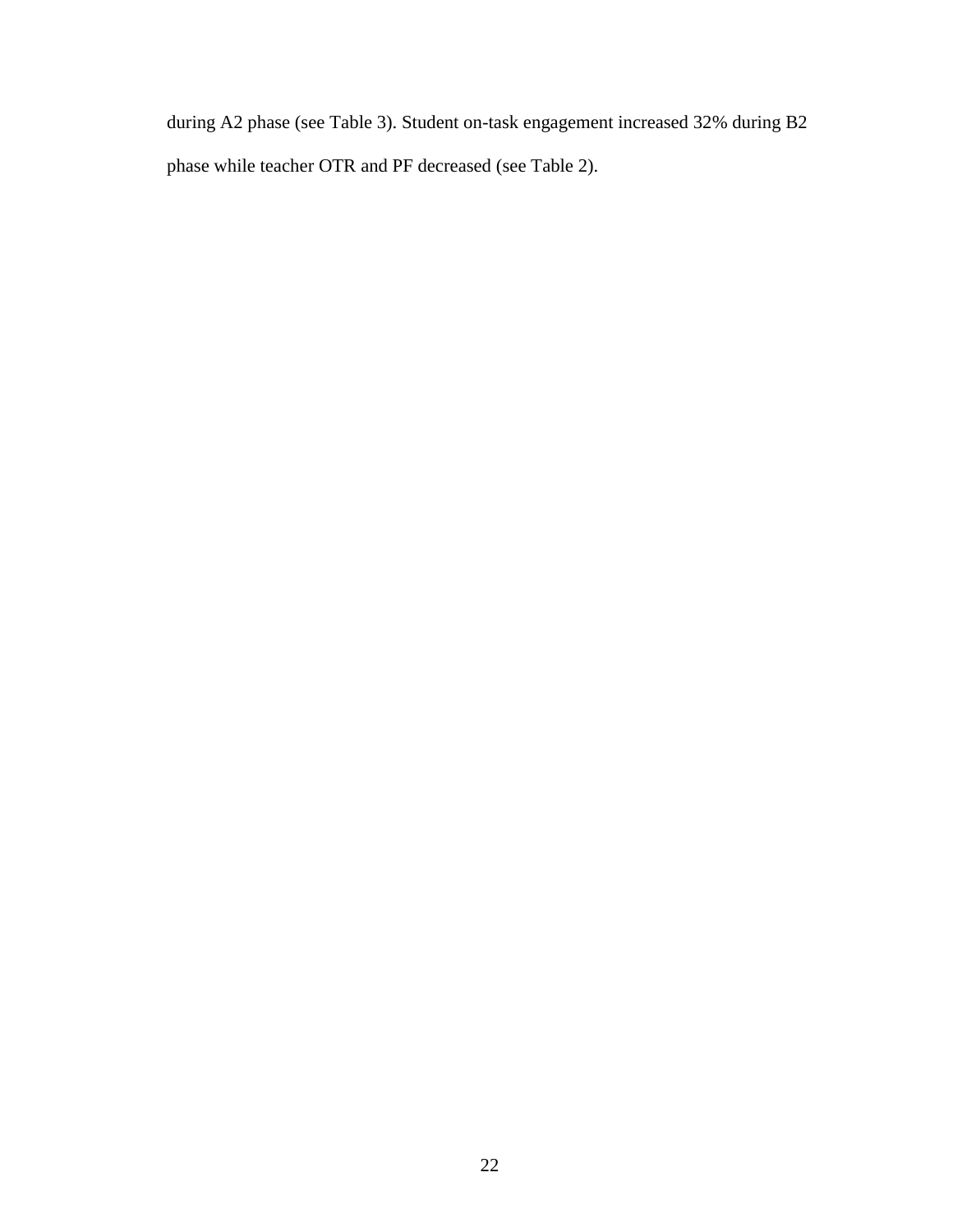#### **Chapter four**

#### **Discussion**

<span id="page-30-0"></span>This study sought to investigate whether the brief teacher training combined with the use of a MotivAider would impact teacher rates of OTR and PF and if increases in those would impact students' on-task behavior during classroom activity. The first research question sought to determine if a brief training related to OTR and PF would lead to increases in these practices in general education teachers. OTR rates increased for the first and third teachers increased and decreased for a second teacher after first implementation of intervention (see Table 3). Rates of PF increased for all three teachers during the first intervention phase. It was expected that teachers would increase their OTR and PF during reintroducing of the intervention. But, in contrast with expectations, all three teachers decreased their OTR and PF during A2 and B2 phases.

It is important to note that initial levels of OTR and PF rates of all three teachers were near zero (see Table 3) and did not change significantly after implementation of intervention. In order to avoid professional and personal frustration, teachers were not provided with information about their current levels of OTR and PF following any phase of the study. In addition, because teacher's OTR and PF rates were well below suggested rates (i.e., 4-6 per minute during learning of new material, and 8-12 per minute while reviewing previous material) their own goal established after training was one OTR per 75 sec. However, none of them were able to reach or maintain their goal rate of OTR. Several reasons may explain low teacher results in improving their OTR and PF. First, personal beliefs in validity of strategy may have impacted performance. For example, teachers may not have believed that increased OTR and PF would increase student on-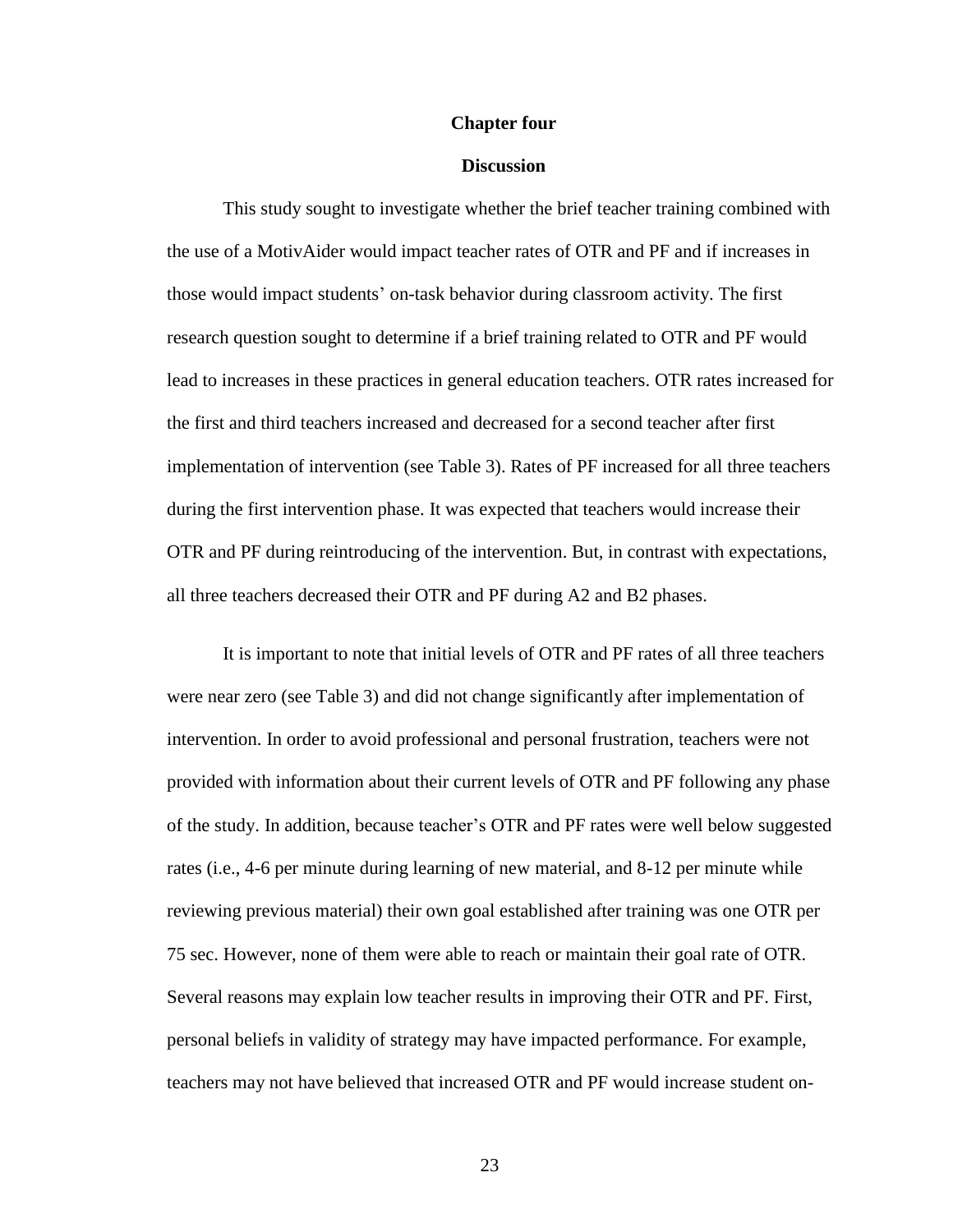task engagement. Second, there was a resistance to follow directions of the proposed intervention. Teachers are used to giving directions and instructions to students. These teachers seemed to have some resistance when professionals out of their school or area were trying to instruct them. Third, misunderstanding in use of MotivAider. The first teacher simply did not perceive the MotivAider signal as a direct trigger to perform the OTR. Finally, a lack of time appeared to hinder results. There was not enough time for teachers to change their routine behavior. That is, the phases of intervention and withdrawal lasted four to six days each. In addition, there were some gaps in data collections between observations (i.e., spring break, absence of a teacher or student).

The second research question focused on determining whether increases in teacher OTR and PF would lead to increase in students' on-task behavior. Baseline data showed high variability of on-task behavior of all three students (see Figure 1). Despite high variability of data, the average percentage of on-task behavior of all three students during the baseline was lower than it was expected (see Table 2). Dyad I increased his level of on-task engagement during B1 phase. Although his on-task behavior fell in A2 phase and increased in B2 phase, his overall behavior was stable and remained it during A2, and B2 phases. In contrast to student increase of on-task engagement, teacher OTR and PF decreased during A2 and B2 phases. Anecdotally, Dyad I teacher demonstrated the highest resistance and lowest level of cooperation during study. However, even slight increase in OTR level during B2 phase lead to slight increasing and remaining of higher on-task level of student. During A2 phase, the second student remained the same with B1 phase level of on-task engagement, while teacher OTR and PF were decreasing. Finally, continuous decreasing in OTR and PF of second teacher lead to significant decrease in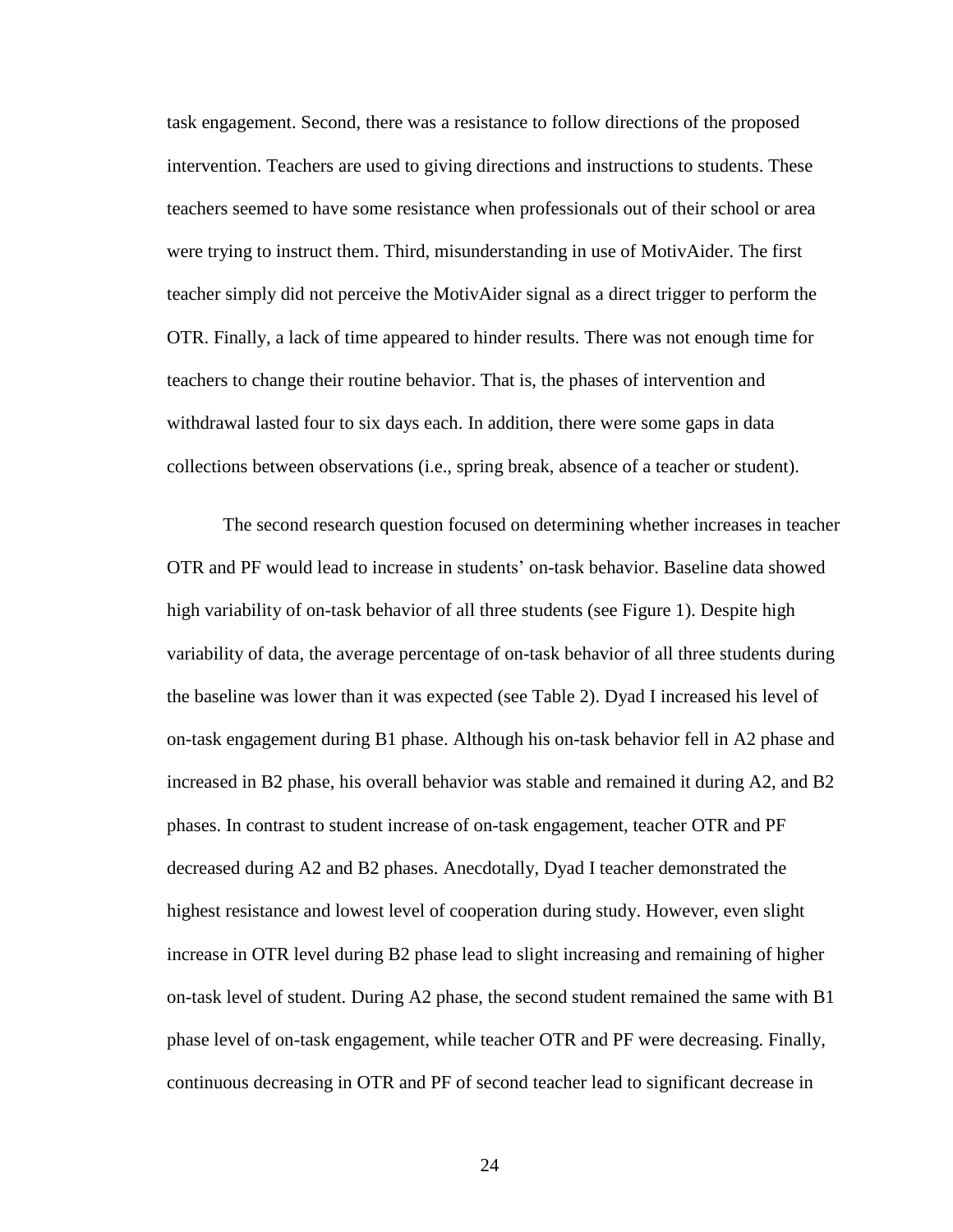student on-task engagement. OTR and PF rates of third teacher decreased as well as student on-task engagement during A2 phase. However, in contrast to teacher decreases in OTR and PF, student on-task engagement increased during B2 phase.

General differences in students' on-task engagement that were observed during the baseline, intervention, withdrawal, and reintroducing of intervention phases may be explained by several factors. First, differences in management of student behavior and expectations (e.g., first student was medicated during research period and teacher reported that parents were inconsistent regarding this duty) appeared to effect results. Second, other school related interventions (e.g., first and second students were actively involved in behavior support program and spend a lot of time with behavior support coaches while third student did not attend the behavior support room during the study) interfered with the students' time of engagement in the classroom activities. Finally, there were other influences (e.g., the study took place during period of spring break and close to the end of school year when teachers reported fatigue, higher level of students' irritation and generic higher level of off-task behavior) that were out of the control of the researcher that effected outcomes.

The third research question sought to examine if teacher's ability to maintain rate of OTR and PF after following removal of MotivAider. All three teachers didn't significantly increase their level of OTR and PF. It is logical, that they did not maintain higher level of OTR and PF because they did not reach target levels. Unfortunately, the brief training and MotivAider did not improve usage of OTR of the teachers that participated in study. An anecdotal finding was that all three teachers demonstrated higher levels of using general praise statements (e.g., "good job on following my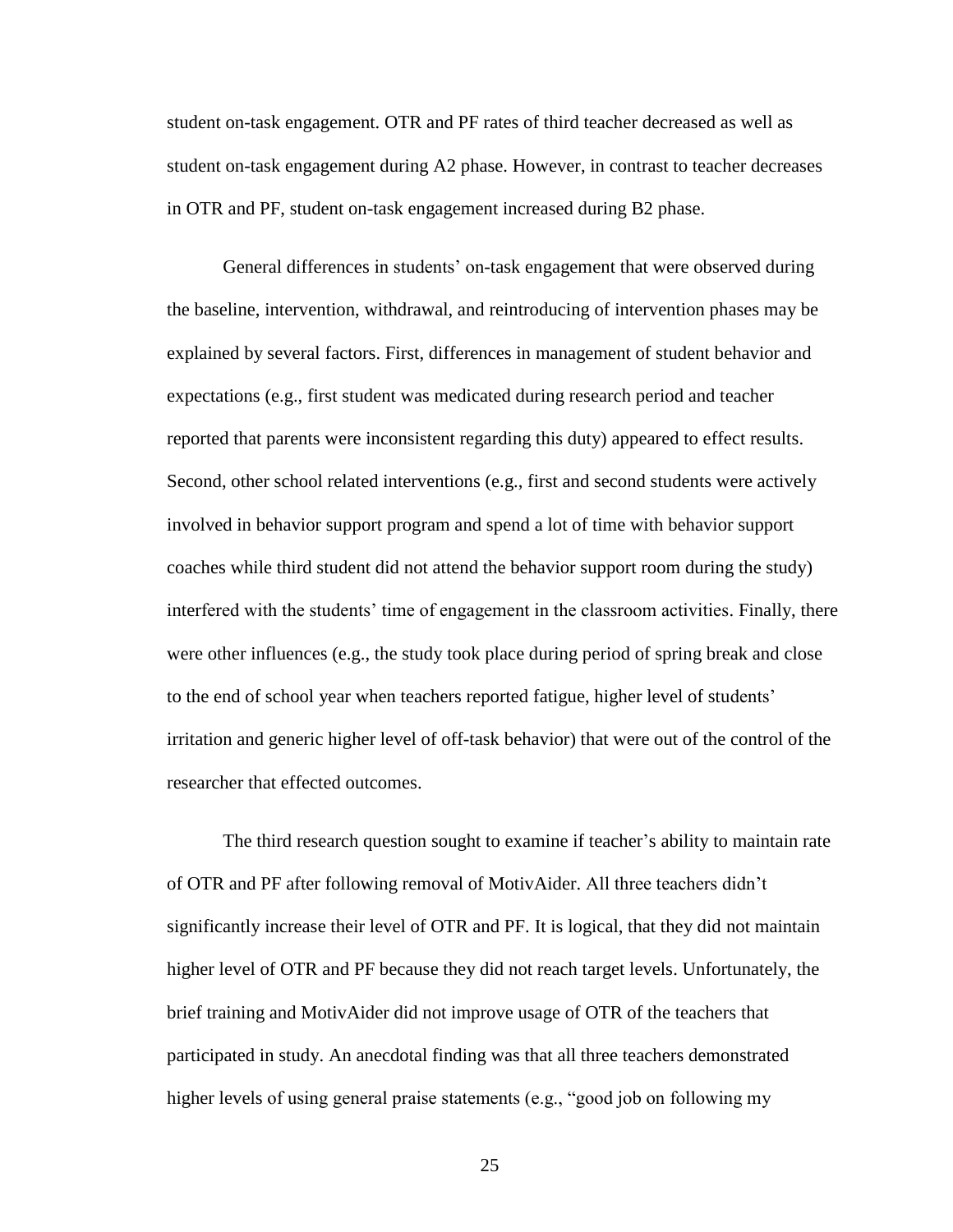directions") during the classes after implementing of the intervention. However, those statements were not related to OTR and were not included in results of the study. It is likely that teacher awareness of being watched lead to somewhat higher using of general positive verbal statements. It was also found, that instead of positive PF, the most frequent teacher feedback was "move-on".

#### <span id="page-33-0"></span>**Limitations and future suggestions**

Several limitations were identified in this present study. First, there was unstable baseline data for all three students. The initial length of baseline phase was extended in order to achieve stable data; however, the instability was consistent and appeared as a strong characteristic of all subjects and extra observations did not result in baseline stability (see Figure 1). A second limitation addresses the data collection process. That is, there were examples of postponing or delaying with the observations because of students challenging behavior. For example there were several sessions cancelled because student was in a behavior resource room for behavioral redirection. Suggested observation times changed due to teacher's needs and included individual activities which were not appropriate for collection of OTR and PF data. Another limitation related to data collection procedure was variety of data to collect simultaneously and clarity of its definition. That is, there were situations when it was difficult to code certain types of OTR or PF. There were sessions when students played a Jeopardy game where answers to questions were given with a pre-determined latency which did not match the data sheet. A third limitation is low IOA agreement on a first student (72%) during baseline and on third teacher OTR (70%) during B1 phase. Partially this limitation might be explained by the complexity of a data collection procedure (e.g., simultaneous collection of several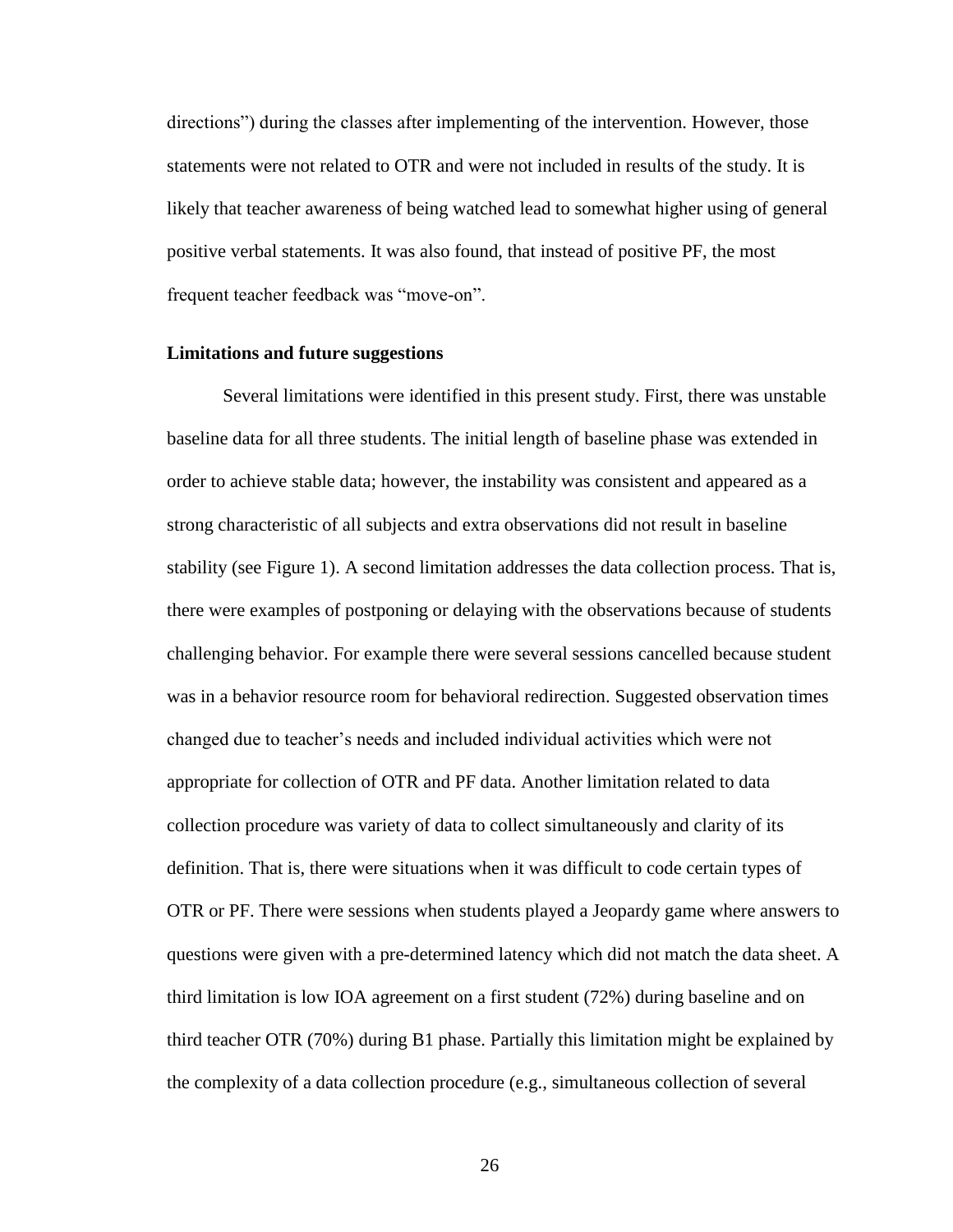types of data). A forth limitation was the research timeline. That is the time limitation led to somewhat premature beginning of intervention and withdrawal phases of the study. A final limitation of this study was low effectiveness of proposed intervention. Unfortunately, results didn't show significant changes in student on-task engagement related to changes in teacher OTR and PF. This could be due to the low increases in teacher behavior. Future studies are needed to support or to decline the idea of relationship between student on-task engagement and simultaneously manipulated ratios of teacher OTR and PF.

Several suggestions for future researchers may be obtained from the experience of this present study. First, is to obtain a clear definition of all possible behaviors and ways to code it. It is also recommended to test the designed data collection sheet prior the actual data collection and to discuss all possible misunderstandings. Second, if possible, is to find the way to avoid collecting of different types of data simultaneously. It is likely that doing this may result in higher IOA rate and in improving of quality of the data. Third, in order to avoid delays in research it is important to be up to date with all changes in plans and school schedule (e.g., field trips, weather related changes in school plans, sickness of students). Fourth, for better understanding of student needs in high level of involvement in classroom activity, it is preferable to include the topic of OTR, PF and its relationship with students' on-task engagement in teachers' professional development training. Fifth, to use different strategies of dealing with teachers' resistance during research. That is, using strategy like Tell-Show-Try-Apply (Browder et al., 2012) was shown as an effective model for making positive relations and gaining collaborative results. However, some issues related with tenured teachers who struggle with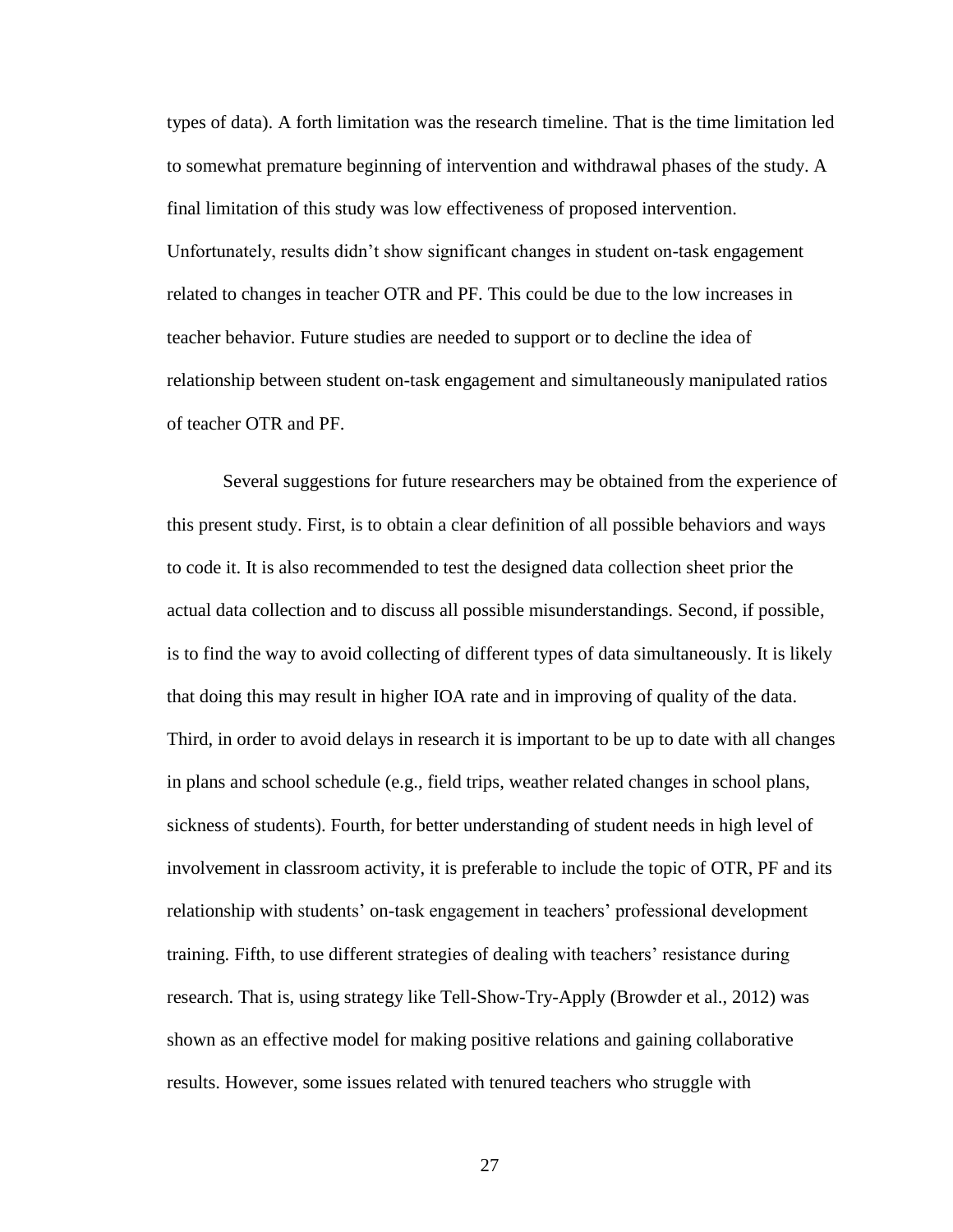challenging behaviors are likely to appear during cooperation or research (e.g. it is expected that tenured teachers are more likely to be inconsistent during research cooperation). In this case, the best way to solve this situation is an attempt to build good and trustworthy relationship between researchers and teachers. Based on results of this current study, future researches may address following research questions: (a) comparison of impact of the MotivAider on tenured and untenured teachers; (b) comparison of impact of an alternative intervention on student on-task behavior, and (c) imbedding in research plan a specific time devoted to building of strong and trustworthy relationship with participants.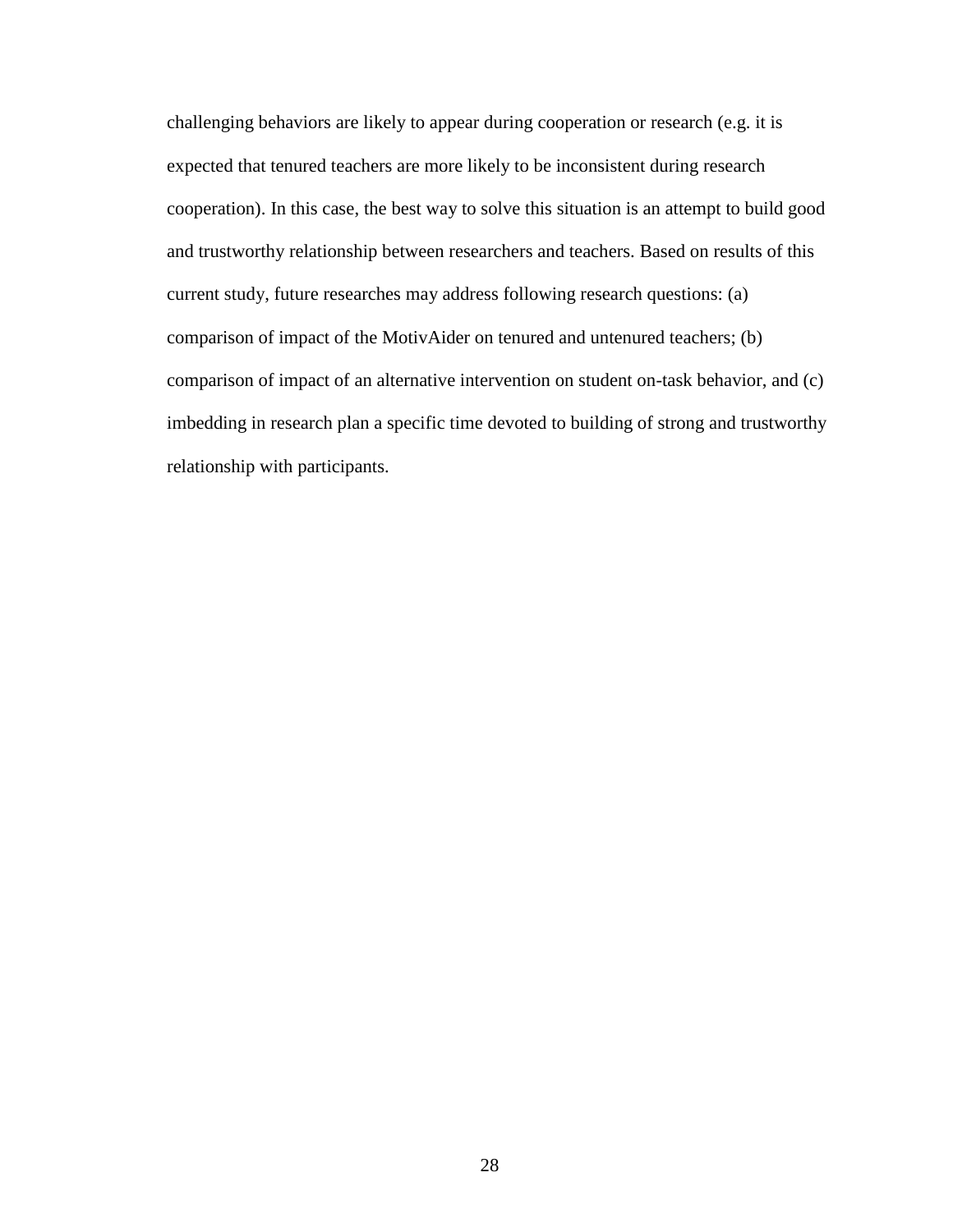Table 1. Operational definitions and dependent measures

| Behavior               | Definition                                                                                                                                                                               | Example                                                                                            |  |  |
|------------------------|------------------------------------------------------------------------------------------------------------------------------------------------------------------------------------------|----------------------------------------------------------------------------------------------------|--|--|
| Student behavior       |                                                                                                                                                                                          |                                                                                                    |  |  |
| On-task behavior       | The student is engaged in an<br>activity while focusing on the<br>task by looking at and/or<br>approaching the materials or<br>individuals (e.g. teacher)<br>needed to complete the task | Looking at object;<br>eye contact with<br>teacher; touching an<br>object or close<br>approximation |  |  |
| Response behavior      |                                                                                                                                                                                          |                                                                                                    |  |  |
| Correct response       | The student responds<br>correctly to teachers' question<br>without any prompts                                                                                                           | Teacher: "Two<br><i>multiple three</i><br>equals?"                                                 |  |  |
|                        |                                                                                                                                                                                          | Student: "Six"                                                                                     |  |  |
| Incorrect response     | The student failed to answer<br>correctly to teachers' question                                                                                                                          | Teacher: "the color<br>of snow is ?"                                                               |  |  |
|                        |                                                                                                                                                                                          | Student: "Blue"                                                                                    |  |  |
| No response            | The student failed to give any<br>kind of respond (e.g., the<br>student kept silence, or<br>ignored the question)                                                                        |                                                                                                    |  |  |
| Teacher behavior       |                                                                                                                                                                                          |                                                                                                    |  |  |
| Opportunity to respond | An interaction between a<br>teacher's academic request<br>and a student's response                                                                                                       |                                                                                                    |  |  |
| Group question         | A question given by teacher<br>to all class without specifying<br>of any particular individual to<br>answer it                                                                           | Class, how many<br>days are in the<br>week? How many<br>colors are in<br>rainbow?                  |  |  |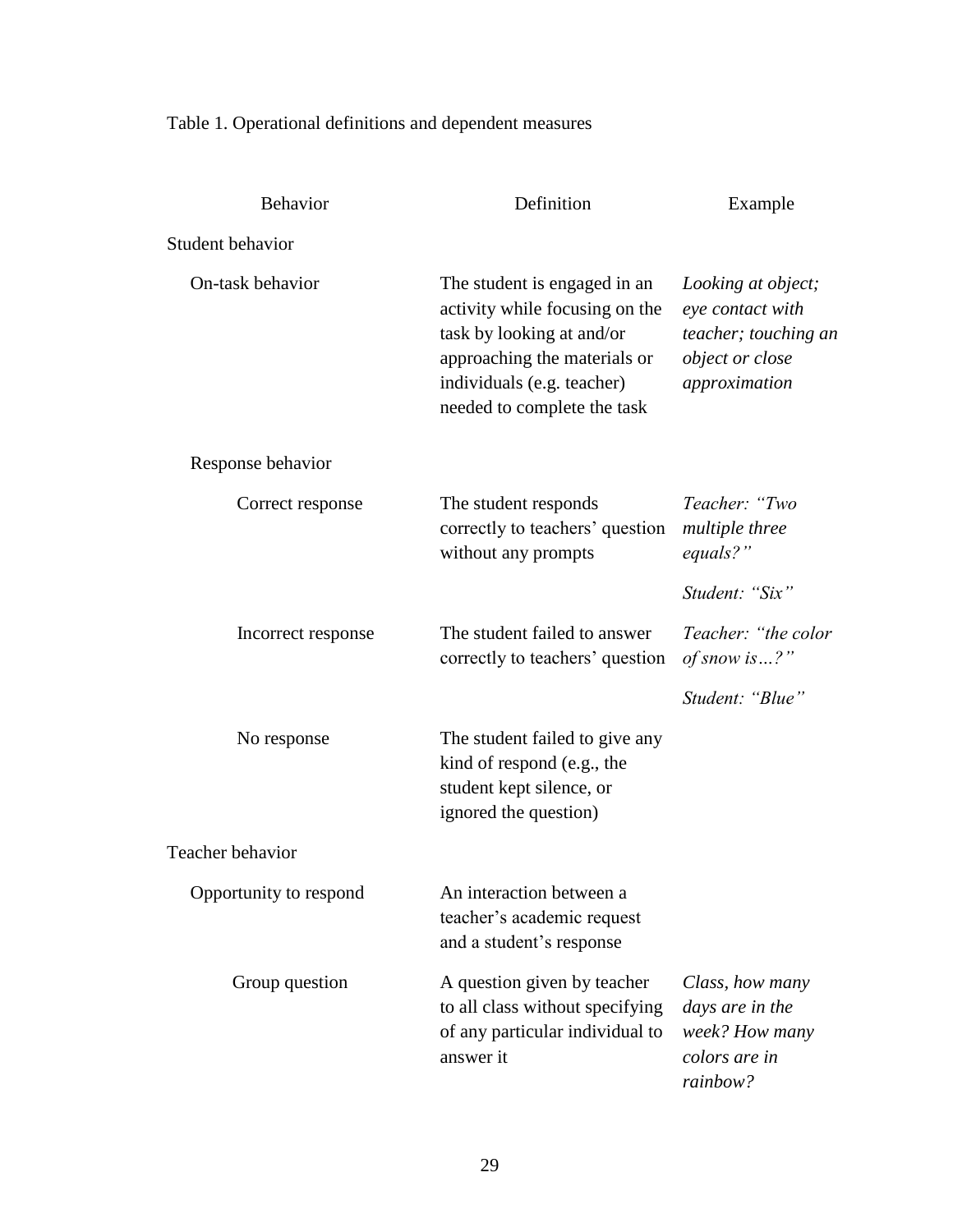# Table 1 (Continued)

| Behavior                 | Definition                                                                                                                                   | Example                                                                        |  |  |  |  |
|--------------------------|----------------------------------------------------------------------------------------------------------------------------------------------|--------------------------------------------------------------------------------|--|--|--|--|
| Individual question      | Teacher ask a certain student<br>to answer the question                                                                                      | Bub, who is the<br>president of the<br><b>United States of</b><br>America?     |  |  |  |  |
| Target student question  | The teacher asked the target<br>student) to answer the<br>question                                                                           | (Name of Target)<br>student) what is<br>opposite to left?                      |  |  |  |  |
| Teacher feedback         |                                                                                                                                              |                                                                                |  |  |  |  |
| General praise           | General positive verbal<br>acknowledgement of<br>expected appropriate social or<br>academic behavior exhibited<br>by student                 | Good job! Correct!<br>Well done!                                               |  |  |  |  |
| Behavior specific praise | Specific to behavior positive<br>verbal acknowledgement of<br>appropriate social or<br>academic behavior exhibited<br>by student             | Good job on keeping<br>silence! I am proud<br>of you all reading<br>quietly!   |  |  |  |  |
| Move-on                  | Moving to the next topic or<br>task without giving a group or<br>an individual any type of<br>reaction on previous question<br>or assignment |                                                                                |  |  |  |  |
| Correction               | A group or an individual<br>respond in a form of giving a<br>right answer to the question                                                    | Student responded<br>that $2+2$ equals 5,<br>the teacher correct it<br>to four |  |  |  |  |
| Negative feedback        | Reaction on a group or an<br>individual answer in a form<br>of giving a negative saying of<br>any kind                                       | Incorrect; Fail; Too<br>bad; Very poor<br>answer                               |  |  |  |  |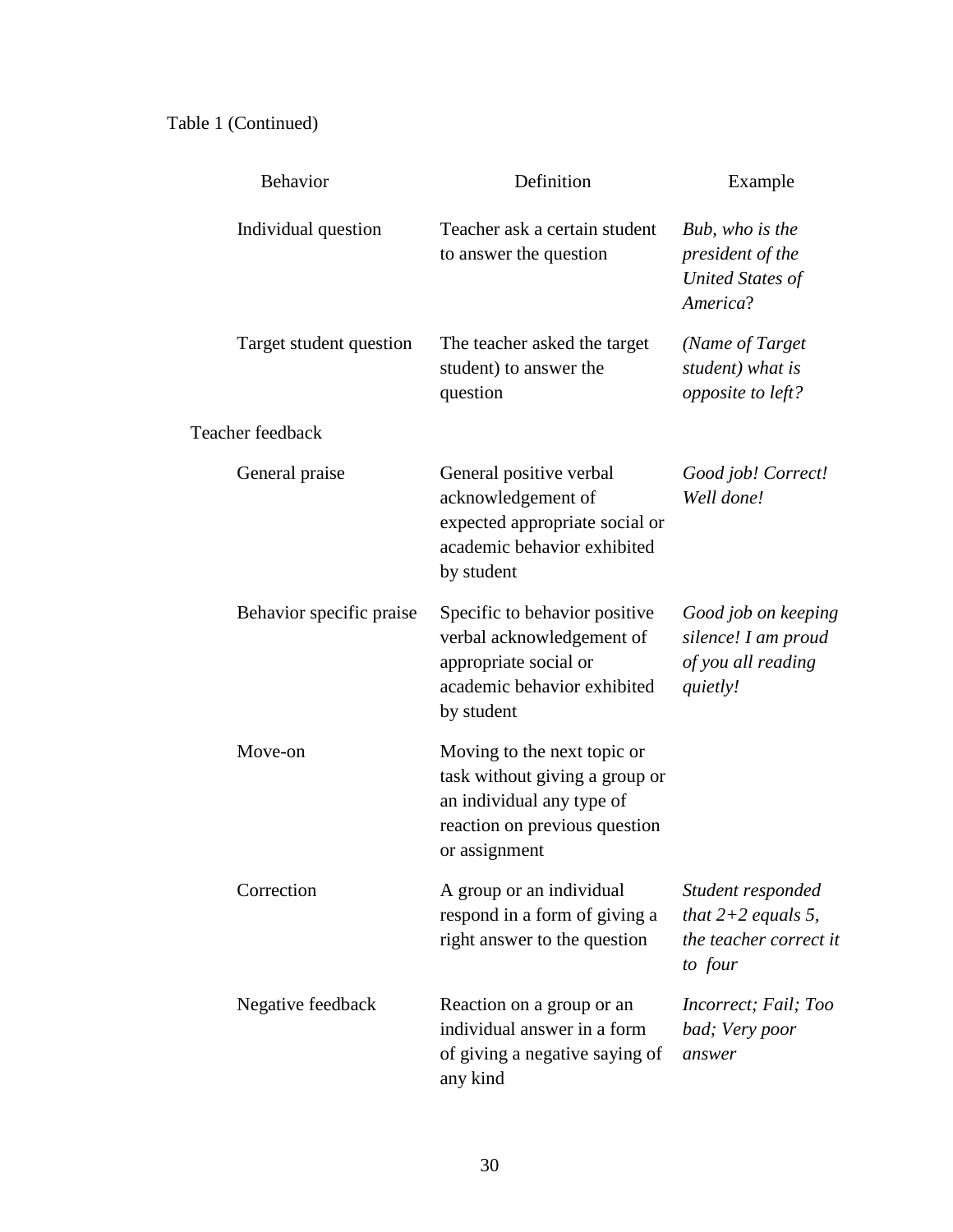|           | Αl | B1 | A2 | B <sub>2</sub> |  |
|-----------|----|----|----|----------------|--|
| Student 1 | 67 | 74 | 69 | 7 <sub>1</sub> |  |
| Student 2 | 60 | 80 | 82 | 53             |  |
| Student 3 | 65 | 85 | 51 | 83             |  |

Table 2. Average student on-task behavior by phase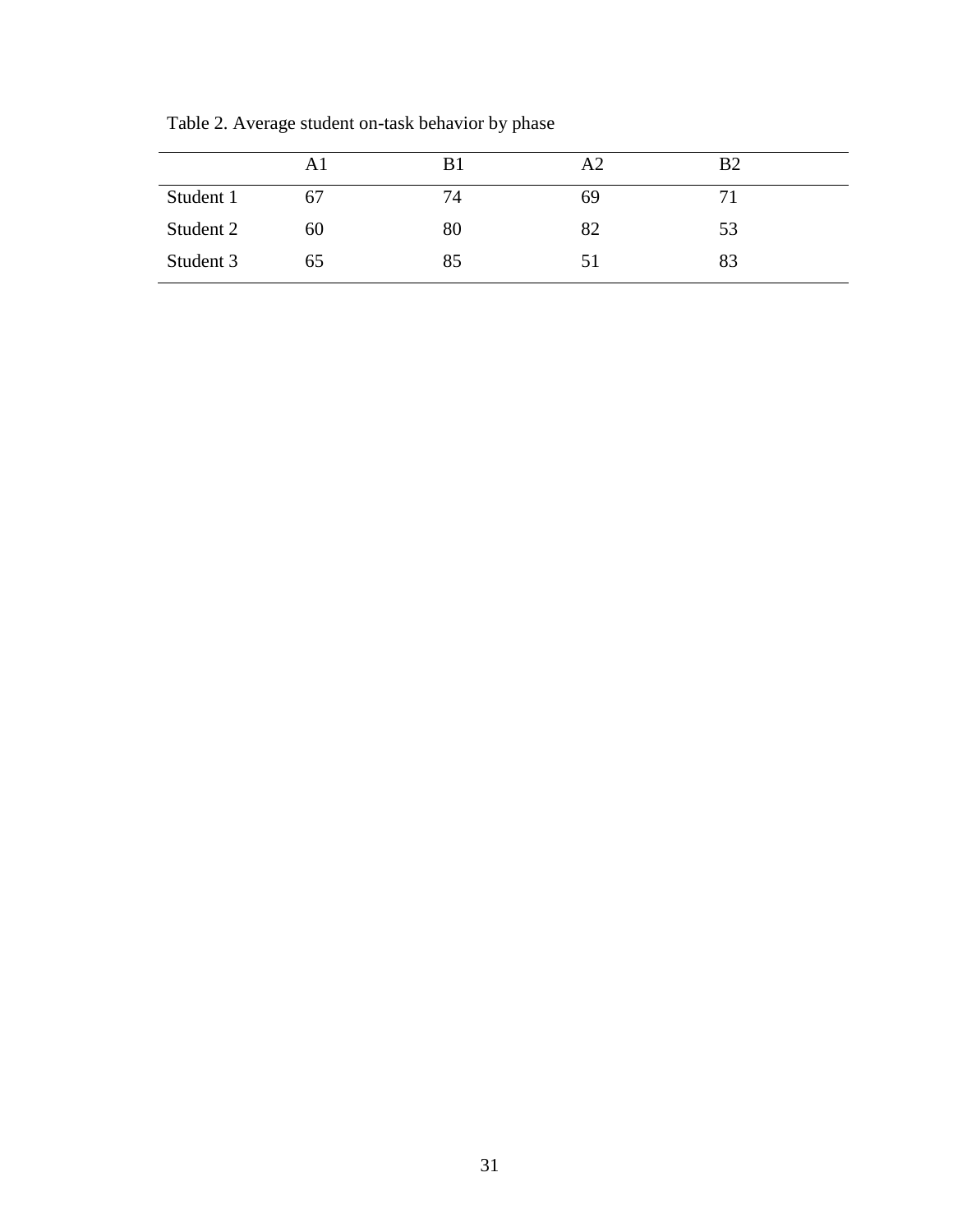|           | <b>OTR</b> |            |                   |                   | PF                          |            |      |           |
|-----------|------------|------------|-------------------|-------------------|-----------------------------|------------|------|-----------|
|           | A1         | <b>B</b> 1 | A2                | <b>B2</b>         | A1                          | <b>B</b> 1 | A2   | <b>B2</b> |
| Teacher 1 | 0.98       | 1.19       |                   |                   | $0.86$ $0.53$ $0.01$ $0.19$ |            | 0.14 | - 0.03    |
| Teacher 2 | 0.68       | 0.49       | 0.90 <sub>1</sub> | $0.0\,$           | 0.14                        | 0.26       | 0.03 | 0.0       |
| Teacher 3 | 1.00       | 1.22       |                   | $0.95 \quad 0.23$ | 0.08                        | 0.70       | 0.28 | 0.10      |

Table 3. Average teacher opportunities to respond and performance feedback by phase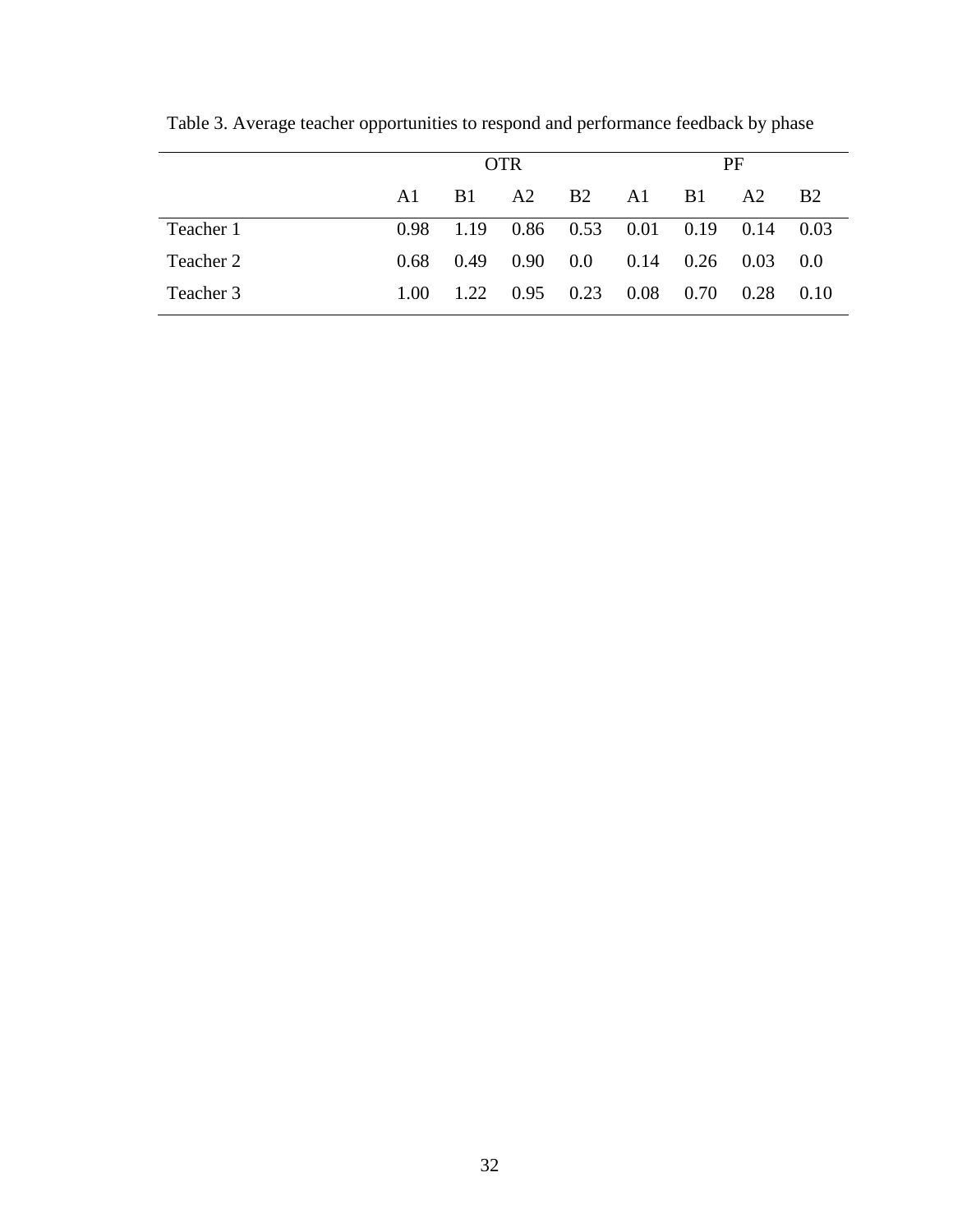

Figure 1. Percentage of student on-task behavior and rate of teacher OTR and PF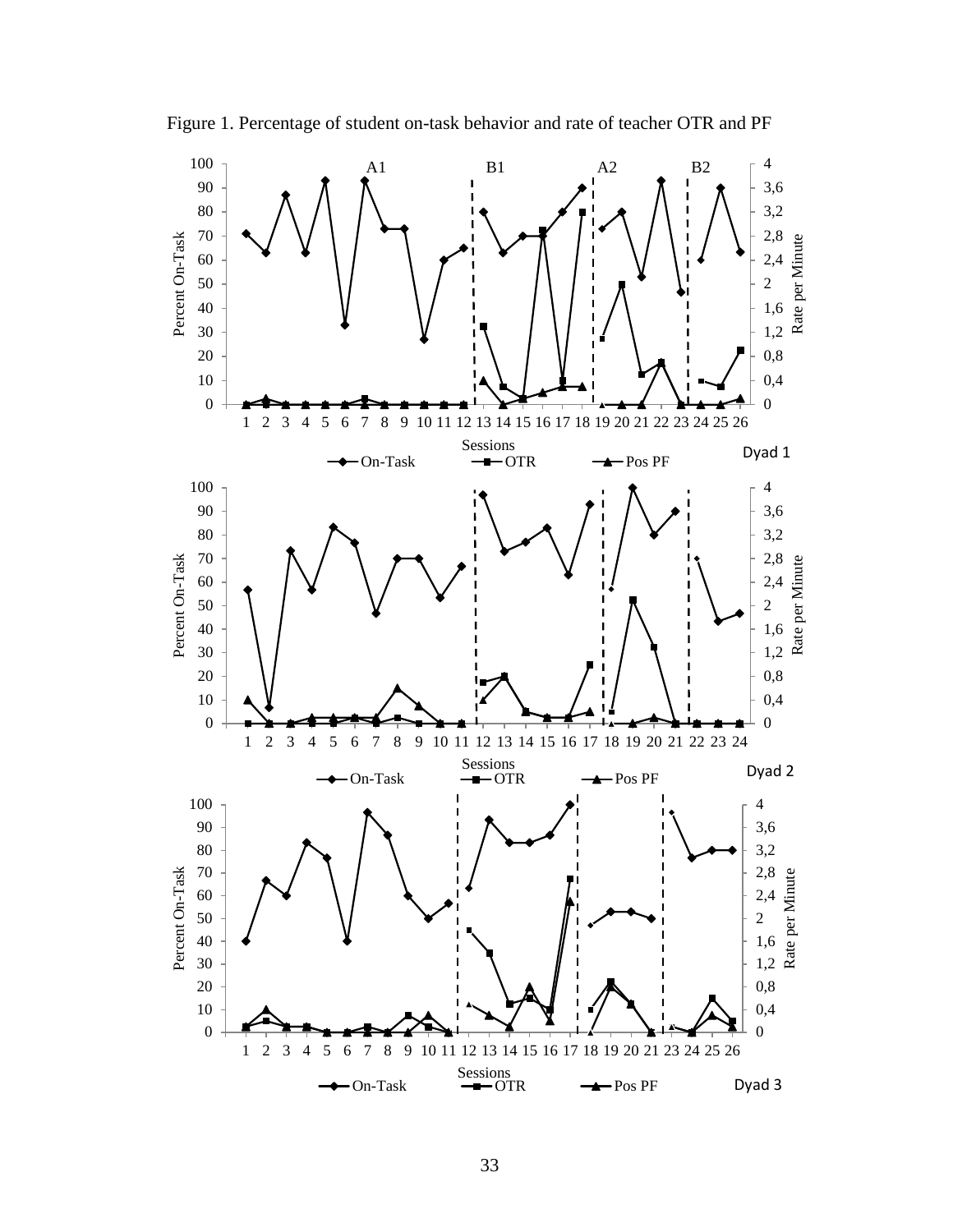# <span id="page-41-0"></span>**Appendices**

<span id="page-41-1"></span>

| Appendix A. Data Collection Sheet* |  |  |  |
|------------------------------------|--|--|--|
|------------------------------------|--|--|--|

| Date: $\_\_$     | Time: _______to_________<br>Class: $1 \quad 2 \quad 3$ Student: $1 \quad 2 \quad 3 \quad \text{IOA: Y} \quad N \quad \text{Obs } \#:$ |                                    |                |                |                |           |            |            |           |            |            |
|------------------|---------------------------------------------------------------------------------------------------------------------------------------|------------------------------------|----------------|----------------|----------------|-----------|------------|------------|-----------|------------|------------|
| Interval         |                                                                                                                                       | Feedback<br>Behavior<br>Antecedent |                |                |                |           |            |            |           |            |            |
| $\mathbf{1}$     | G                                                                                                                                     | $\mathbf I$                        | T              | $\overline{C}$ | $\mathbf I$    | <b>NR</b> | <b>GP</b>  | <b>BSP</b> | <b>MO</b> | <b>COR</b> | <b>NEG</b> |
|                  | G                                                                                                                                     | $\mathbf I$                        | $\mathbf T$    | $\overline{C}$ | $\mathbf I$    | <b>NR</b> | <b>GP</b>  | <b>BSP</b> | <b>MO</b> | <b>COR</b> | <b>NEG</b> |
| $\overline{2}$   | G                                                                                                                                     | $\bf I$                            | $\overline{T}$ | $\mathbf C$    | $\mathbf I$    | <b>NR</b> | <b>GP</b>  | <b>BSP</b> | <b>MO</b> | <b>COR</b> | <b>NEG</b> |
|                  | G                                                                                                                                     | $\mathbf I$                        | $\mathbf T$    | $\mathcal{C}$  | $\bf I$        | <b>NR</b> | <b>GP</b>  | <b>BSP</b> | <b>MO</b> | <b>COR</b> | <b>NEG</b> |
| 3                | G                                                                                                                                     | $\mathbf I$                        | $\overline{T}$ | $\overline{C}$ | $\bf I$        | <b>NR</b> | <b>GP</b>  | <b>BSP</b> | <b>MO</b> | <b>COR</b> | <b>NEG</b> |
|                  | G                                                                                                                                     | $\bf I$                            | $\mathbf T$    | $\overline{C}$ | $\bf I$        | <b>NR</b> | <b>GP</b>  | <b>BSP</b> | <b>MO</b> | <b>COR</b> | <b>NEG</b> |
| $\overline{4}$   | G                                                                                                                                     | $\mathbf I$                        | $\mathbf T$    | $\overline{C}$ | $\mathbf I$    | <b>NR</b> | ${\rm GP}$ | <b>BSP</b> | <b>MO</b> | <b>COR</b> | <b>NEG</b> |
|                  | G                                                                                                                                     | $\mathbf I$                        | $\overline{T}$ | $\overline{C}$ | $\mathbf I$    | <b>NR</b> | GP         | <b>BSP</b> | <b>MO</b> | <b>COR</b> | <b>NEG</b> |
| 5                | G                                                                                                                                     | $\mathbf I$                        | $\overline{T}$ | $\overline{C}$ | $\mathbf I$    | <b>NR</b> | <b>GP</b>  | <b>BSP</b> | <b>MO</b> | <b>COR</b> | <b>NEG</b> |
|                  | G                                                                                                                                     | $\mathbf I$                        | $\mathbf T$    | $\overline{C}$ | $\bf I$        | <b>NR</b> | <b>GP</b>  | <b>BSP</b> | <b>MO</b> | <b>COR</b> | <b>NEG</b> |
| 6                | G                                                                                                                                     | I                                  | T              | $\overline{C}$ | $\overline{I}$ | <b>NR</b> | <b>GP</b>  | <b>BSP</b> | <b>MO</b> | <b>COR</b> | <b>NEG</b> |
|                  | G                                                                                                                                     | $\mathbf I$                        | $\mathbf T$    | $\overline{C}$ | $\bf I$        | <b>NR</b> | <b>GP</b>  | <b>BSP</b> | <b>MO</b> | <b>COR</b> | <b>NEG</b> |
| $\overline{7}$   | G                                                                                                                                     | $\bf I$                            | $\mathbf T$    | $\overline{C}$ | $\bf I$        | <b>NR</b> | <b>GP</b>  | <b>BSP</b> | <b>MO</b> | <b>COR</b> | <b>NEG</b> |
|                  | G                                                                                                                                     | $\mathbf I$                        | $\mathbf T$    | $\mathsf{C}$   | $\mathbf I$    | <b>NR</b> | <b>GP</b>  | <b>BSP</b> | <b>MO</b> | <b>COR</b> | <b>NEG</b> |
| $8\,$            | G                                                                                                                                     | $\mathbf I$                        | $\overline{T}$ | $\mathcal{C}$  | $\bf I$        | NR        | <b>GP</b>  | <b>BSP</b> | <b>MO</b> | <b>COR</b> | <b>NEG</b> |
|                  | G                                                                                                                                     | $\mathbf I$                        | $\overline{T}$ | $\overline{C}$ | $\overline{I}$ | NR        | <b>GP</b>  | <b>BSP</b> | <b>MO</b> | <b>COR</b> | <b>NEG</b> |
| 9                | G                                                                                                                                     | $\mathbf I$                        | $\mathbf T$    | $\overline{C}$ | $\bf I$        | <b>NR</b> | GP         | <b>BSP</b> | <b>MO</b> | <b>COR</b> | <b>NEG</b> |
|                  | G                                                                                                                                     | $\mathbf I$                        | T              | $\mathcal{C}$  | $\mathbf I$    | <b>NR</b> | <b>GP</b>  | <b>BSP</b> | <b>MO</b> | <b>COR</b> | <b>NEG</b> |
| 10               | G                                                                                                                                     | $\mathbf I$                        | $\mathbf T$    | $\mathcal{C}$  | $\mathbf I$    | <b>NR</b> | ${\rm GP}$ | <b>BSP</b> | <b>MO</b> | <b>COR</b> | <b>NEG</b> |
|                  | G                                                                                                                                     | $\mathbf I$                        | $\mathbf T$    | $\mathcal{C}$  | $\bf I$        | <b>NR</b> | GP         | <b>BSP</b> | <b>MO</b> | <b>COR</b> | <b>NEG</b> |
| 11               | G                                                                                                                                     | $\mathbf I$                        | T              | $\overline{C}$ | $\overline{I}$ | <b>NR</b> | <b>GP</b>  | <b>BSP</b> | <b>MO</b> | <b>COR</b> | <b>NEG</b> |
|                  | G                                                                                                                                     | I                                  | $\overline{T}$ | $\overline{C}$ | $\mathbf I$    | <b>NR</b> | GP         | <b>BSP</b> | <b>MO</b> | <b>COR</b> | <b>NEG</b> |
| 12               | G                                                                                                                                     | $\mathbf I$                        | T              | $\mathcal{C}$  | I              | <b>NR</b> | <b>GP</b>  | <b>BSP</b> | <b>MO</b> | <b>COR</b> | <b>NEG</b> |
|                  | G                                                                                                                                     | $\mathbf I$                        | $\mathbf T$    | $\overline{C}$ | $\mathbf I$    | <b>NR</b> | <b>GP</b>  | <b>BSP</b> | <b>MO</b> | <b>COR</b> | <b>NEG</b> |
| 13               | G                                                                                                                                     | I                                  | T              | $\overline{C}$ | $\bf I$        | <b>NR</b> | <b>GP</b>  | <b>BSP</b> | <b>MO</b> | <b>COR</b> | <b>NEG</b> |
|                  | G                                                                                                                                     | $\bf I$                            | $\mathbf T$    | $\overline{C}$ | $\bf I$        | <b>NR</b> | <b>GP</b>  | <b>BSP</b> | <b>MO</b> | <b>COR</b> | <b>NEG</b> |
| 14               | G                                                                                                                                     | $\bf I$                            | $\mathbf T$    | $\overline{C}$ | $\rm I$        | <b>NR</b> | ${\rm GP}$ | <b>BSP</b> | <b>MO</b> | <b>COR</b> | <b>NEG</b> |
|                  | G                                                                                                                                     | $\mathbf I$                        | T              | $\overline{C}$ | $\mathbf I$    | <b>NR</b> | GP         | <b>BSP</b> | <b>MO</b> | <b>COR</b> | <b>NEG</b> |
| 15               | G                                                                                                                                     | $\mathbf I$                        | $\mathbf T$    | $\mathcal{C}$  | $\mathbf I$    | <b>NR</b> | GP         | <b>BSP</b> | <b>MO</b> | <b>COR</b> | <b>NEG</b> |
|                  | G                                                                                                                                     | $\mathbf I$                        | $\mathbf T$    | $\overline{C}$ | $\mathbf I$    | <b>NR</b> | <b>GP</b>  | <b>BSP</b> | <b>MO</b> | <b>COR</b> | <b>NEG</b> |
| $\sum_{i=1}^{n}$ |                                                                                                                                       |                                    |                |                |                |           |            |            |           |            |            |

\*Note: Intervals 16-30 were on the reverse side of the form and were formatted identical to these intervals.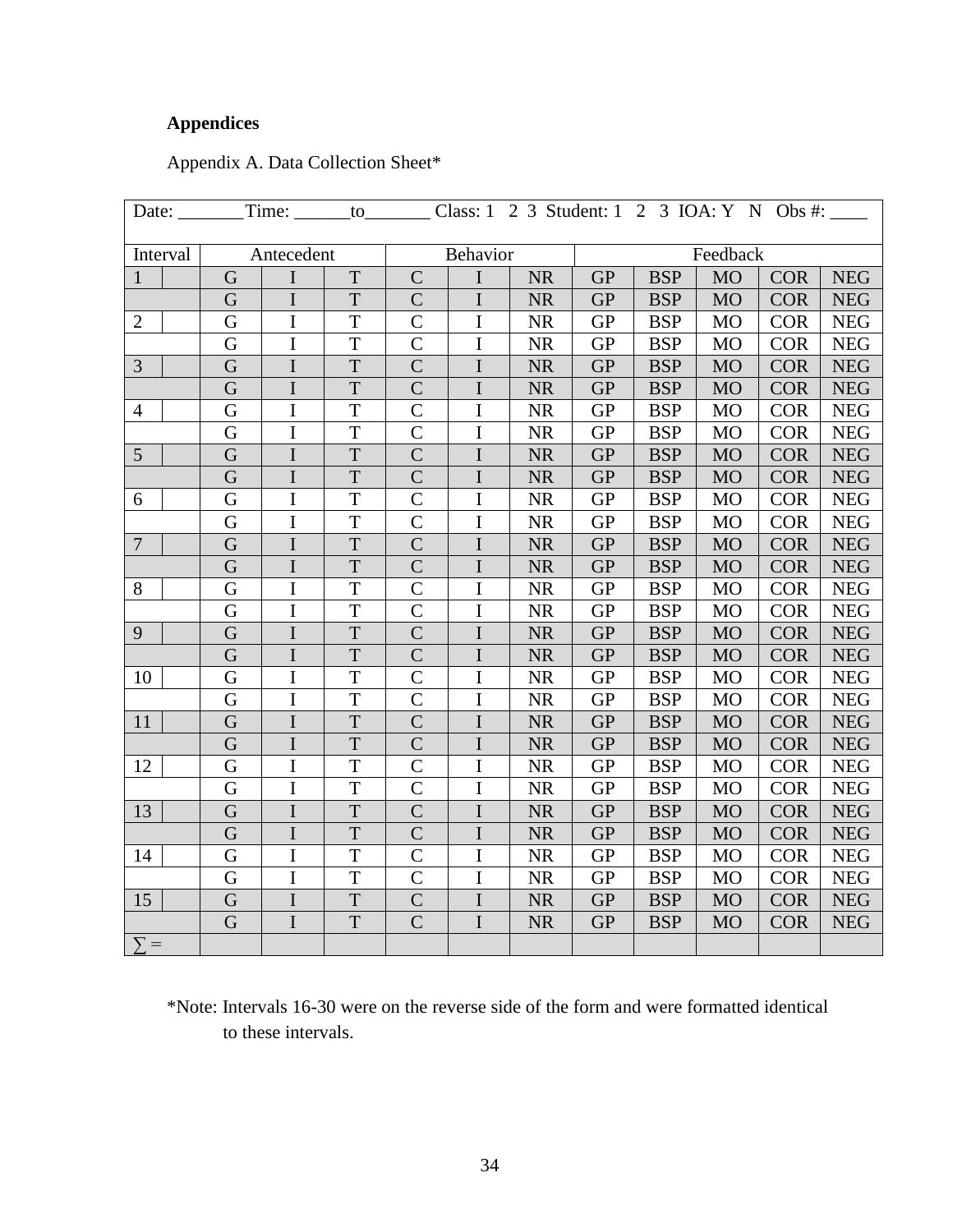#### **References**

- <span id="page-42-0"></span>Browder, D., Jimenez, B., Mims, P., Knight, V., Spooner, F., Lee, A., & Flowers, C. (2012). The effects of a "tell-show-try-apply" professional development package on teachers of students with severe developmental disabilities. *Teacher Education and Special Education, 35*, 212-227.
- Carnine, D. (1976). Effects of two teacher-presentation rates on off-task behavior, answering correctly, and participation. *Journal Applied Behavior Analysis, 9,* 199- 206.
- Carnine, D. (2000). *Why education experts resist effective practices: and what it would take to make education more like medicine*. Washington, D.C.: Thomas Jordan Foundation.
- Cavanaugh, B. (2013). Performance feedback and teachers' use of praise and opportunities to respond: A review of the literature. *Education & Treatment of Children*, *36*, 111-137.
- Cook, B., Cook, L., & Landrum, T. (2013). Moving research into practice: Can we make dissemination stick? *Exceptional Children, 78*, 163-180.
- Cooper, J., Heron, T., & Heward, W. (2007). *Applied behavior analysis* (2<sup>nd</sup> ed.). Upper Saddle River, NJ: Prentice Hall.
- De Haas-Warner, S. (1991). Effects of self-monitoring on preschoolers' on-task behavior: A pilot study. *Topics in Early Childhood Special Education, 11*, 59-79.

Dettre, H. (1983). Bridges to academic success for young at-risk children. *Topics in Early*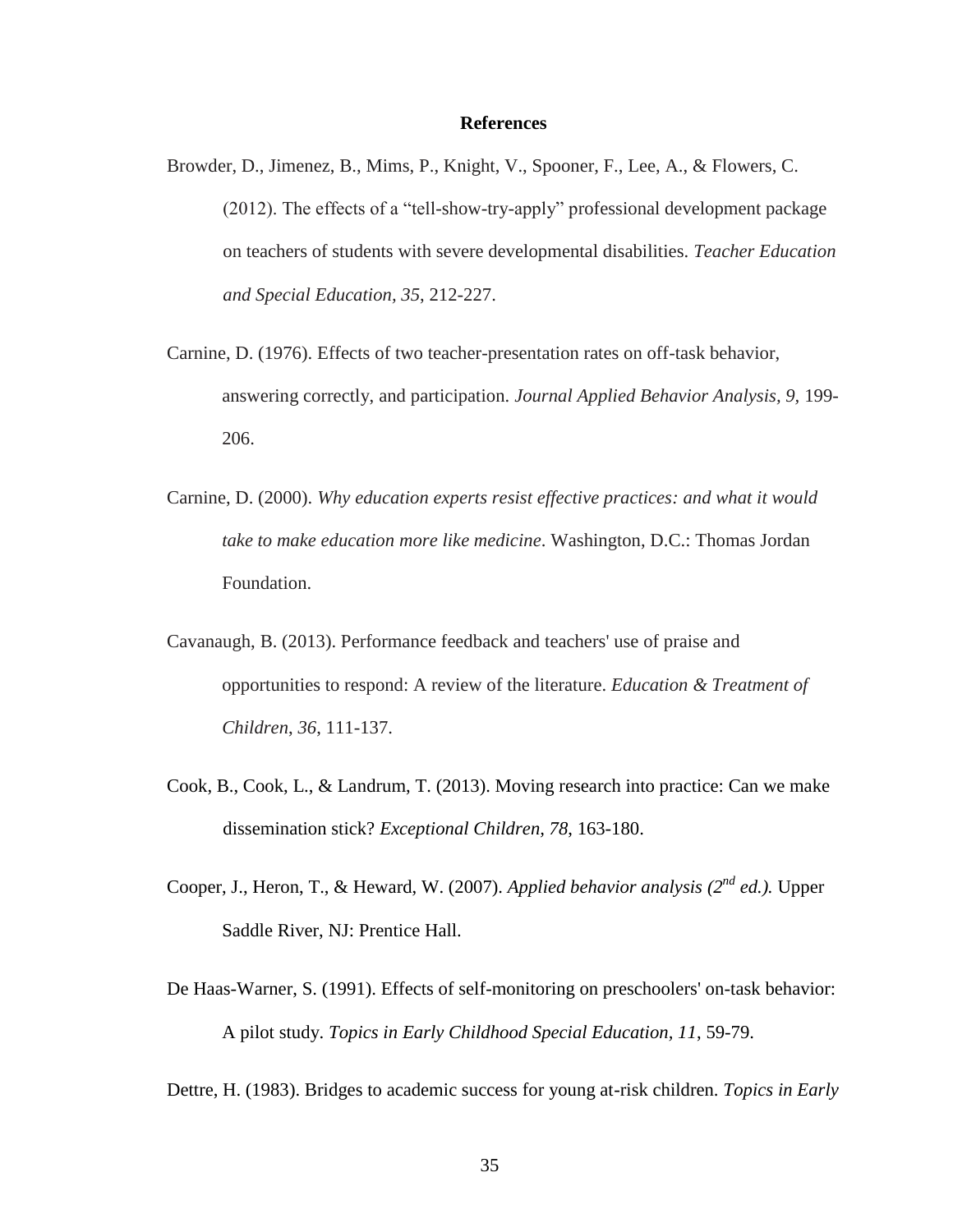*Childhood Special Education, 3*, 57-64.

- Gast, D. (2010). *Single subject research methodology in behavioral sciences*. New York: Routledge.
- Gonsoulin, S., Zablocki, M., & Leone, P. E. (2012). Safe schools, staff development, and the school-to-prison pipeline. *Teacher Education and Special Education, 35*, 309- 319.
- Gunter, P., & Coutinho, M. (1997). Negative reinforcement in classrooms: What we're beginning to learn. *Teacher Education and Special Education, 20,* 249 – 264.
- Heckler, J. (2010). Teaching methods that really work! Evidence based methods of instructions. *Education and Treatment of Children, 34,* 411-412
- Haydon, T., Mancil, R., & Van Loan, C. (2009). Using opportunities to respond in a general education classroom: A case study. Education and Treatment of Children,  $32, 267 - 278.$
- Haydon, T., Conroy, M., Scott, T., Sindelar, P., Barber, B., & Orlando, A. (2010). A comparison of three types of opportunities to respond on student academic and social behaviors. *Journal of Emotional and Behavioral Disorders, 18,* 27 – 40.
- Kauffman, J., & Landrum, T. (2013). *Characteristics of emotional and behavioral disorders of children and youth* (10th ed.). Boston: Pearson.
- Maddox, L., & Marvin, C. (2013). A preliminary evaluation of a statewide professional development program on autism spectrum disorder. *Teacher Education and Special Education, 36*, 37-50.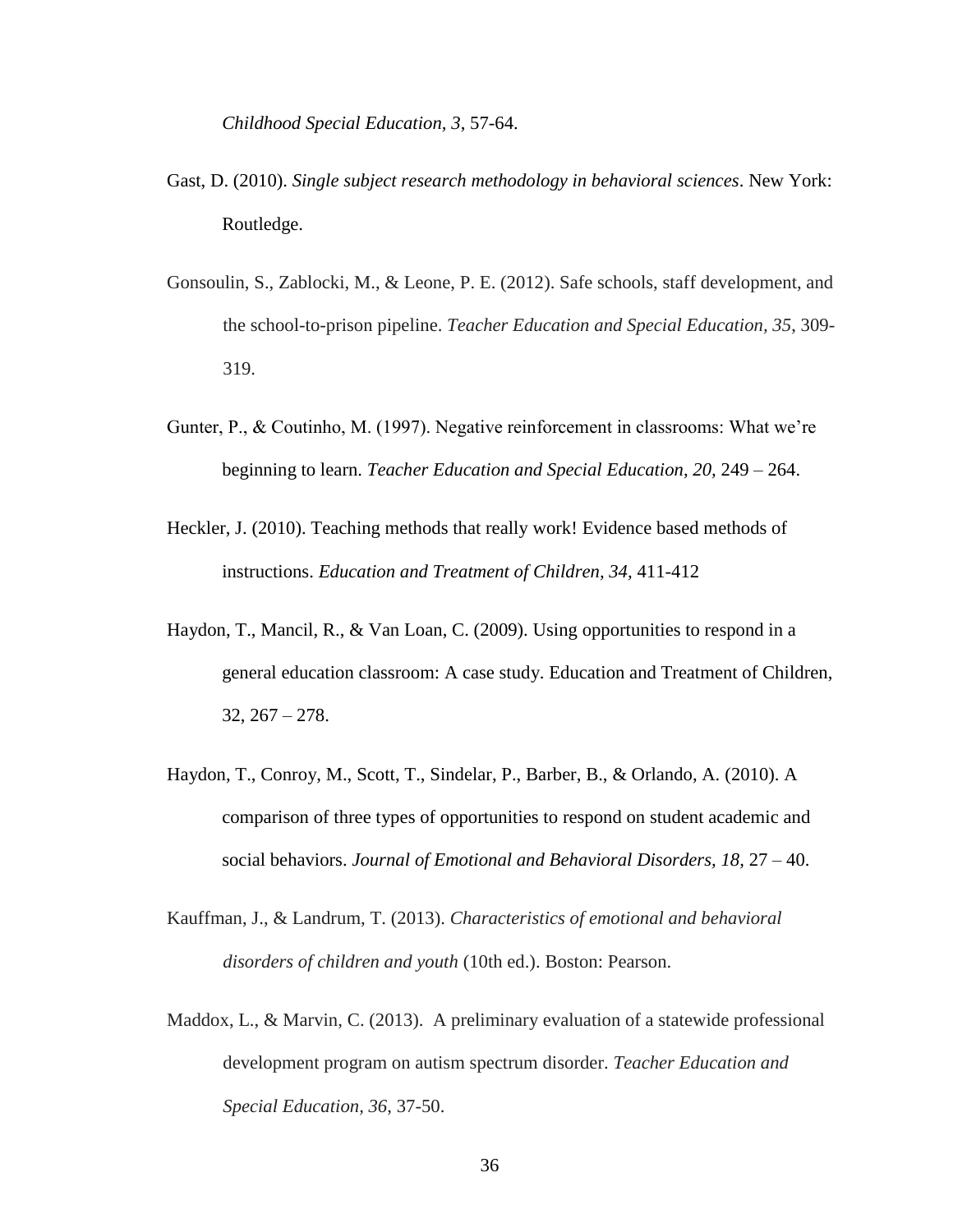- Moore Partin, T., Robertson, R., Maggin, D., Oliver, R., & Wehby, J. (2010). Using teacher praise and opportunities to respond to promote appropriate student behavior. *Preventing School Failure*, *54*, 172-178.
- Niesyn, E. (2009). Strategies for Success: Evidence-based instructional practices for students with emotional and behavioral disorders. *Preventing School Failure, 53,* 227-234.
- Reinke, M., Lewis-Palmer, T., & Merrel, K. (2008). The classroom check-up: a classwide teacher consultation model for increasing praise and decreasing disruptive behavior*. School Psychology Review, 37,* 315-332.
- Riley, L., McKevitt, C., Shriver, D., & Allen, D. (2011). Increasing on-task behavior using teacher attention delivered on a fixed-time schedule. *Journal of Behavioral Education, 20*, 149-162.
- Shores, R., Jack, S., Gunter, P., Ellis, D., DeBriere, T., & Wehby, J. (1993). Classroom interactions of children with behavior disorders. *Journal of Emotional and Behavioral Disorders*, *1,* 27-39.
- Skinner, C., Belflore, P., Mace, H., Williams-Wilson, S., & Johns, J. (1997). Altering response topography to increase response efficiency and learning rates. *School Psychology Quarterly*, *12*, 54-64.
- Spencer, D., Detrich, R., & Slocum, A. (2012). Evidence-based practice: A framework for making effective decisions. *Education and Treatment of Children, 35*, (2), 127-151.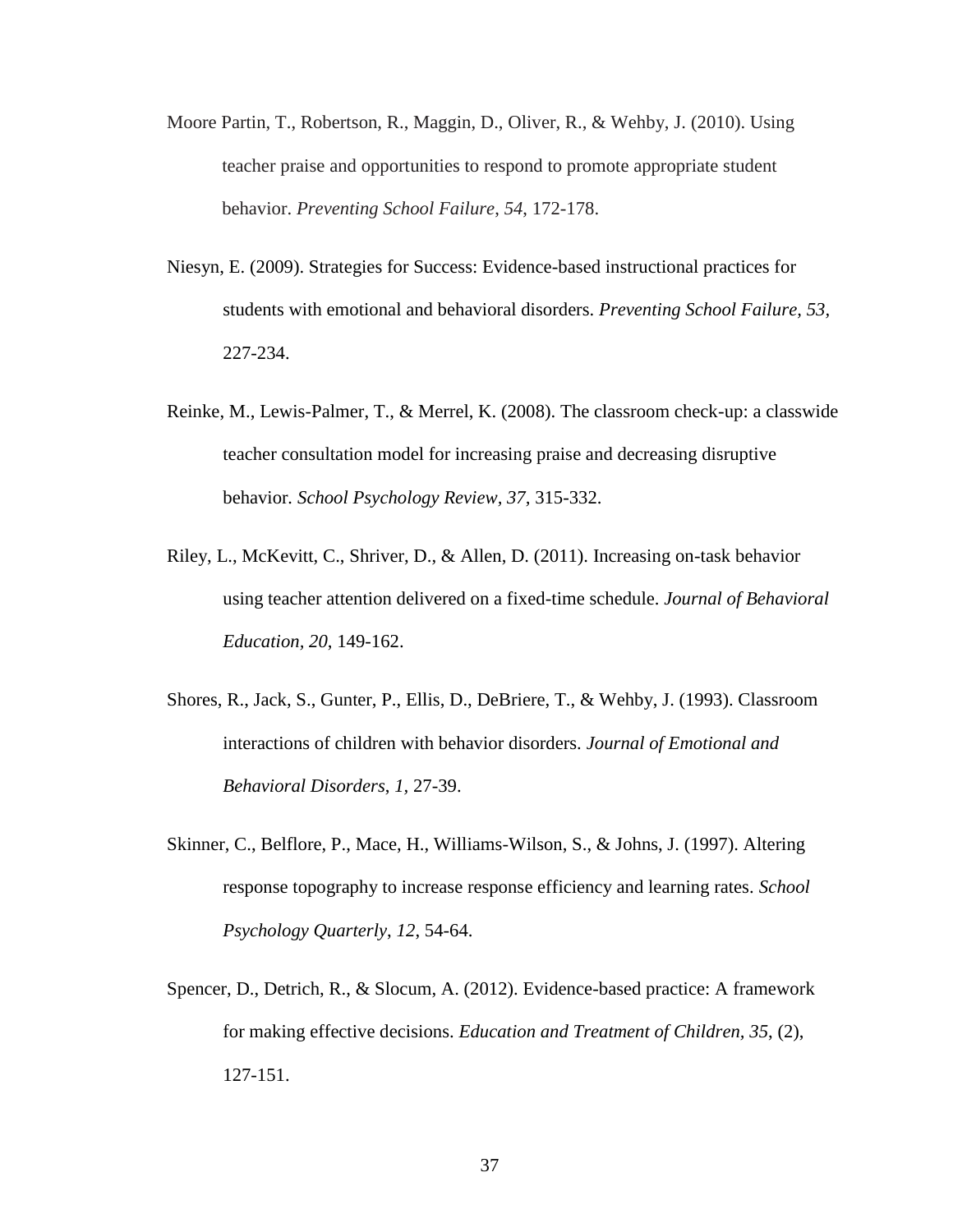- Sutherland, K., Alder, N., & Gunter, P. (2003). The effect of varying rates of opportunities to respond to academic requests on the classroom behavior of students with EBD. *Journal of Emotional & Behavioral Disorders*, *11*, 239-248.
- Sutherland, K., Wehby, J., & Copeland, S. (2000). Effect of varying rates of behaviorspecific praise on the on-task behavior of students with EBD. *Journal of Emotional and Behavioral Disorders, 8,* 2 – 8.
- Sutherland, K., Wehby, J., & Yoder, P. (2002). Examination of the relationship between teacher praise and opportunities for students with EBD to respond to academic requests. *Journal of Emotional & Behavioral Disorders*, *10*, (1), 5-13.
- Van Acker, R., Grant, S. & Henry, D. (1996). Teacher and student behavior as a function of risk for aggression. *Education and Treatment of Children*, *19*, 316- 334.
- Wehby, J., Symons, F., & Shores, R. (1995). A descriptive analysis of aggressive behavior in classrooms for children with emotional and behavioral disorders. *Behavioral Disorders*, *20*, 87-105.
- West, R., & Sloane, H. (1986). Teacher presentation rate and point delivery rate: Effect on classroom disruption, performance accuracy, and response rate. *Behavior Modification, 16,* 267-286.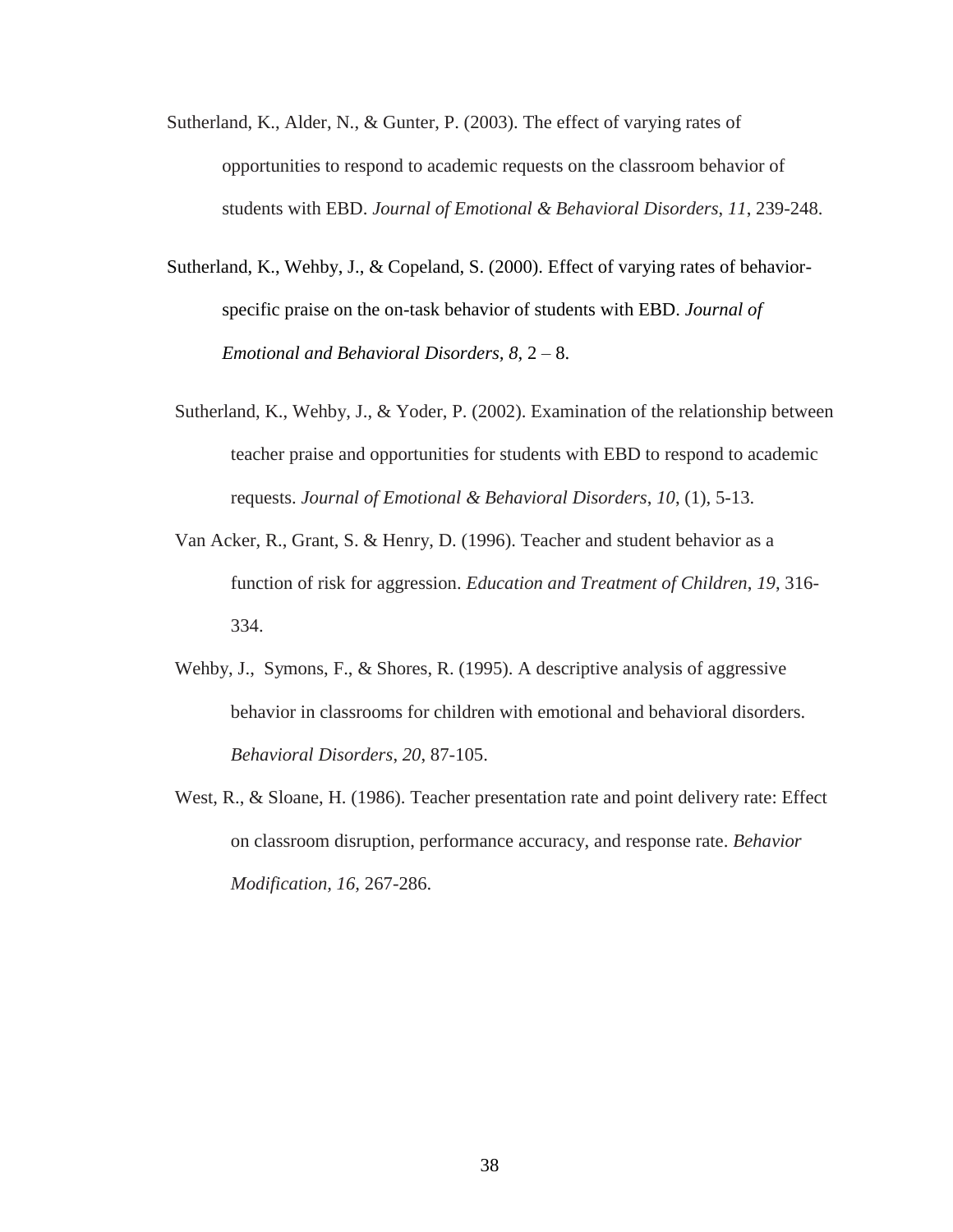## **Vita**

# <span id="page-46-0"></span>**Author's Name** – Yevheniy Sukovskyy

## **Education**

• Master of Psychology,

Lviv Ivan Franko National University

December – 1999

• Bachelor of psychology,

Lviv Ivan Franko National University

June - 2002

# **Peer Reviewed Publications**

Sukovskyy, Y. (2014). Evidence based education in Ukraine: unaffordable horizon or future of individuals with special needs. *НейроNews. 10*, (55), 9-13.

Kachmar, S., & Sukovskyy, Y. (2012) How to assess an intelligence? *НейроNews, 6,*  (2), 14-17.

# **Honors, Awards, and Activities**

- The Embassy of United States of America and The Fulbright Program in Ukraine: Fulbright Graduate Student Award, 2012-2013
- Gratitude for development assistance, Institute of Public Leadership, 2010
- National Psychological Olympiad, Second team place, April 2002